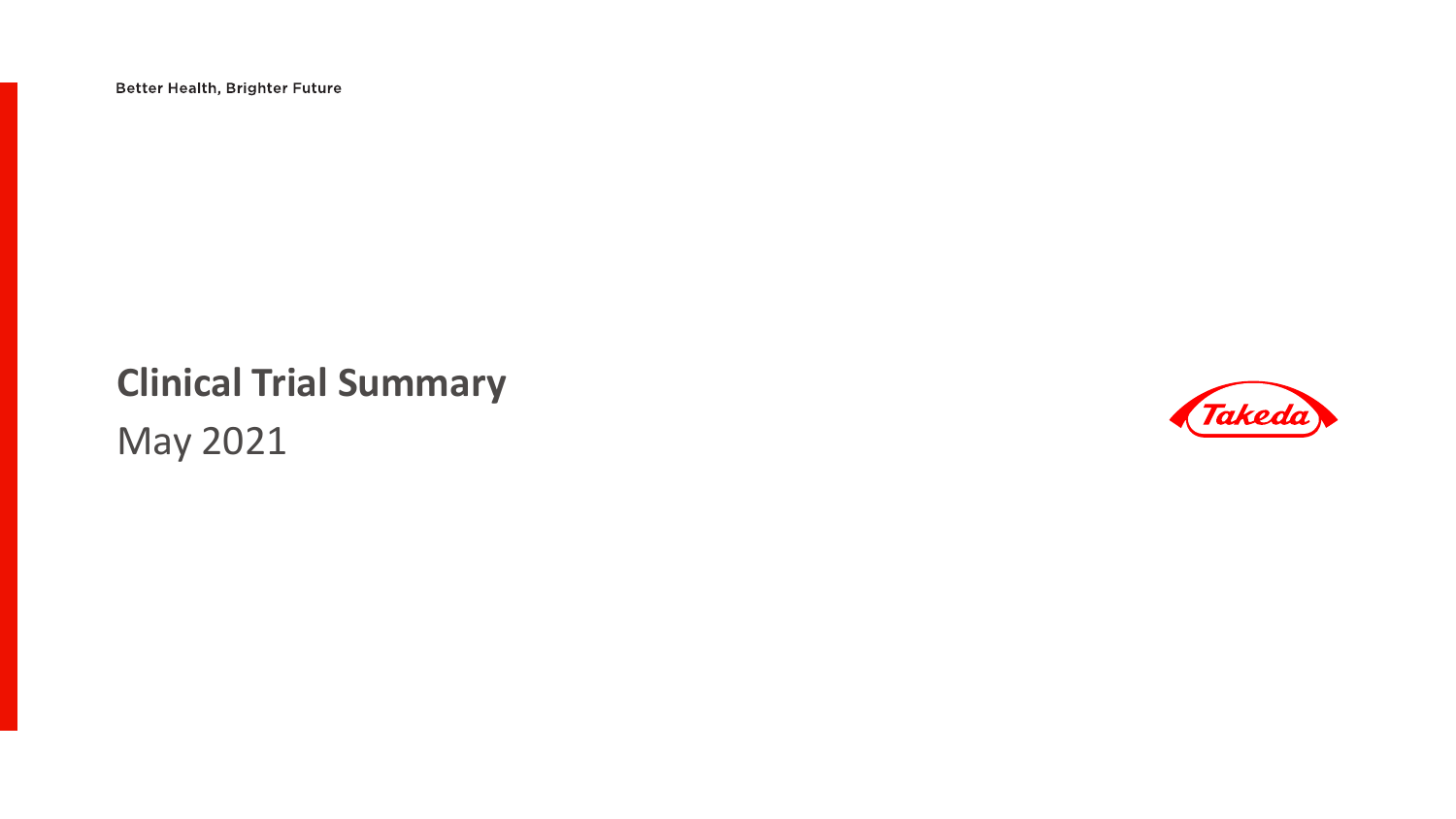#### **OVERVIEW OF CLINICAL TRIAL SUMMARY**



|                             | LCM <sup>1</sup>                                                                                                               | <b>WAVE 1</b>                                                                                                                                                       |                                                                                                                    | <b>WAVE 2</b>                                                                                                                   |
|-----------------------------|--------------------------------------------------------------------------------------------------------------------------------|---------------------------------------------------------------------------------------------------------------------------------------------------------------------|--------------------------------------------------------------------------------------------------------------------|---------------------------------------------------------------------------------------------------------------------------------|
| <b>ICOLOGY</b>              | ALUNBRIG 1L ALK+ NSCLC<br>ALUNBRIG 2L ALK+NSCLC H2H with alectinib<br>ICLUSIG TKI res. Chronic phase CML<br>ICLUSIG 1L Ph+ ALL | mobocertinib 2L NSCLC w/EGFR exon 20 insertion mutation<br>mobocertinib 1L NSCLC w/EGFR exon 20 insertion mutation<br>pevonedistat HR-MDS<br>pevonedistat Unfit AML | TAK-981 Multiple cancers<br>TAK-981 Non-Hodgkin's lymphoma<br>TAK-981 Solid tumors<br>TAK-981 R/R multiple myeloma | TAK-605 Multiple cancers<br>TAK-676 STING agonist solid tumors<br>TAK-252 Bispecific solid tumors<br>TAK-102 CAR-T solid tumors |
|                             | NINLARO Maintenance ND MM post-SCT (MM3)                                                                                       | TAK-007 CD19+ Heme malignancies                                                                                                                                     | TAK-573 Solid tumors                                                                                               | TAK-940 CAR-T CD19+ Heme<br>malignancy                                                                                          |
|                             | NINLARO Maintenance ND MM no-SCT (MM4)<br>NINLARO Maintenance no-SCT (MM6)                                                     |                                                                                                                                                                     | TAK-573 R/R multiple myeloma                                                                                       | TAK-186 EGFR expressing malignancies                                                                                            |
|                             | ADYNOVATE Pediatric Hemophilia A                                                                                               | maribavir R/R CMV infection in HSCT and SOT                                                                                                                         | mezagitamab (TAK-079) ITP, MG                                                                                      |                                                                                                                                 |
| <b>RARE</b>                 | VONVENDI vWD Adult prophylaxis, Peds                                                                                           | maribavir 1L CMV infection In HSCT                                                                                                                                  | TAK-607 Complications of prematurity                                                                               |                                                                                                                                 |
| POL<br><b>GENETIC &amp;</b> | <b>TAKHZYRO HAE Pediatric</b>                                                                                                  | TAK-755 cTTP                                                                                                                                                        | TAK-755 iTTP                                                                                                       |                                                                                                                                 |
| <b>HEMATOLOGY</b>           | TAKHZYRO Bradykinin-mediated angioedema                                                                                        | <b>TAK-611 MLD (IT)</b>                                                                                                                                             | <b>TAK-755 SCD</b>                                                                                                 |                                                                                                                                 |
|                             | OBIZUR Acquired Hemophilia A                                                                                                   | TAK-609 Hunter CNS (IT)                                                                                                                                             |                                                                                                                    |                                                                                                                                 |
|                             |                                                                                                                                | TAK-994 Orexin 2-ag NT1 and NT2                                                                                                                                     | TAK-341 Parkinson's Disease                                                                                        |                                                                                                                                 |
| <b>NEUROSCIENCE</b>         |                                                                                                                                | TAK-925 Narcolepsy NT1 and other sleep disorders<br>Soticlestat Rare epilepsies - LGS, DS                                                                           | TAK-071 Parkinson's Disease                                                                                        |                                                                                                                                 |
|                             | <b>ENTYVIO GvHD Prophylaxis</b>                                                                                                | TAK-721 Eosinophilic Esophagitis                                                                                                                                    | TAK-951 Nausea & Vomiting                                                                                          |                                                                                                                                 |
|                             | ENTYVIO UC/CD SC                                                                                                               |                                                                                                                                                                     | TAK-510 Nausea & Vomiting                                                                                          |                                                                                                                                 |
|                             | <b>ENTYVIO Pediatric UC/CD</b>                                                                                                 |                                                                                                                                                                     | TAK-906 Gastroparesis                                                                                              |                                                                                                                                 |
|                             | Alofisel Complex perianal fistulas in CD                                                                                       |                                                                                                                                                                     | TAK-954 POGD                                                                                                       |                                                                                                                                 |
|                             | Vonoprazan H. Pylori China                                                                                                     |                                                                                                                                                                     | sibofimloc Post-Op CD                                                                                              |                                                                                                                                 |
|                             | <b>HYQVIA CIDP</b>                                                                                                             |                                                                                                                                                                     |                                                                                                                    |                                                                                                                                 |
| <b>PDT</b>                  | <b>HYQVIA Pediatric PID</b>                                                                                                    |                                                                                                                                                                     |                                                                                                                    |                                                                                                                                 |
|                             | GLASSIA A1P1 deficient patients                                                                                                |                                                                                                                                                                     |                                                                                                                    |                                                                                                                                 |
|                             |                                                                                                                                | TAK-003 Dengue vaccine                                                                                                                                              | TAK-214 Norovirus vaccine                                                                                          |                                                                                                                                 |
| <b>VACCINES</b>             |                                                                                                                                | TAK-919 SARS-CoV-2 vaccine                                                                                                                                          | TAK-426 Zika vaccine                                                                                               |                                                                                                                                 |
|                             |                                                                                                                                | TAK-019 SARS-CoV-2 vaccine                                                                                                                                          |                                                                                                                    |                                                                                                                                 |

1 | 1. LCM = Life cycle management programs or marketed assets in development seeking new indications, new geographic expansions, fulfillment of regulatory requirements, new formulations/method of use, and/or enhancement i commercial/competitive profile.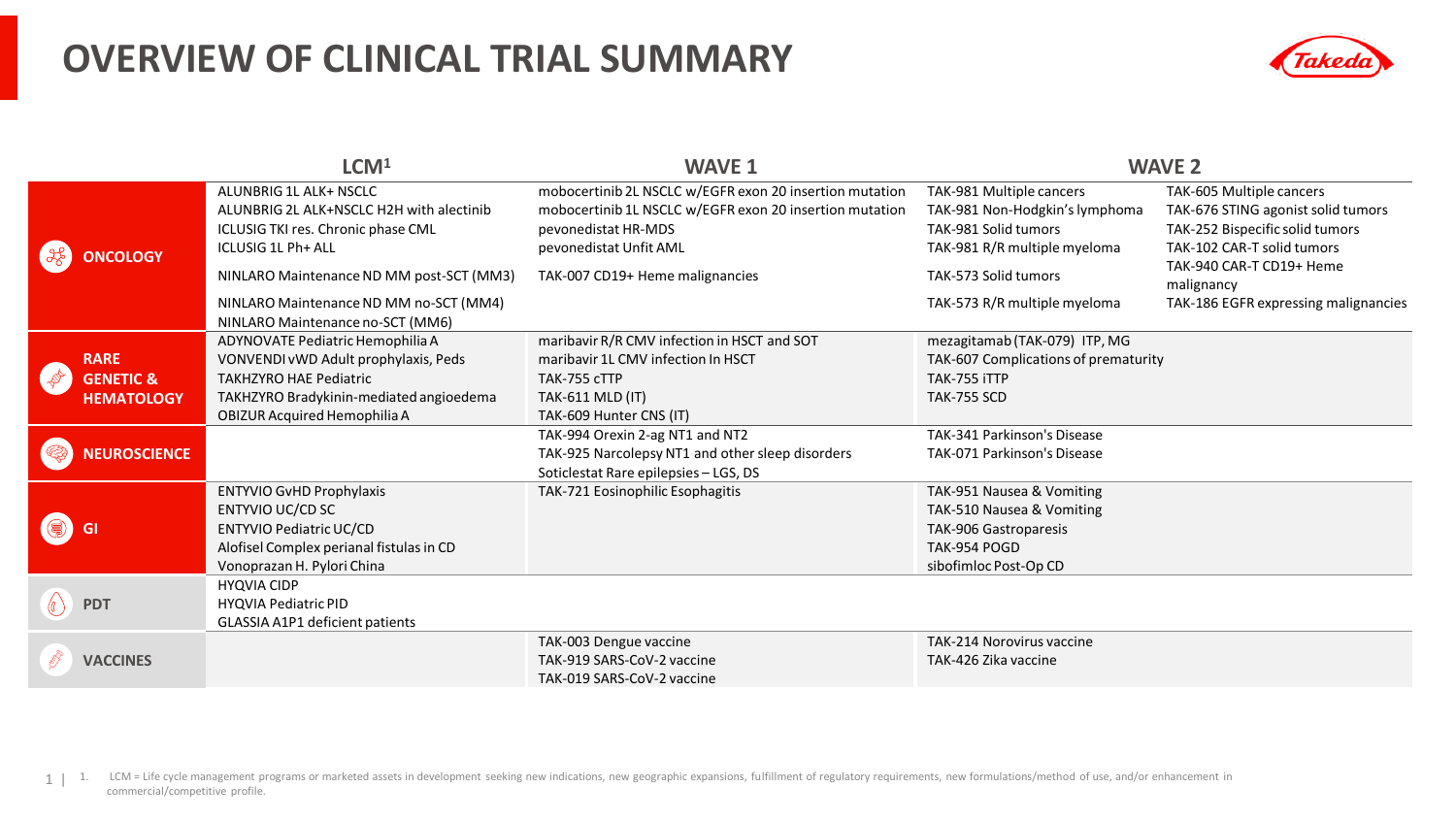#### **OVERVIEW OF CLINICAL TRIAL SUMMARY**



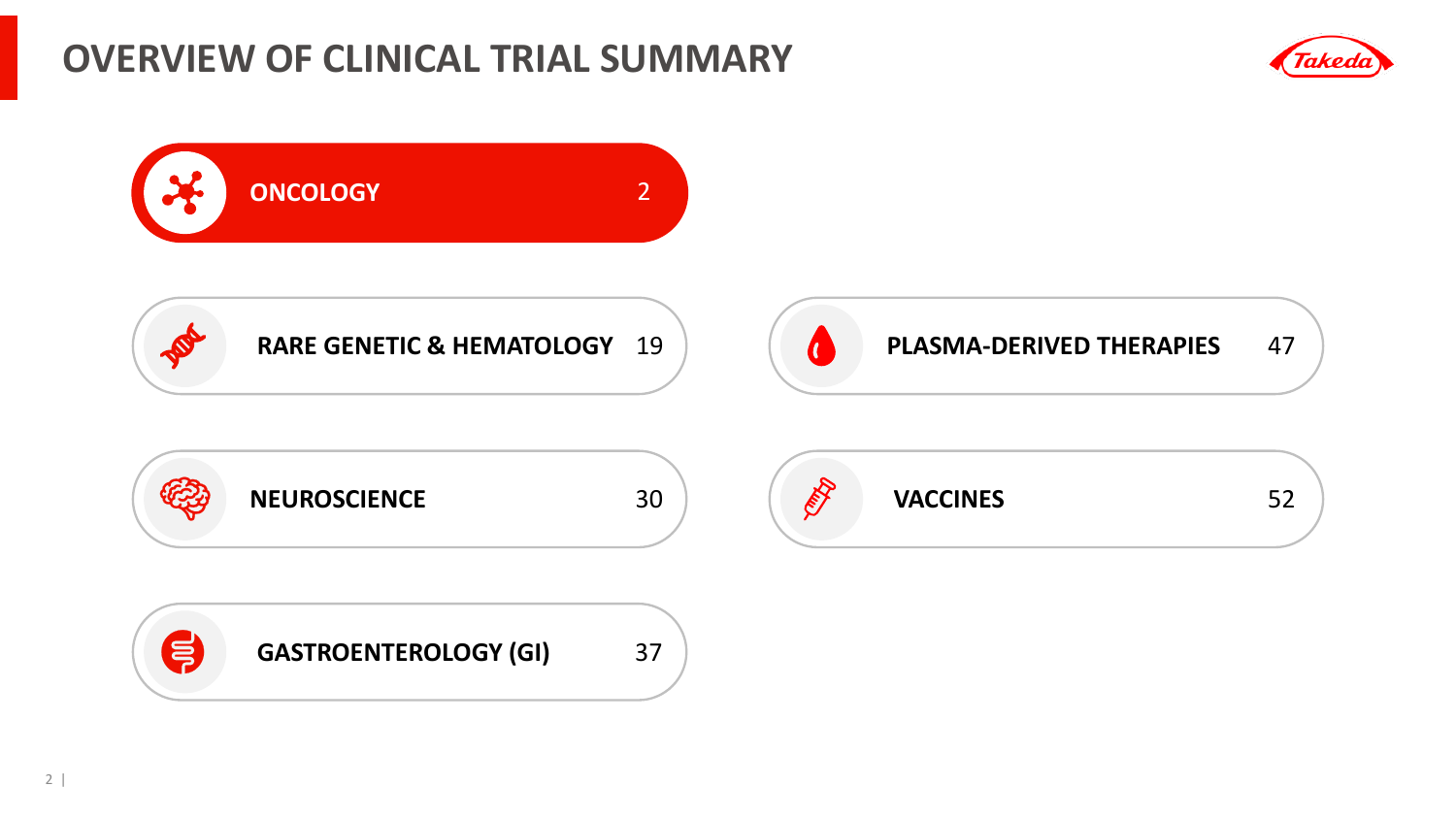| <b>Study</b>                                             | <b>NCT02737501</b>                                                                                                                                                                                                      | <b>NCT03596866</b>                                                                            |
|----------------------------------------------------------|-------------------------------------------------------------------------------------------------------------------------------------------------------------------------------------------------------------------------|-----------------------------------------------------------------------------------------------|
| <b>Indication</b>                                        | ALK-positive advanced lung cancer                                                                                                                                                                                       | ALK-positive non-small-cell lung cancer (NSCLC)                                               |
| <b>Phase</b>                                             | <b>Phase III</b><br>ALTA-1L                                                                                                                                                                                             | <b>Phase III</b><br>ALTA-3                                                                    |
| # of Patients                                            | $N = 275$                                                                                                                                                                                                               | $N = 246$                                                                                     |
| <b>Target Patients</b>                                   | ALK+ locally advanced or metastatic NSCLC patients who have not<br>previously been treated with an ALK inhibitor                                                                                                        | Patients with ALK+ locally advanced or metastatic NSCLC who have<br>progressed on crizotinib  |
| Arms/Intervention                                        | • Arm A: Brigatinib 180 mg QD with 7-day lead-in at 90 mg<br>• Arm B: Crizotinib 250 mg BID                                                                                                                             | • Arm A: Brigatinib 90 mg to 180 mg QD<br>• Arm B: Alectinib 600 mg PO BID with food          |
| <b>Primary endpoint and key</b><br>secondary endpoint(s) | Progression-Free Survival (PFS) as assessed by blinded Independent<br>Review Committee (bIRC)                                                                                                                           | Progression-Free Survival (PFS) as assessed by blinded Independent<br>Review Committee (bIRC) |
| <b>Status</b>                                            | • Study start date: April 2016<br>• Primary completion date: June 2019<br>Publications:<br>• Camidge DR, et al. N Engl J Med 2018;379(21): 2027-2039<br>• Camidge DR, Kim HR, Ahn MJ, et al. J Clin Oncol 2020;38: 1-13 | Study Start Date: April 2019<br>Estimated primary completion date <sup>1</sup> : FY23         |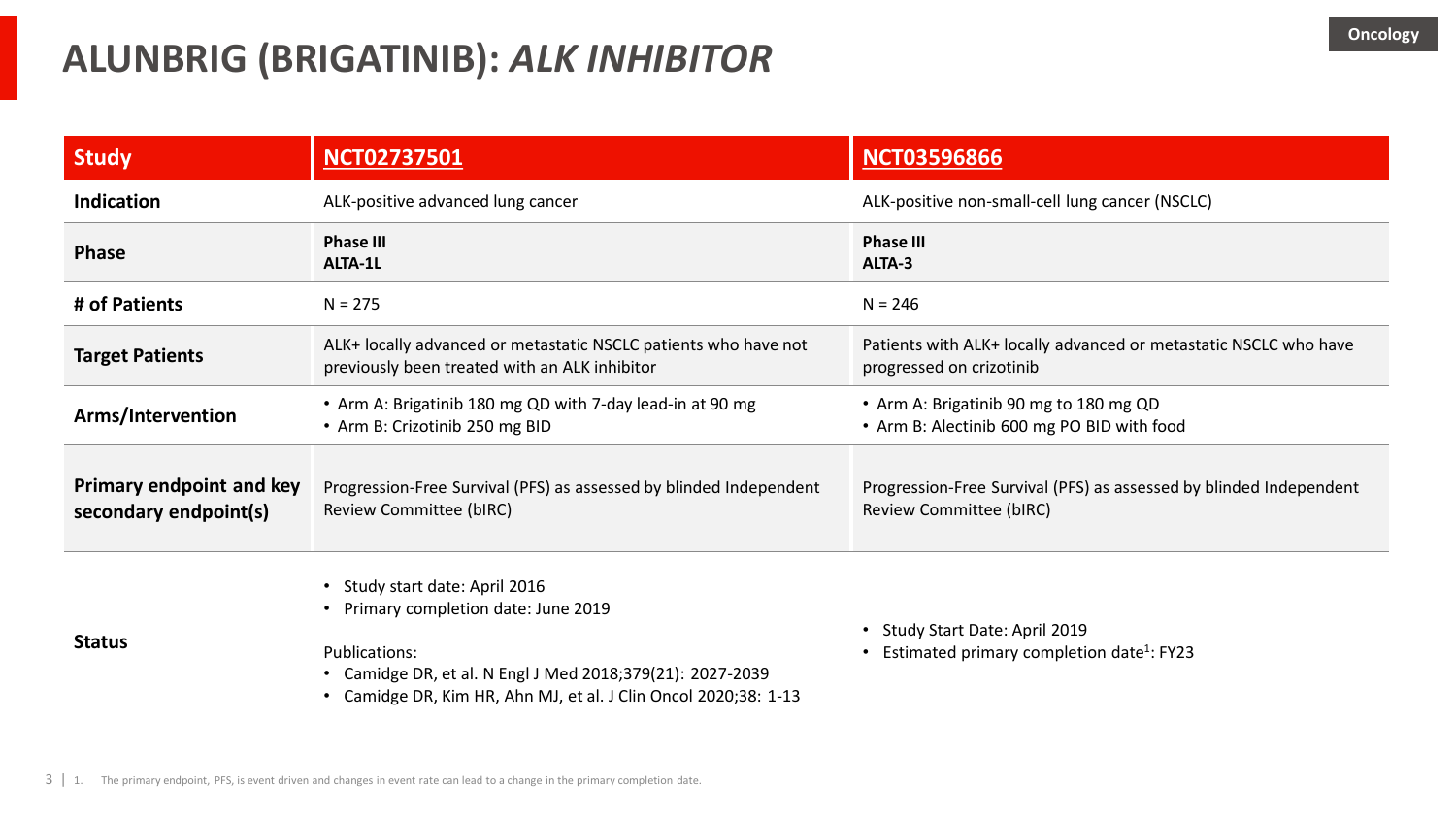| <b>Study</b>                                             | <b>NCT02467270</b>                                                                                               | <b>NCT03589326</b>                                                                                                                                                                                                                           |
|----------------------------------------------------------|------------------------------------------------------------------------------------------------------------------|----------------------------------------------------------------------------------------------------------------------------------------------------------------------------------------------------------------------------------------------|
| <b>Indication</b>                                        | Chronic myeloid leukemia (CML)                                                                                   | Ph+ acute lymphoblastic leukemia (ALL)                                                                                                                                                                                                       |
| <b>Phase</b>                                             | <b>Phase II</b><br><b>OPTIC</b>                                                                                  | <b>Phase III</b><br><b>Ph+ALLCON</b>                                                                                                                                                                                                         |
| # of Patients                                            | $N = 276$                                                                                                        | $N = 230$ (max)                                                                                                                                                                                                                              |
| <b>Target Patients</b>                                   | Patients with resistant chronic phase chronic myeloid leukemia                                                   | Patients with newly-diagnosed Ph+ ALL                                                                                                                                                                                                        |
| Arms/Intervention                                        | • Ponatinib 45 mg once daily<br>• Ponatinib 30 mg once daily<br>• Ponatinib 15 mg once daily                     | • Cohort A: Ponatinib/reduced intensity chemotherapy until<br>progressive disease (PD) or stem cell transplant (SCT)<br>• Cohort B: Imatinib/reduced intensity chemotherapy until PD or SCT                                                  |
| <b>Primary endpoint and key</b><br>secondary endpoint(s) | ≤1% BCR-ABL1 at 12 months (time frame: 12 months)                                                                | • Primary: Number of participants with Minimal Residual Disease<br>(MRD) - Negative Complete Remission (CR)<br>[Time frame: From Cycle 1 through Cycle 3 (approximately 3 months)<br>(Cycle length is equal to 28 days)]<br>• Secondary: EFS |
| <b>Status</b>                                            | Study start date: June 2015<br>Primary completion date: April 2020<br>Estimated study completion: September 2021 | Study start date: January 2019<br>Estimated primary completion date <sup>1</sup> : FY24                                                                                                                                                      |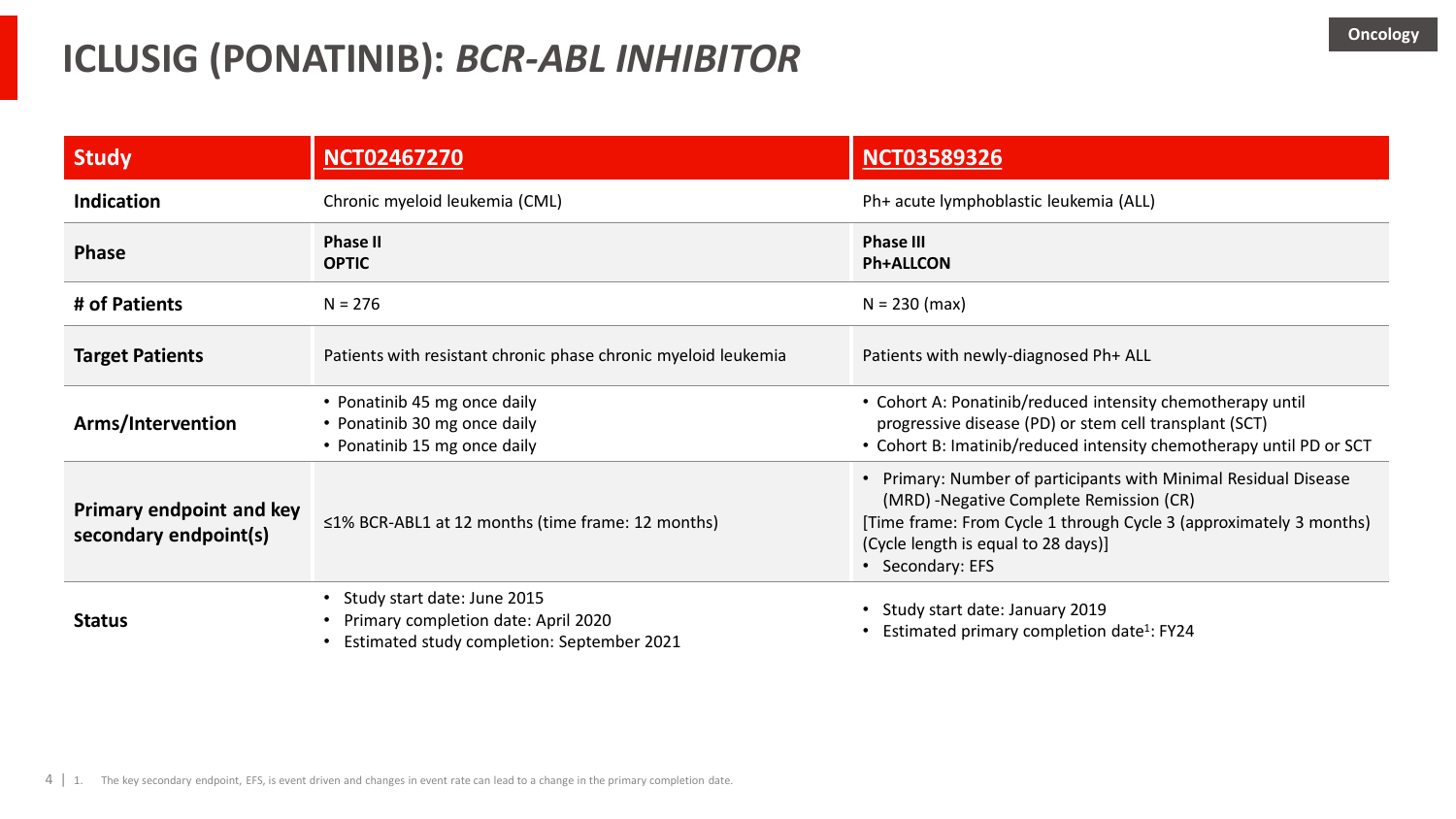### **NINLARO (IXAZOMIB):** *ORAL PROTEASOME INHIBITOR*

| <b>Study</b>                                             | <b>NCT02181413</b>                                                                                                                                                                                                                                                                                                                                                                               | <b>NCT02312258</b>                                                                                                                                                                                                                                                                                                             |
|----------------------------------------------------------|--------------------------------------------------------------------------------------------------------------------------------------------------------------------------------------------------------------------------------------------------------------------------------------------------------------------------------------------------------------------------------------------------|--------------------------------------------------------------------------------------------------------------------------------------------------------------------------------------------------------------------------------------------------------------------------------------------------------------------------------|
| <b>Indication</b>                                        | Multiple myeloma (MM) maintenance post-stem cell transplant                                                                                                                                                                                                                                                                                                                                      | Multiple myeloma (MM) maintenance non-stem cell transplant                                                                                                                                                                                                                                                                     |
| <b>Phase</b>                                             | <b>Phase III</b><br><b>TOURMALINE-MM3</b>                                                                                                                                                                                                                                                                                                                                                        | <b>Phase III</b><br><b>TOURMALINE-MM4</b>                                                                                                                                                                                                                                                                                      |
| # of Patients                                            | $N = 652$                                                                                                                                                                                                                                                                                                                                                                                        | $N = 761$                                                                                                                                                                                                                                                                                                                      |
| <b>Target Patients</b>                                   | Patients with multiple myeloma following autologous stem cell<br>transplant                                                                                                                                                                                                                                                                                                                      | Patients with newly-diagnosed MM not treated with stem cell<br>transplantation                                                                                                                                                                                                                                                 |
| Arms/Intervention                                        | Arm A: Ixazomib<br>• Cycles 1-4: Ixazomib 3.0 mg PO days 1, 8, 15 / 28-day cycle<br>• Cycles 5-26: Ixazomib 3.0 or 4.0 mg PO days 1, 8, 15 / 28-day cycle<br>Arm B: Placebo<br>• Cycles 1-4: Placebo 3.0 mg PO days 1, 8, 15 / 28-day cycle<br>• Cycles 5-26: Placebo 3.0 or 4.0 mg PO days 1, 8, 15 / 28-day cycle                                                                              | Arm A: Ixazomib<br>• Cycles 1-4: Ixazomib 3.0 mg PO days 1, 8, 15 / 28-day cycle<br>• Cycles 5-26: Ixazomib 3.0 mg or 4.0 mg PO days 1, 8, 15 / 28-day cycle<br>Arm B: Placebo<br>• Cycles 1-4: Placebo 3.0 mg PO days 1, 8, 15 / 28-day cycle<br>• Cycles 5-26: Placebo 3.0 or 4.0 mg PO days 1, 8, 15 / 28-day cycle         |
| <b>Primary endpoint and key</b><br>secondary endpoint(s) | • Primary: Progression Free Survival (PFS)<br>• Secondary: Overall Survival (OS)                                                                                                                                                                                                                                                                                                                 | • Primary: Progression Free Survival (PFS)<br>• Secondary: Overall Survival (OS)                                                                                                                                                                                                                                               |
| <b>Status</b>                                            | • Study start date: July 2014<br>• Primary completion date: April 2018<br>• Interim OS analysis <sup>1</sup> : FY21; Final: FY24/25<br>Publications:<br>• Dimopoulos MA, et al. Lancet. 2019 Jan 19;393(10168): 253-264<br>• Kaiser M, et al. Ann Hematol. 2020 Aug;99(8): 1793-1804<br>Goldschmidt H, et al. Leukemia. 2020 Nov;34(11): 3019-3027<br>• Paiva B, et al. Presentation at EHA 2020 | • Study start date: April 2015<br>• Primary completion date: August 2019<br>• Interim OS analysis <sup>1</sup> : FY20; Final FY24<br>Publications:<br>• Bringhen S, et al. Presentation at ASH 2020<br>Paiva B, et al. Presentation at ASH 2020<br>Dimopoulos MA, et al.<br>https://ascopubs.org/doi/full/10.1200/JCO.20.02060 |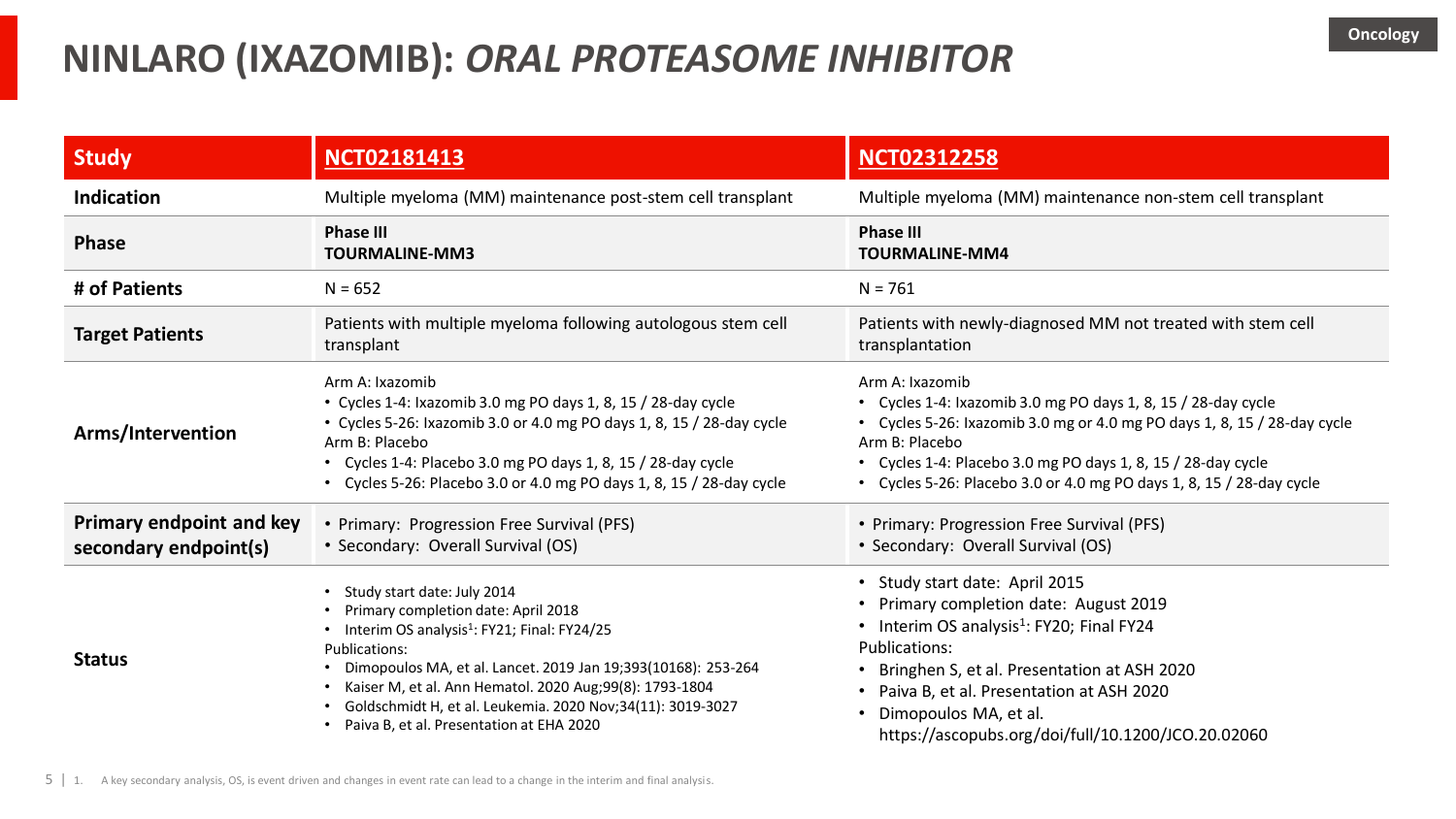### **NINLARO (IXAZOMIB):** *ORAL PROTEASOME INHIBITOR*

| <b>Study</b>                                             | <b>NCT03173092</b>                                                                                                                                                                                                                                                                   |
|----------------------------------------------------------|--------------------------------------------------------------------------------------------------------------------------------------------------------------------------------------------------------------------------------------------------------------------------------------|
| <b>Indication</b>                                        | Non-transplant eligible patients with newly diagnosed multiple myeloma                                                                                                                                                                                                               |
| <b>Phase</b>                                             | <b>Phase IV</b><br>MM <sub>6</sub>                                                                                                                                                                                                                                                   |
| # of Patients                                            | $N = 160$                                                                                                                                                                                                                                                                            |
| <b>Target Patients</b>                                   | Patients with multiple myeloma previously receiving a bortezomib-based induction. In-class (proteasome inhibitor) transition after 3<br>cycles of bortezomib-based therapy.                                                                                                          |
| Arms/Intervention                                        | • Ixazomib 4 mg + lenalidomide 25 mg + dexamethasone 40 mg<br>Transition from a bortezomib based regimen to IRD (ixazomib, lenalidomide, dexamethasone) may allow the long-term proteasome<br>$\bullet$<br>inhibition to be maximized while maintaining a manageable safety profile. |
| <b>Primary endpoint and key</b><br>secondary endpoint(s) | Progression Free Survival (PFS).<br>Key secondary endpoints: time to next therapy (TTNT), relative dose intensity (RDI) of the oral regimen, overall survival (OS), electronic<br>patient reported outcomes (ePRO) and actigraphy (activity/sleep) data.                             |
| <b>Status</b>                                            | Study start date: September 2017<br>Primary completion date: FY25<br>Publications:<br>• Kambhampati, et al., Presentation at AVAHO 2020<br>Manda S, et al., Clin Lymphoma Myeloma Leuk. 2020 Nov;20(11):e910-e925<br>• Girnius, et al., Presentation at ASH 2020                     |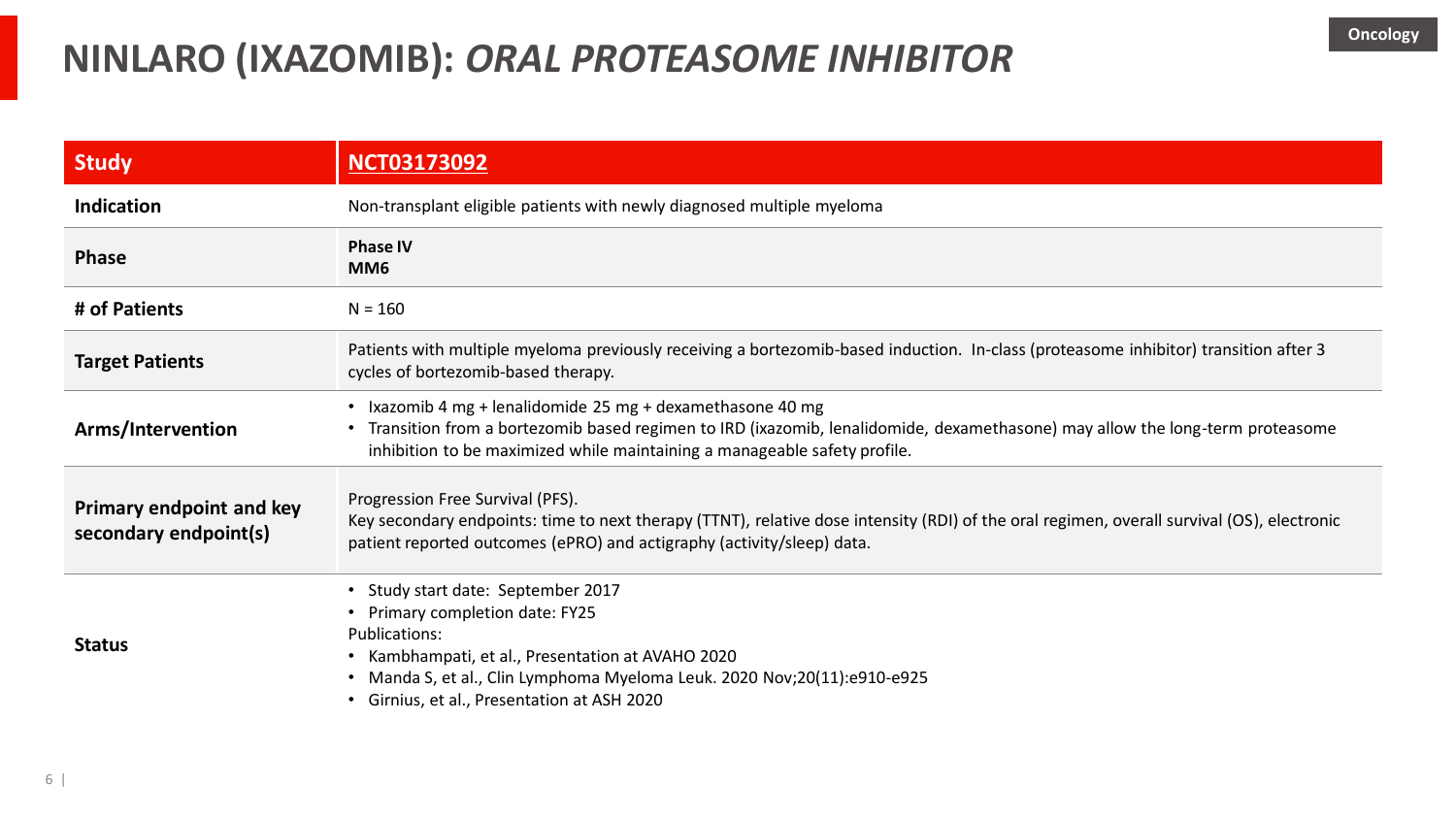### **MOBOCERTINIB (TAK-788):** *EGFR/HER2 EXON 20 INHIBITOR*

| Study                                                    | <b>NCT02716116</b>                                                            | <b>NCT04129502</b>                                                                      |
|----------------------------------------------------------|-------------------------------------------------------------------------------|-----------------------------------------------------------------------------------------|
| <b>Indication</b>                                        | 2L NSCLC exon 20 insertion mutation                                           | 1L NSCLC exon 20 insertion mutation                                                     |
| <b>Phase</b>                                             | <b>Registration enabling Phase II</b><br><b>EXCLAIM</b>                       | <b>Phase III</b><br><b>EXCLAIM-2</b>                                                    |
| # of Patients                                            | $N = 334$                                                                     | $N = 318$                                                                               |
| <b>Target Patients</b>                                   | 2L+ NSCLC harboring EGFR in-frame exon 20 insertion mutations                 | 1L NSCLC harboring EGFR in-frame exon 20 insertion mutations                            |
| Arms/Intervention                                        | • Single arm: Mobocertinib 160 mg QD                                          | Arm A: Mobocertinib 160 mg QD<br>Arm B: Platinum-based chemotherapy                     |
| <b>Primary endpoint and key</b><br>secondary endpoint(s) | Confirmed ORR assessed by IRC                                                 | PFS as assessed by blinded Independent Review Committee (IRC)                           |
| <b>Status</b>                                            | Study start date: June 2016<br>$\bullet$<br>Primary completion date: May 2020 | Study start date: January 2020<br>Estimated primary completion date <sup>1</sup> : FY22 |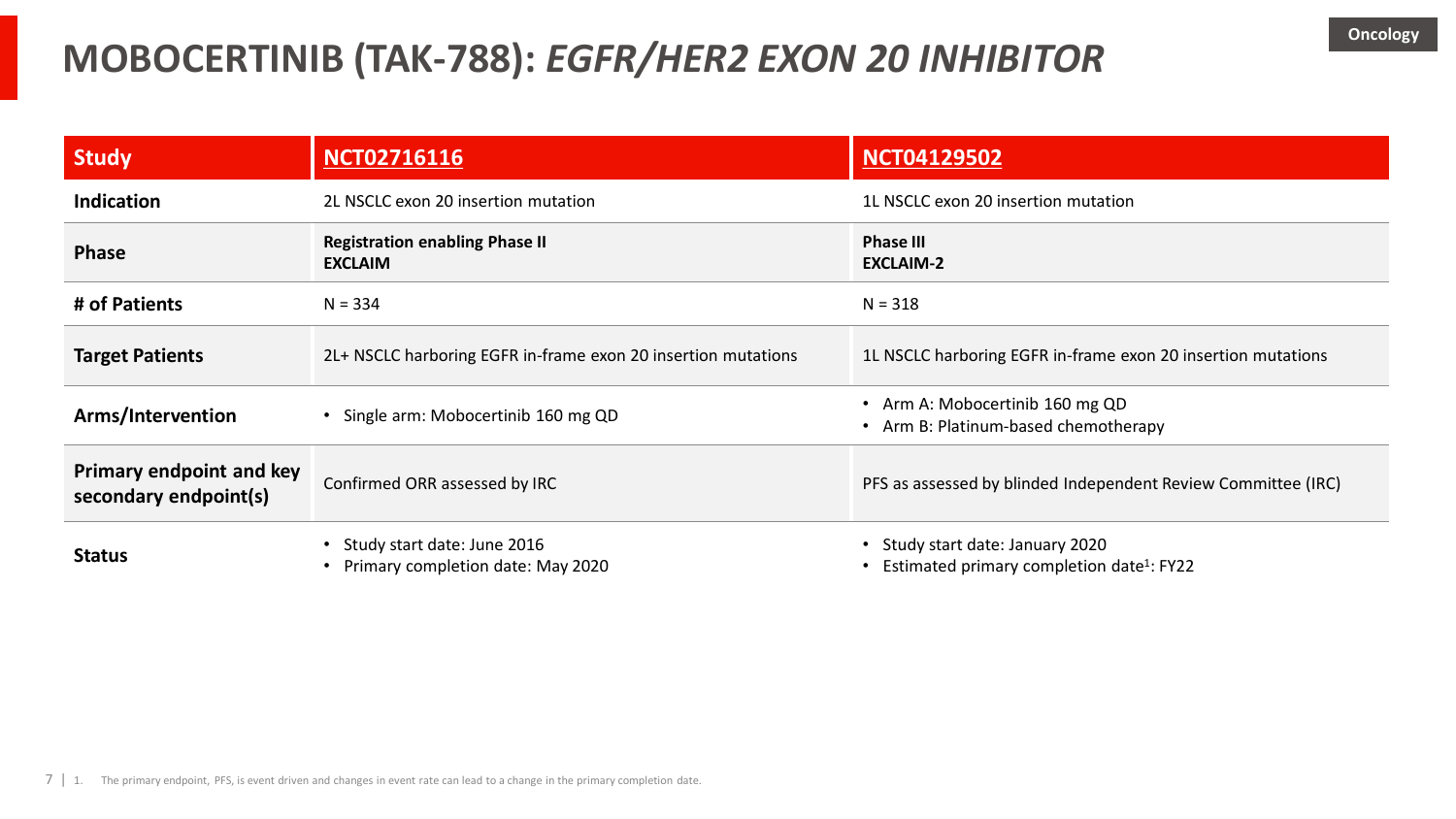# **PEVONEDISTAT (TAK-924):**  *NEDD8-ACTIVATING ENZYME (NAE) INHIBITOR*

| <b>Study</b>                                             | <b>NCT03268954</b>                                                                                                                                                                                                                                                                | <b>NCT04090736</b>                                                                                                                                                                                                                                                                                                                                         |
|----------------------------------------------------------|-----------------------------------------------------------------------------------------------------------------------------------------------------------------------------------------------------------------------------------------------------------------------------------|------------------------------------------------------------------------------------------------------------------------------------------------------------------------------------------------------------------------------------------------------------------------------------------------------------------------------------------------------------|
| <b>Indication</b>                                        | <b>HR MDS</b>                                                                                                                                                                                                                                                                     | Unfit AML                                                                                                                                                                                                                                                                                                                                                  |
| <b>Phase</b>                                             | <b>Phase III</b><br><b>PANTHER</b>                                                                                                                                                                                                                                                | <b>Phase III</b><br><b>PEVOLAM</b>                                                                                                                                                                                                                                                                                                                         |
| # of Patients                                            | $N = 450$                                                                                                                                                                                                                                                                         | $N = 466$                                                                                                                                                                                                                                                                                                                                                  |
| <b>Target Patients</b>                                   | Patients with higher risk myelodysplastic syndromes (HR MDS),<br>chronic myelomonocytic leukemia or low-blast acute myelogenous<br>leukemia (LB AML)                                                                                                                              | Patients with acute myeloid leukemia (AML) not eligible for<br><b>INTENSIVE chemotherapy</b>                                                                                                                                                                                                                                                               |
| Arms/Intervention                                        | • Arm A: Pevonedistat 20 mg/m <sup>2</sup> (IV) on days 1, 3, 5; Azacitidine (AZA)<br>75 mg/m <sup>2</sup> (IV or SC) on a 5-on/2-off [weekend]/2-on schedule in 28-<br>day cycles<br>• Arm B: AZA 75 mg/m2 (IV or SC) on a 5-on/2-off [weekend]/2-on<br>schedule in 28-day cycle | • Arm A: Pevonedistat 20 mg/m <sup>2</sup> (IV) on days 1, 3, 5; Azacitidine (AZA)<br>75 mg/m <sup>2</sup> (SC) on a 5-on/2-off [weekend]/2-on schedule in 28-day<br>cycles<br>• Arm B: AZA 75 mg/m2 SC on a 5-on/2-off [weekend]/2-on schedule<br>in 28-day cycle (IV AZA can be administered for any patients who<br>have non-tolerated local reactions) |
| <b>Primary endpoint and key</b><br>secondary endpoint(s) | Primary: Event Free Survival (EFS)<br>Secondary: Overall Survival (OS)                                                                                                                                                                                                            | Overall Survival (OS)                                                                                                                                                                                                                                                                                                                                      |
| <b>Status</b>                                            | • Study start date: December 2017<br>• Primary completion date: September 2021                                                                                                                                                                                                    | • Study start date: August 2019<br>• Estimated primary completion date <sup>1</sup> : FY24                                                                                                                                                                                                                                                                 |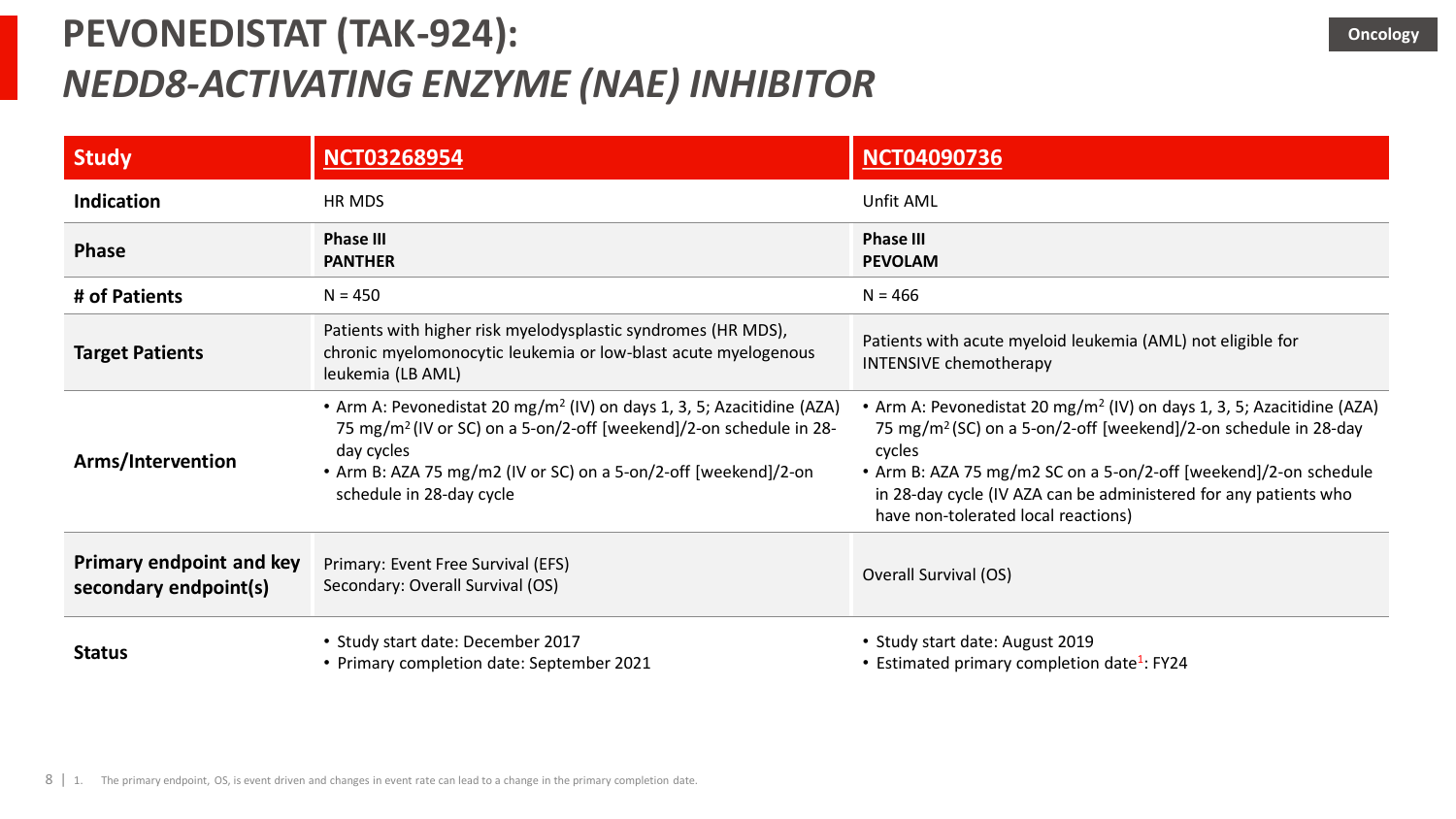#### **TAK-007:** *CD19 CAR NK*

| <b>Study</b>                                             | NCT030563391                                                                                                                                                                                                                                                                                                                                                                                                                                                                    |
|----------------------------------------------------------|---------------------------------------------------------------------------------------------------------------------------------------------------------------------------------------------------------------------------------------------------------------------------------------------------------------------------------------------------------------------------------------------------------------------------------------------------------------------------------|
| <b>Indication</b>                                        | Relapsed refractory B-lymphoid malignancies                                                                                                                                                                                                                                                                                                                                                                                                                                     |
| <b>Phase</b>                                             | Phase I/II                                                                                                                                                                                                                                                                                                                                                                                                                                                                      |
| # of Patients                                            | $N = 36$                                                                                                                                                                                                                                                                                                                                                                                                                                                                        |
| <b>Target Patients</b>                                   | Patients with relapsed and refractory CD19+ B lymphoid malignances                                                                                                                                                                                                                                                                                                                                                                                                              |
| Arms/Intervention                                        | • Fludarabine 30 mg/m <sup>2</sup> by vein on days -5 to -3<br>• Cyclophosphamide 300 mg/m <sup>2</sup> by vein on days -5 to -3<br>• iC9/CAR.19/IL15-Transduced CB-NK Cells: Infusion of iC9/CAR.19/IL15-transduced CB-NK cells on Day 0 by vein; starting dose: 10E5<br>• AP1903: If participant has graft-versus-host disease (GvHD) or cytokine release syndrome after the NK cell infusion, they will receive<br>AP1903 0.4 mg/kg administered as an intravenous infusion. |
| <b>Primary endpoint and key</b><br>secondary endpoint(s) | Safety and efficacy                                                                                                                                                                                                                                                                                                                                                                                                                                                             |
| <b>Status</b>                                            | • Study start date: June 2017<br>Publication:<br>• Liu E, Marin D, Banerjee P, et al. N Engl J Med 2020;382(6): 545-553                                                                                                                                                                                                                                                                                                                                                         |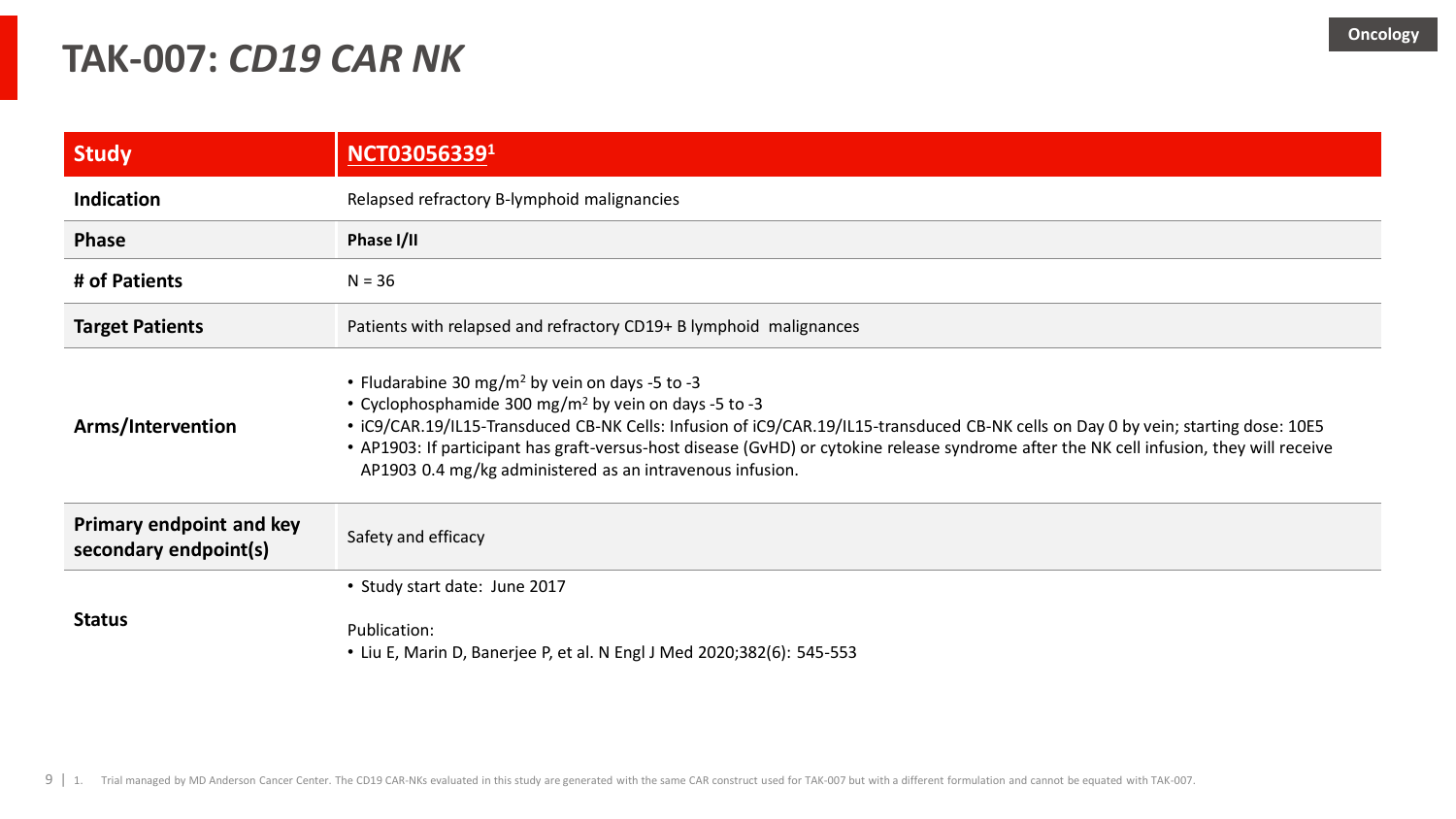### **TAK-981:** *SUMO-ACTIVATING ENZYME<sup>1</sup> INHIBITOR*

| <b>Study</b>                                             | <b>NCT03648372</b>                                                                                                                                                          | <b>NCT04074330</b>                                                                                                                                                                                                                                                        |
|----------------------------------------------------------|-----------------------------------------------------------------------------------------------------------------------------------------------------------------------------|---------------------------------------------------------------------------------------------------------------------------------------------------------------------------------------------------------------------------------------------------------------------------|
| <b>Indication</b>                                        | Solid tumors, hematologic malignancies                                                                                                                                      | Non-Hodgkin's lymphoma (NHL)                                                                                                                                                                                                                                              |
| <b>Phase</b>                                             | <b>Phase I</b>                                                                                                                                                              | Phase I/II                                                                                                                                                                                                                                                                |
| # of Patients                                            | $N = 80$                                                                                                                                                                    | $N = 130$                                                                                                                                                                                                                                                                 |
| <b>Target Patients</b>                                   | Adult participants with advanced or metastatic solid tumors or<br>relapsed/refractory hematologic malignancies                                                              | Patients with relapsed/refractory CD-20 positive NHL                                                                                                                                                                                                                      |
| Arms/Intervention                                        | TAK-981, intravenously, administered as 60 minute-infusion, once<br>on Days 1, 4, 8, and 11 for 2 consecutive weeks, followed by 1<br>week rest in a 21-day treatment cycle | Phase 1, aNHL/iNHL: TAK-981 (10-160 mg) + rituximab 375 mg/m <sup>2</sup><br>Phase 2, Cohort A: r/r DLBCL progressed to CAR T-cell therapy<br>Phase 2, Cohort B: r/r DLBCL with no CAR T-cell prior therapy<br>Phase 2, Cohort C: r/r FL progressed to systemic therapies |
| <b>Primary endpoint and key</b><br>secondary endpoint(s) | Safety, tolerability and PK                                                                                                                                                 | Safety, tolerability and RP2D                                                                                                                                                                                                                                             |
| <b>Status</b>                                            | • Study start date: October 2018<br>Estimated primary completion date: December 2022                                                                                        | Study start date: October 2019<br>Estimated primary completion date: September 2022                                                                                                                                                                                       |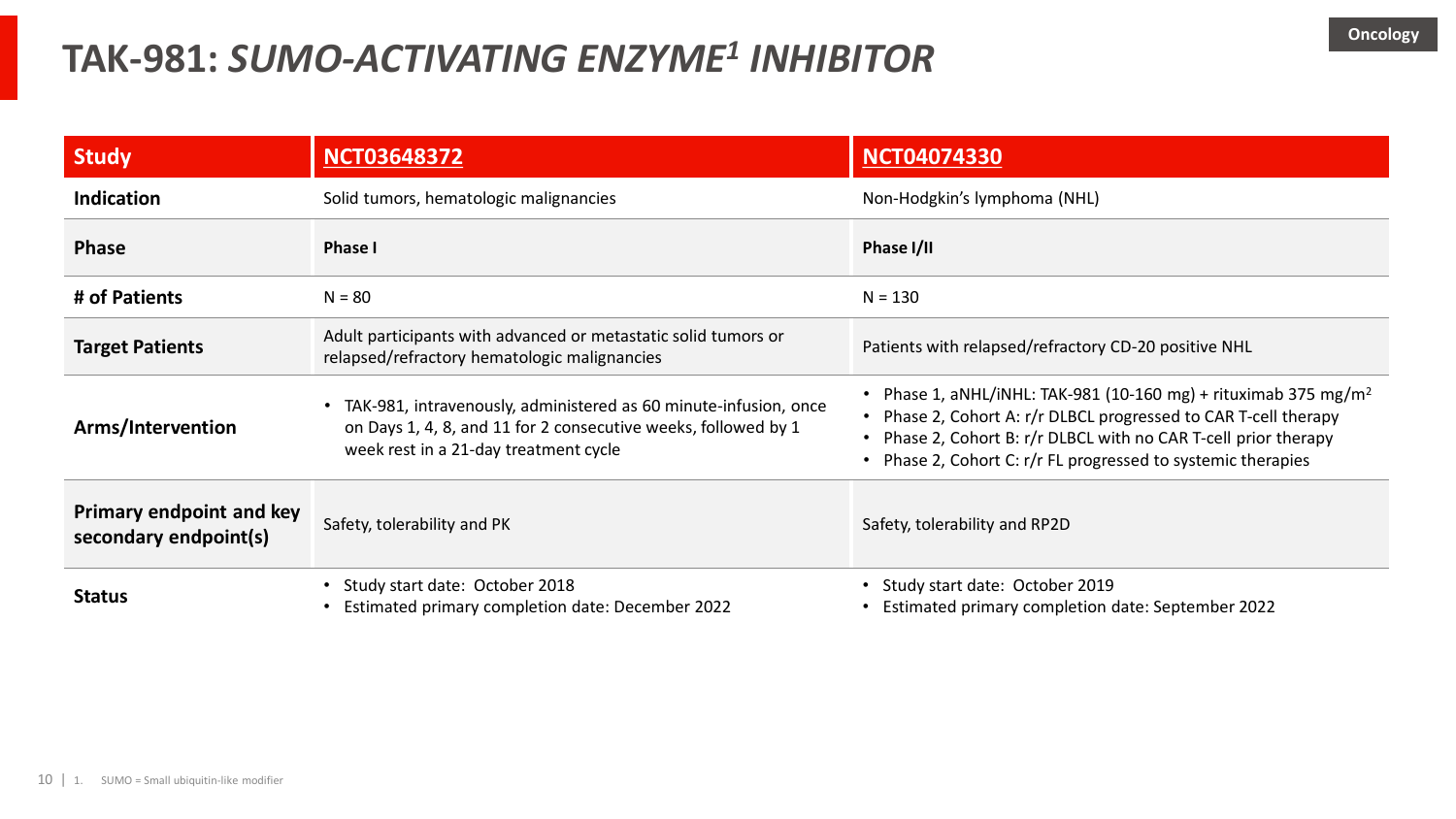### **TAK-981:** *SUMO-ACTIVATING ENZYME<sup>1</sup> INHIBITOR*

| <b>Study</b>                                             | <b>NCT04381650</b>                                                                                                                                                                                                                                                                                                                                                                                                                                                                                                                                                                     | <b>NCT04776018</b>                                                                                                                                                                                                                                                                                                                                                                                                                                                                                                                                                                                                                                                                                                                                                                                                                                                                       |
|----------------------------------------------------------|----------------------------------------------------------------------------------------------------------------------------------------------------------------------------------------------------------------------------------------------------------------------------------------------------------------------------------------------------------------------------------------------------------------------------------------------------------------------------------------------------------------------------------------------------------------------------------------|------------------------------------------------------------------------------------------------------------------------------------------------------------------------------------------------------------------------------------------------------------------------------------------------------------------------------------------------------------------------------------------------------------------------------------------------------------------------------------------------------------------------------------------------------------------------------------------------------------------------------------------------------------------------------------------------------------------------------------------------------------------------------------------------------------------------------------------------------------------------------------------|
| Indication                                               | Solid tumors                                                                                                                                                                                                                                                                                                                                                                                                                                                                                                                                                                           | Multiple Myeloma                                                                                                                                                                                                                                                                                                                                                                                                                                                                                                                                                                                                                                                                                                                                                                                                                                                                         |
| <b>Phase</b>                                             | Phase Ib/II                                                                                                                                                                                                                                                                                                                                                                                                                                                                                                                                                                            | Phase Ib/II                                                                                                                                                                                                                                                                                                                                                                                                                                                                                                                                                                                                                                                                                                                                                                                                                                                                              |
| # of Patients                                            | $N = 101$                                                                                                                                                                                                                                                                                                                                                                                                                                                                                                                                                                              | $N = 81$                                                                                                                                                                                                                                                                                                                                                                                                                                                                                                                                                                                                                                                                                                                                                                                                                                                                                 |
| <b>Target Patients</b>                                   | Patients with select advanced or metastatic solid tumors                                                                                                                                                                                                                                                                                                                                                                                                                                                                                                                               | Patients with relapsed and/or refractory multiple myeloma                                                                                                                                                                                                                                                                                                                                                                                                                                                                                                                                                                                                                                                                                                                                                                                                                                |
| Arms/Intervention                                        | • Escalating doses of TAK-981 with starting dose of 40<br>mg, intravenous (IV) infusion, on Days 1, 4, 8 and 11 in<br>each 21-day treatment cycle and pembrolizumab 200<br>mg, IV infusion, as a fixed dose every 3 weeks in 21-day<br>treatment cycle until RP2D is determined (for a<br>maximum of 24 months).<br>• TAK-981 at RP2D as IV infusion on Days 1, 4, 8 and 11 in<br>each 21-day treatment cycle up to disease progression<br>or 12-months and pembrolizumab 200 mg IV infusion<br>as a fixed dose every 3 weeks in 21-day treatment cycle<br>for a maximum of 24 months. | Phase 1b: Dose escalation of TAK-981 in combination with fixed doses of<br>mezagitamab or daratumumab and hyaluronidase-fihj, respectively in<br>patients with RRMM.<br>• In Phase 1b each 28-day treatment cycle will consist of TAK-981<br>administered IV in one of the following schedules:<br>• BIW on Days 1, 4, 8, 11, and 15 during Cycles 1 and 2, then once<br>every 2 weeks during Cycles 3 through 6, followed by monthly<br>dosing, OR<br>• QW on Days 1, 8, 15, 22 during Cycles 1 and 2, then once every 2<br>weeks during Cycles 3 through 6, followed by monthly dosing<br>thereafter until PD.<br>Phase 2: Explore the efficacy and safety of TAK-981 in combination with<br>an anti-CD38 antibody (mezagitamab or daratumumab and hyaluronidase-<br>fihj) in patients with RRMM. A schedule will be selected for continued<br>evaluation based on data from Phase 1b, |
| <b>Primary endpoint and key</b><br>secondary endpoint(s) | Safety and tolerability                                                                                                                                                                                                                                                                                                                                                                                                                                                                                                                                                                | Safety, tolerability and RP2D                                                                                                                                                                                                                                                                                                                                                                                                                                                                                                                                                                                                                                                                                                                                                                                                                                                            |
| <b>Status</b>                                            | Study start date: August 2020<br>$\bullet$<br>Estimate primary completion date: October 2022                                                                                                                                                                                                                                                                                                                                                                                                                                                                                           | Study start date: April 2021<br>Estimated primary completion date: October 2024                                                                                                                                                                                                                                                                                                                                                                                                                                                                                                                                                                                                                                                                                                                                                                                                          |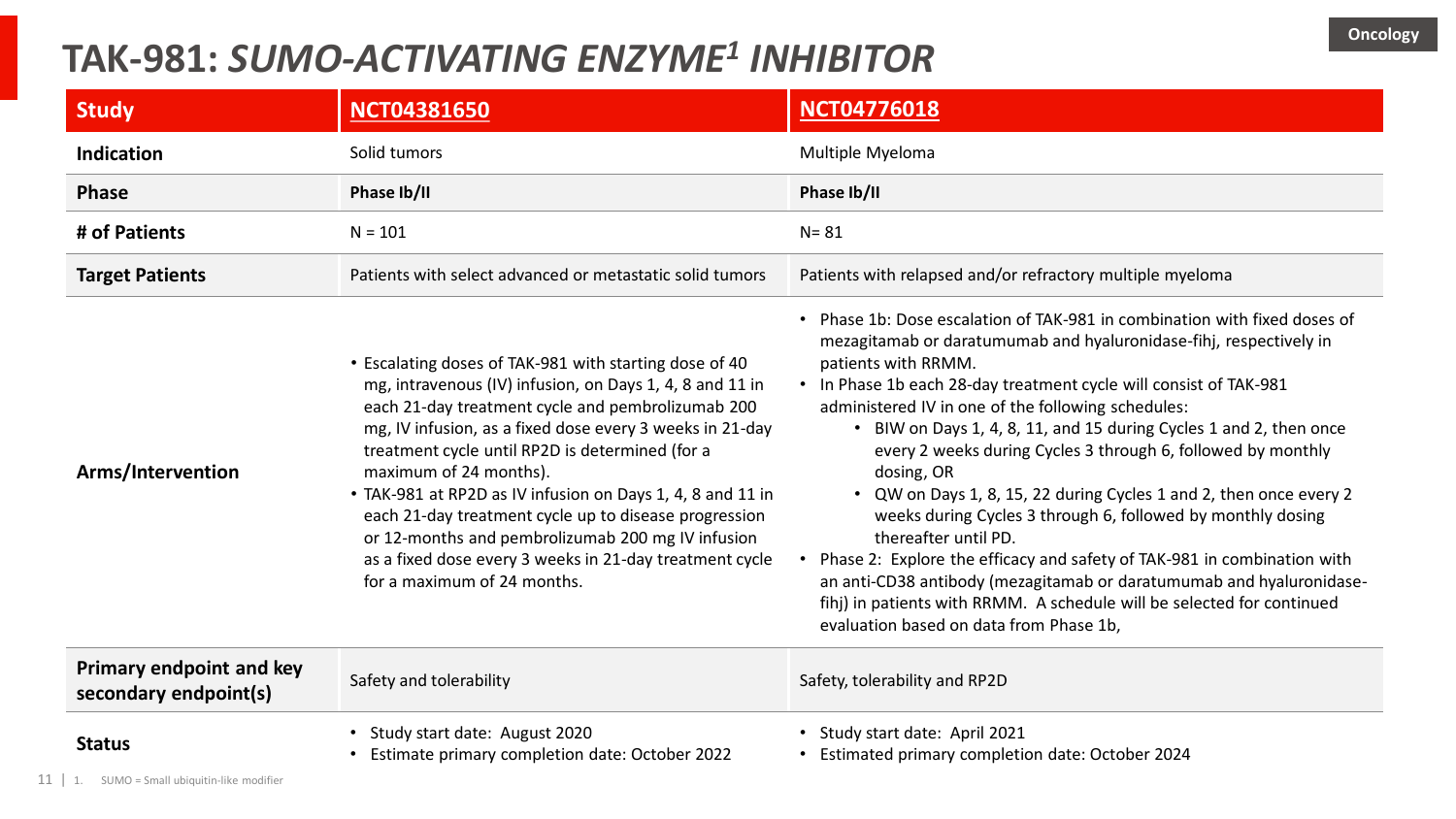#### **TAK-605:** *ONCOLYTIC VIRUS ENCODING TRANSGENES FOR FLT3 LIGAND, ANTI-CTLA-4 ANTIBODY, AND IL-12 CYTOKINE*

| <b>Study</b>                                             | NCT04301011 <sup>1</sup>                                                                                                                                                                                                                                                                                                                                                                                                                                                                                                                                                                                                                                                                                                                                                                                                                                                                                                                                                                                                                                                                                                                                                                                                                                                            |
|----------------------------------------------------------|-------------------------------------------------------------------------------------------------------------------------------------------------------------------------------------------------------------------------------------------------------------------------------------------------------------------------------------------------------------------------------------------------------------------------------------------------------------------------------------------------------------------------------------------------------------------------------------------------------------------------------------------------------------------------------------------------------------------------------------------------------------------------------------------------------------------------------------------------------------------------------------------------------------------------------------------------------------------------------------------------------------------------------------------------------------------------------------------------------------------------------------------------------------------------------------------------------------------------------------------------------------------------------------|
| <b>Indication</b>                                        | Solid tumors                                                                                                                                                                                                                                                                                                                                                                                                                                                                                                                                                                                                                                                                                                                                                                                                                                                                                                                                                                                                                                                                                                                                                                                                                                                                        |
| <b>Phase</b>                                             | Phase I/IIa                                                                                                                                                                                                                                                                                                                                                                                                                                                                                                                                                                                                                                                                                                                                                                                                                                                                                                                                                                                                                                                                                                                                                                                                                                                                         |
| # of Patients                                            | $N = 84$                                                                                                                                                                                                                                                                                                                                                                                                                                                                                                                                                                                                                                                                                                                                                                                                                                                                                                                                                                                                                                                                                                                                                                                                                                                                            |
| <b>Target Patients</b>                                   | Patients with advanced solid tumors                                                                                                                                                                                                                                                                                                                                                                                                                                                                                                                                                                                                                                                                                                                                                                                                                                                                                                                                                                                                                                                                                                                                                                                                                                                 |
| Arms/Intervention                                        | • Arm A: TBio-6517 (TAK-605) dose escalation administered alone by direct injection into tumor(s) x 4. Booster injections of TBio-6517 are<br>permitted for up to 24 months.<br>• Arm B: TBio-6517 and pembrolizumab Dose escalation of TBio-6517 administered in combination with pembrolizumab. TBio-6517 will<br>be directly injected into tumor(s) x 4. Booster injections of TBio-6517 are permitted for up to 24 months. Pembrolizumab will be<br>administered beginning at Day 8 via intravenous (IV) infusion every 3 weeks for up to 24 months.<br>• TBio-6517 and pembrolizumab in MSS-CRC Doses of TBio-6517 will be administered by direct injection into tumor(s) x 4 in combination<br>with pembrolizumab beginning at Day 8 given every 3 weeks for up to 24 months in patients with microsatellite stable colorectal<br>carcinoma (MSS-CRC). Booster injections of TBio-6517 are permitted for up to 24 months.<br>• TBio-6517 and pembrolizumab in TNBC Doses of TBio-6517 will be administered by direct injection into tumor(s) x 4 in combination with<br>pembrolizumab beginning at Day 8 given every 3 weeks for up to 24 months in patients with triple negative breast cancer (TNBC).<br>Booster injections of TBio-6517 are permitted for up to 24 months. |
| <b>Primary endpoint and key</b><br>secondary endpoint(s) | Recommended Phase 2 dose (RP2D)                                                                                                                                                                                                                                                                                                                                                                                                                                                                                                                                                                                                                                                                                                                                                                                                                                                                                                                                                                                                                                                                                                                                                                                                                                                     |
| <b>Status</b>                                            | Study start date: August 2020                                                                                                                                                                                                                                                                                                                                                                                                                                                                                                                                                                                                                                                                                                                                                                                                                                                                                                                                                                                                                                                                                                                                                                                                                                                       |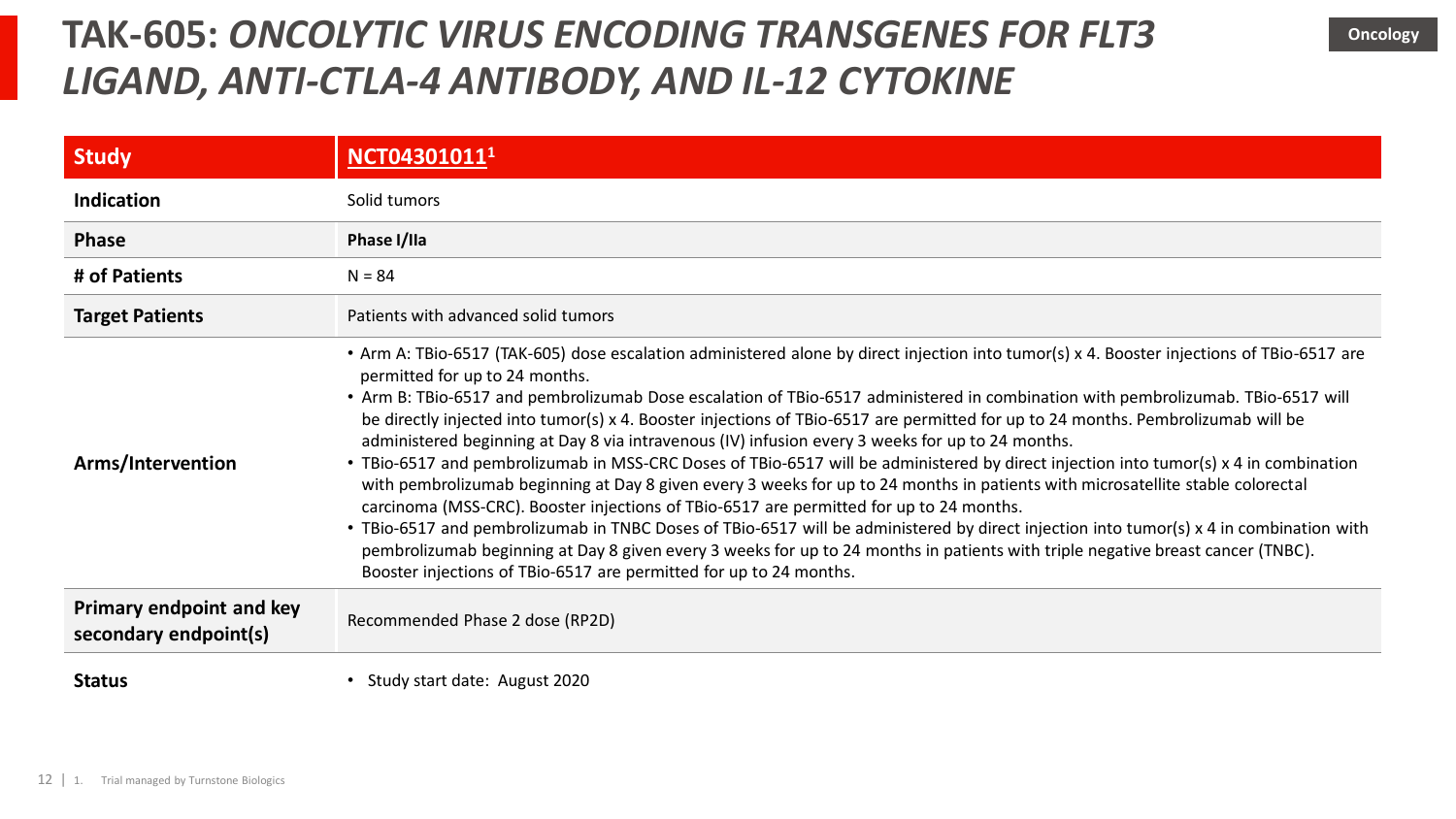# **TAK-573:** *FIRST-IN-CLASS ANTI-CD38/ATTENUATED IFN*<sup>a</sup> *FUSION PROTEIN*

| <b>Study</b>                                             | <b>NCT04157517</b>                                                                                                                                                                                                                                                                                                                                                                                                                                                                                      | <b>NCT03215030</b>                                                                                                                                                                                                                                                                                                                                                                                                  |
|----------------------------------------------------------|---------------------------------------------------------------------------------------------------------------------------------------------------------------------------------------------------------------------------------------------------------------------------------------------------------------------------------------------------------------------------------------------------------------------------------------------------------------------------------------------------------|---------------------------------------------------------------------------------------------------------------------------------------------------------------------------------------------------------------------------------------------------------------------------------------------------------------------------------------------------------------------------------------------------------------------|
| Indication                                               | Solid tumors                                                                                                                                                                                                                                                                                                                                                                                                                                                                                            | Relapsed/refractory multiple myeloma                                                                                                                                                                                                                                                                                                                                                                                |
| <b>Phase</b>                                             | Phase I/II                                                                                                                                                                                                                                                                                                                                                                                                                                                                                              | Phase I/II                                                                                                                                                                                                                                                                                                                                                                                                          |
| # of Patients                                            | $N = 143$                                                                                                                                                                                                                                                                                                                                                                                                                                                                                               | $N = 151$                                                                                                                                                                                                                                                                                                                                                                                                           |
| <b>Target Patients</b>                                   | Patients with locally advanced or metastatic solid tumors                                                                                                                                                                                                                                                                                                                                                                                                                                               | Patients with relapsed/refractory multiple myeloma                                                                                                                                                                                                                                                                                                                                                                  |
| Arms/Intervention                                        | • TAK-573 0.1 to 6 milligram per kilogram (mg/kg), infusion,<br>intravenously, once on Day 1 of each 21-days treatment cycle for up<br>to 1 year.<br>• Phase 2 Dose Expansion in combination with pembrolizumab:<br>$\triangleright$ Unresectable/metastatic cutaneous melanoma with<br>primary resistance or acquired resistance to no more than 2<br>prior lines of anti-PD1 containing treatments.<br>> Unresectable/metastatic cutaneous melanoma naïve to<br>prior anti-PD1 containing treatments. | • Phase 1 cohort: TAK-573 0.001 to 14 milligram per kilogram<br>(mg/kg), infusion, intravenously, once on Days 1, 8, 15 and 22 of<br>each 28-day treatment cycle up to 1 year.<br>• Phase 2 cohort: TAK-573 TBD as a single agent. Participants in at<br>least 1 cohort will receive TAK-573 TBD and dexamethasone 40 mg,<br>orally, once weekly of each 28-day treatment cycle until treatment<br>discontinuation. |
| <b>Primary endpoint and key</b><br>secondary endpoint(s) | Safety and tolerability                                                                                                                                                                                                                                                                                                                                                                                                                                                                                 | Safety and tolerability                                                                                                                                                                                                                                                                                                                                                                                             |
| <b>Status</b>                                            | • Study start date: December 2019<br>• Estimated primary completion date: Q3 2023                                                                                                                                                                                                                                                                                                                                                                                                                       | • Study start date: October 2017<br>• Estimated primary completion date: Oct 2021                                                                                                                                                                                                                                                                                                                                   |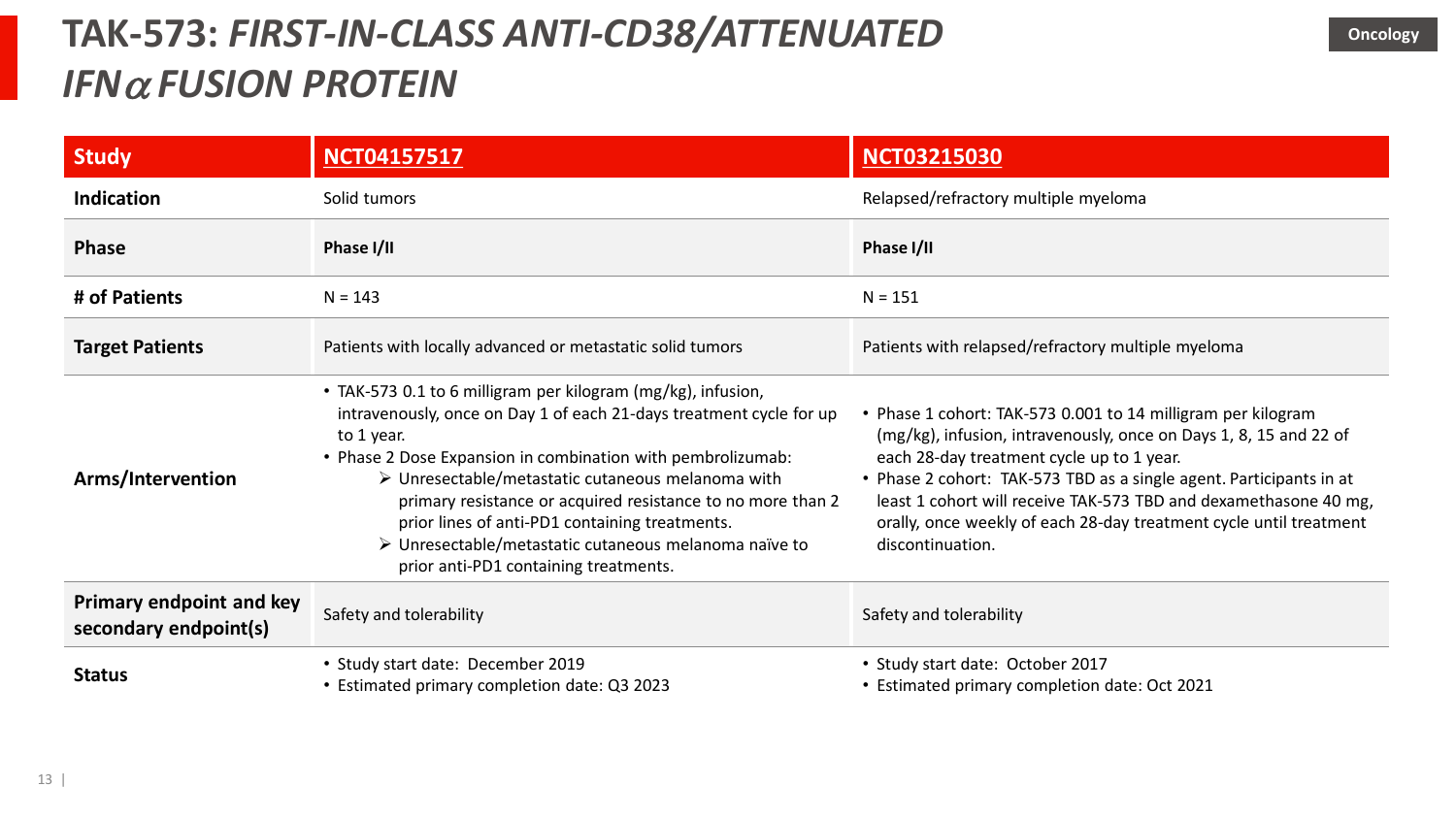#### **TAK-676:** *STING AGONIST*

| <b>Study</b>                                             | <b>NCT04420884</b>                                                                                                                                                                                                                                                                                                                                                           |  |
|----------------------------------------------------------|------------------------------------------------------------------------------------------------------------------------------------------------------------------------------------------------------------------------------------------------------------------------------------------------------------------------------------------------------------------------------|--|
| <b>Indication</b>                                        | Solid tumors                                                                                                                                                                                                                                                                                                                                                                 |  |
| <b>Phase</b>                                             | <b>Phase I</b>                                                                                                                                                                                                                                                                                                                                                               |  |
| # of Patients                                            | $N = 76$                                                                                                                                                                                                                                                                                                                                                                     |  |
| <b>Target Patients</b>                                   | Adult patients with advanced or metastatic solid tumors                                                                                                                                                                                                                                                                                                                      |  |
| Arms/Intervention                                        | • Arm 1: Dose escalating single agent TAK-676, starting with a safety lead-in at 0.1 mg IV on Days 1, 8, 15 in 21-day treatment cycles, and<br>capping at 2.5 mg IV on Days 1, 8 and 15 in a 21-day cycle.<br>• Arm 2: Dose escalating TAK-676 along the above parameters in combination with fixed dose pembrolizumab at 200 mg IV administered<br>on D1 in a 21-day cycle. |  |
| <b>Primary endpoint and key</b><br>secondary endpoint(s) | • Primary endpoints: Safety and tolerability<br>• Secondary objectives: Recommended Phase 2 dose (RP2D), overall response rate (ORR)                                                                                                                                                                                                                                         |  |
| <b>Status</b>                                            | • Study start date: August 2020                                                                                                                                                                                                                                                                                                                                              |  |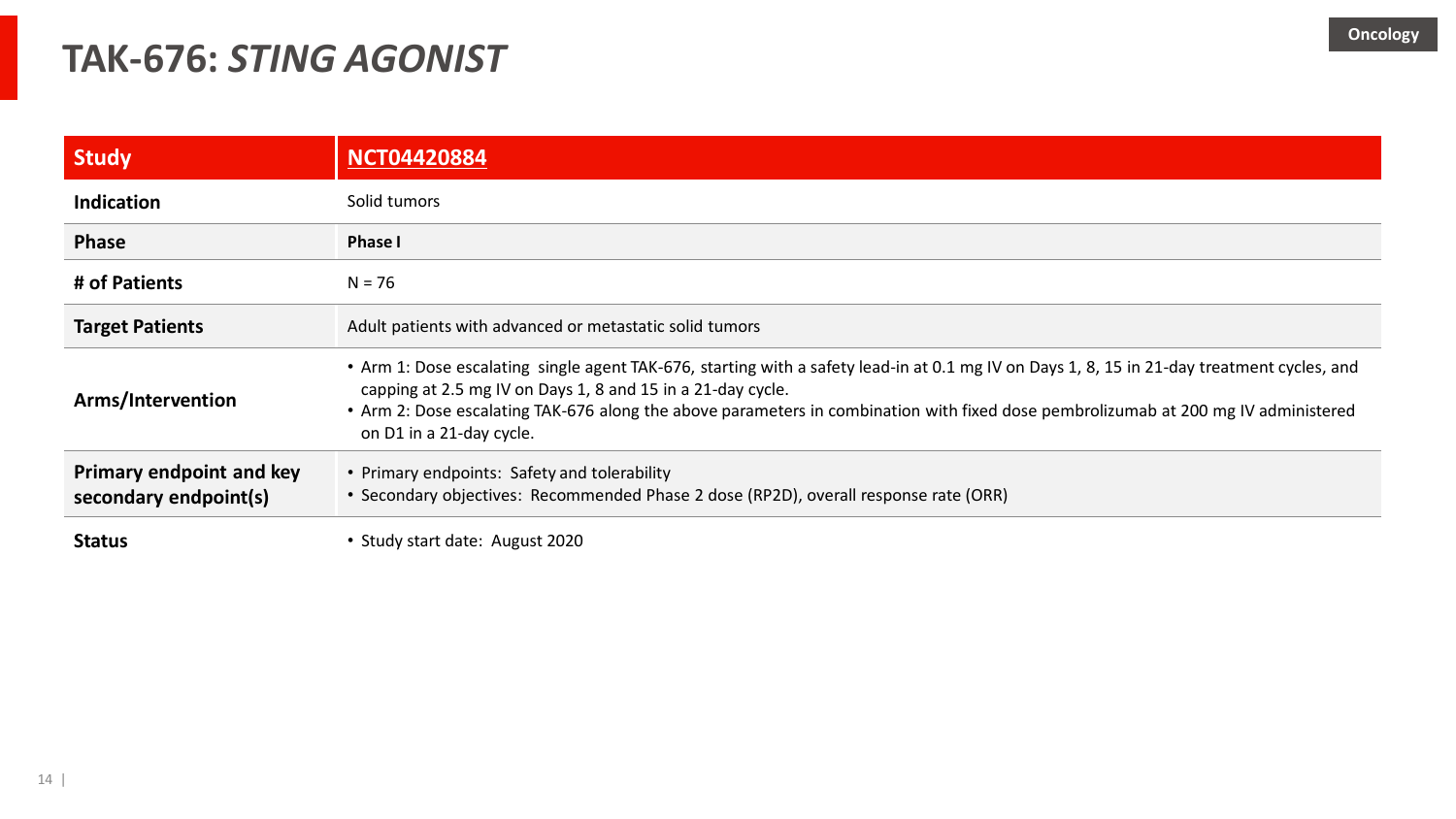#### **TAK-252:** *PD1-FC OX40L ARC*

| <b>Study</b>                                             | NCT038946181                                                                                                                                                                                                                                                                                                                                                                                                               |  |
|----------------------------------------------------------|----------------------------------------------------------------------------------------------------------------------------------------------------------------------------------------------------------------------------------------------------------------------------------------------------------------------------------------------------------------------------------------------------------------------------|--|
| <b>Indication</b>                                        | Advanced solid tumors or lymphomas                                                                                                                                                                                                                                                                                                                                                                                         |  |
| <b>Phase</b>                                             | <b>Phase I</b>                                                                                                                                                                                                                                                                                                                                                                                                             |  |
| # of Patients                                            | $N = 87$                                                                                                                                                                                                                                                                                                                                                                                                                   |  |
| <b>Target Patients</b>                                   | Patients with advanced solid tumors or lymphomas                                                                                                                                                                                                                                                                                                                                                                           |  |
| Arms/Intervention                                        | Escalating doses of TAK-252 (SL-279252) with starting dose of 0.0001 mg/kg, intravenous (IV) infusion, on Days 1, 8, and 15 in the first<br>28-day treatment cycle, followed by IV infusion on D1 and D15 of each 28-day cycle.<br>Escalating doses of TAK-252 (SL-279252) with starting dose of 0.3 mg/kg, intravenous (IV) infusion, administered once weekly on Days<br>1, 8, 15 and 22 of each 28-day treatment cycle. |  |
| <b>Primary endpoint and key</b><br>secondary endpoint(s) | Safety, maximum tolerated dose (MTD).<br>Recommended Phase 2 dose (RP2D), preliminary antitumor activity by IRECIST, immunogenicity and PK characterization of TAK-252                                                                                                                                                                                                                                                     |  |
| <b>Status</b>                                            | • Study start date: March 2019<br>• Estimated primary completion date: February 2022                                                                                                                                                                                                                                                                                                                                       |  |

15 | 1. Trial managed by Shattuck Labs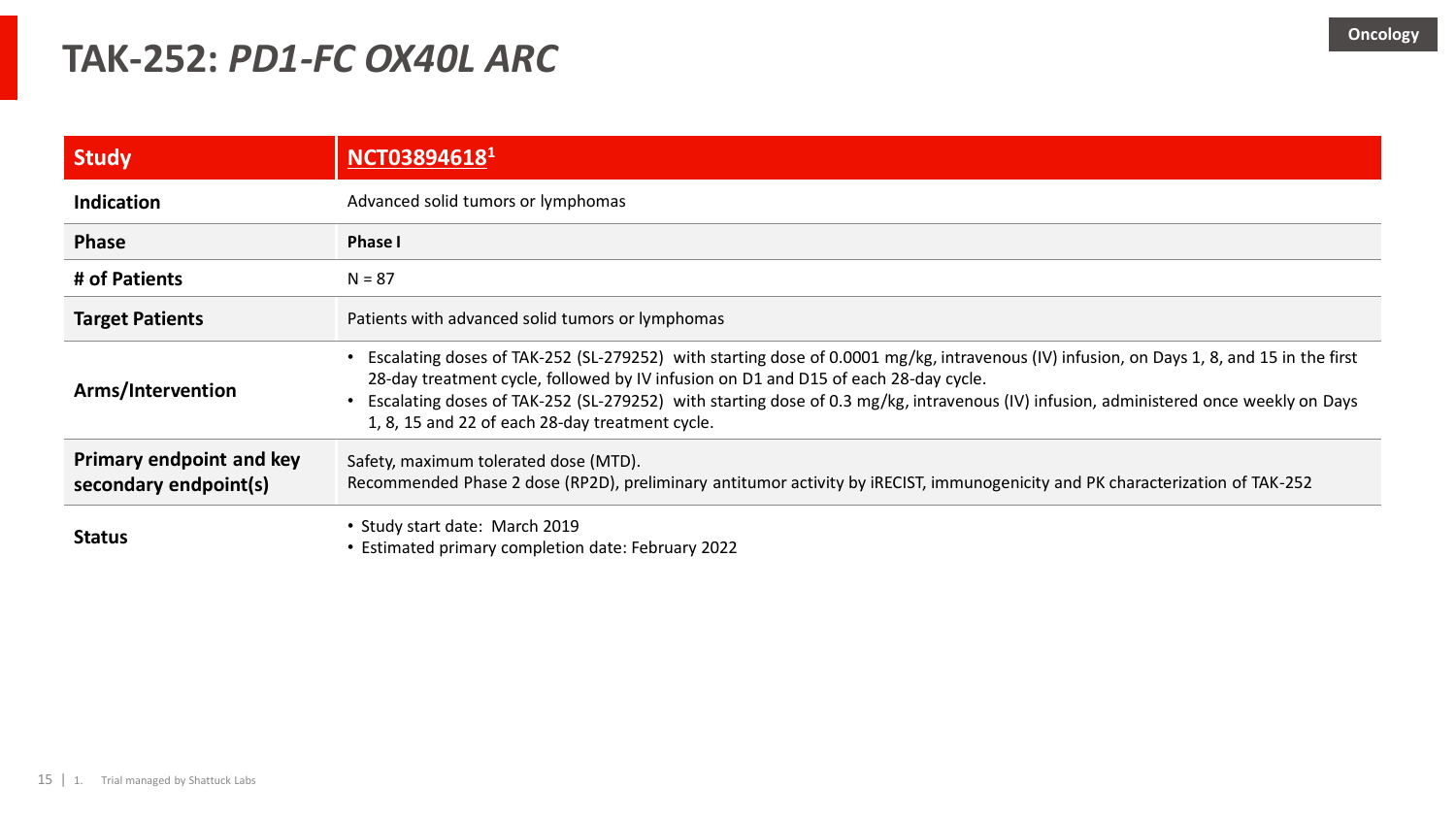#### **TAK-102:** *GPC3 CAR-T*

| <b>Study</b>                                             | NCT044057781                                                                                                                                                                                                                                                        |  |
|----------------------------------------------------------|---------------------------------------------------------------------------------------------------------------------------------------------------------------------------------------------------------------------------------------------------------------------|--|
| <b>Indication</b>                                        | Solid tumors                                                                                                                                                                                                                                                        |  |
| <b>Phase</b>                                             | <b>Phase I</b>                                                                                                                                                                                                                                                      |  |
| # of Patients                                            | $N = 18$                                                                                                                                                                                                                                                            |  |
| <b>Target Patients</b>                                   | Adult patients with GPC3-expressing previously treated solid tumors                                                                                                                                                                                                 |  |
| Arms/Intervention                                        | • Cohort 1: 1 × 10^7 CAR (+) cells/body [starting dose]<br>• Cohort 2: $1 \times 10^{8}$ CAR (+) cells/body<br>• Cohort 3: $1 \times 10^{9}$ CAR (+) cells/body                                                                                                     |  |
| <b>Primary endpoint and key</b><br>secondary endpoint(s) | • Primary endpoint: Incidence of dose-limiting toxicities, treatment-emergent adverse events (AEs) and AEs of clinical interest<br>• Primary objective: To evaluate the safety and tolerability of TAK-102 and to determine the recommended Phase 2 dose of TAK-102 |  |
| <b>Status</b>                                            | • Study start date: July 2020                                                                                                                                                                                                                                       |  |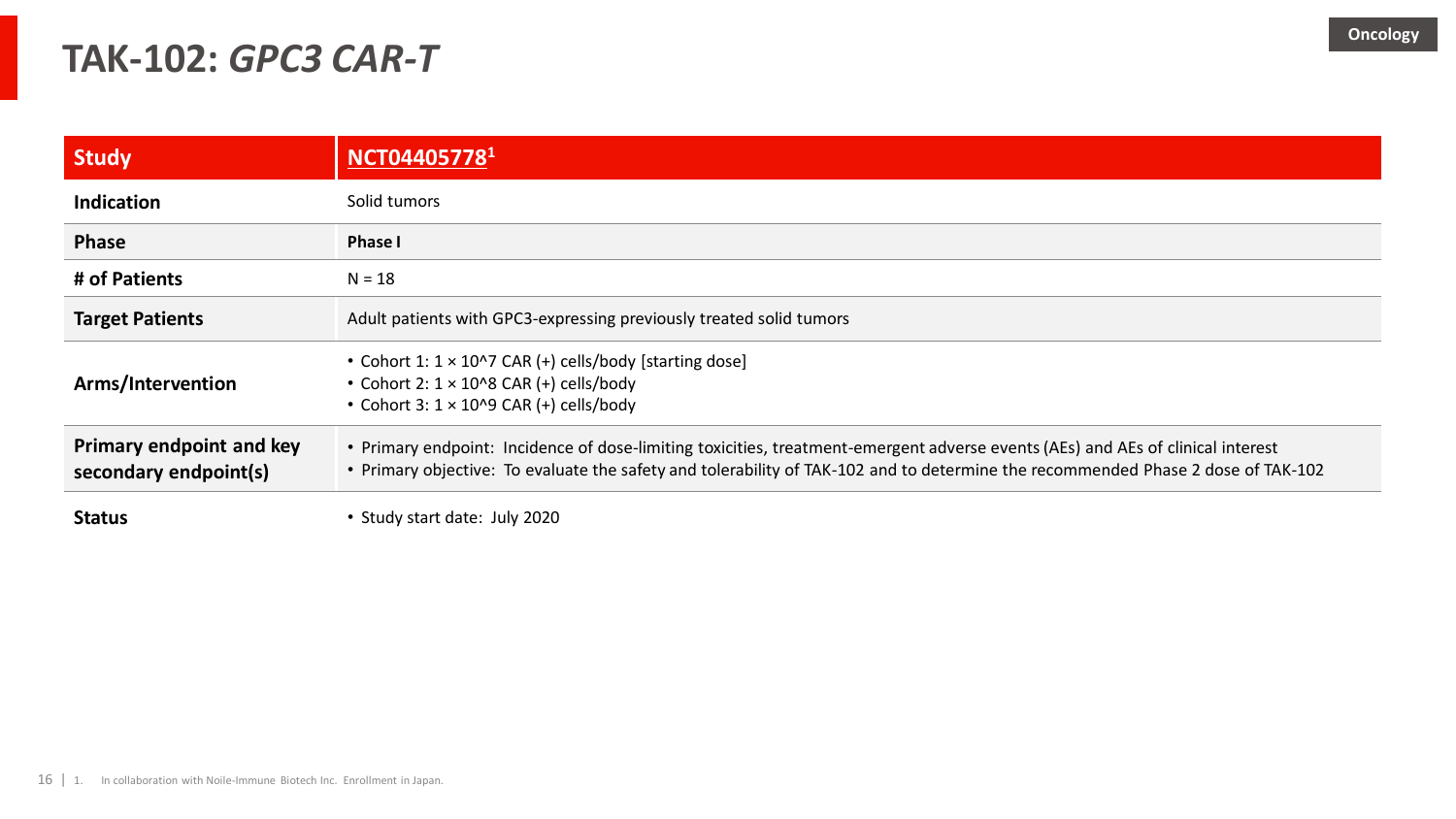#### **TAK-940:** *CD19 CAR-T*

| <b>Study</b>                                             | NCT044642001                                                                                                                                                                                                                                                                                                                                                                          |  |
|----------------------------------------------------------|---------------------------------------------------------------------------------------------------------------------------------------------------------------------------------------------------------------------------------------------------------------------------------------------------------------------------------------------------------------------------------------|--|
| <b>Indication</b>                                        | Relapsed/refractory B-cell cancers                                                                                                                                                                                                                                                                                                                                                    |  |
| <b>Phase</b>                                             | <b>Phase I</b>                                                                                                                                                                                                                                                                                                                                                                        |  |
| # of Patients                                            | $N = 30$                                                                                                                                                                                                                                                                                                                                                                              |  |
| <b>Target Patients</b>                                   | Adult patients with relapsed or refractory CD19+ B lymphoid malignancies                                                                                                                                                                                                                                                                                                              |  |
| Arms/Intervention                                        | 19(T2)28z1xx CAR T cells Cohorts of 3-6 patients will be infused with escalating doses of 19(T2)28z1xx CAR T cells to establish the RP2D.<br>There are 4 planned flat-dose levels: 25x10^6, 50 x 10^6, 100 x 10^6, and 200 x 10^6 CAR T cells and one de-escalation dose: 12.5 x<br>10^6 CAR T cells. A standard 3+3 dose escalation design will be implemented starting from dose 1. |  |
| <b>Primary endpoint and key</b><br>secondary endpoint(s) | Primary: Safety and Recommended Phase 2 dose (RP2D)<br>Secondary: Efficacy and CK                                                                                                                                                                                                                                                                                                     |  |
| <b>Status</b>                                            | Study start date: August 2020                                                                                                                                                                                                                                                                                                                                                         |  |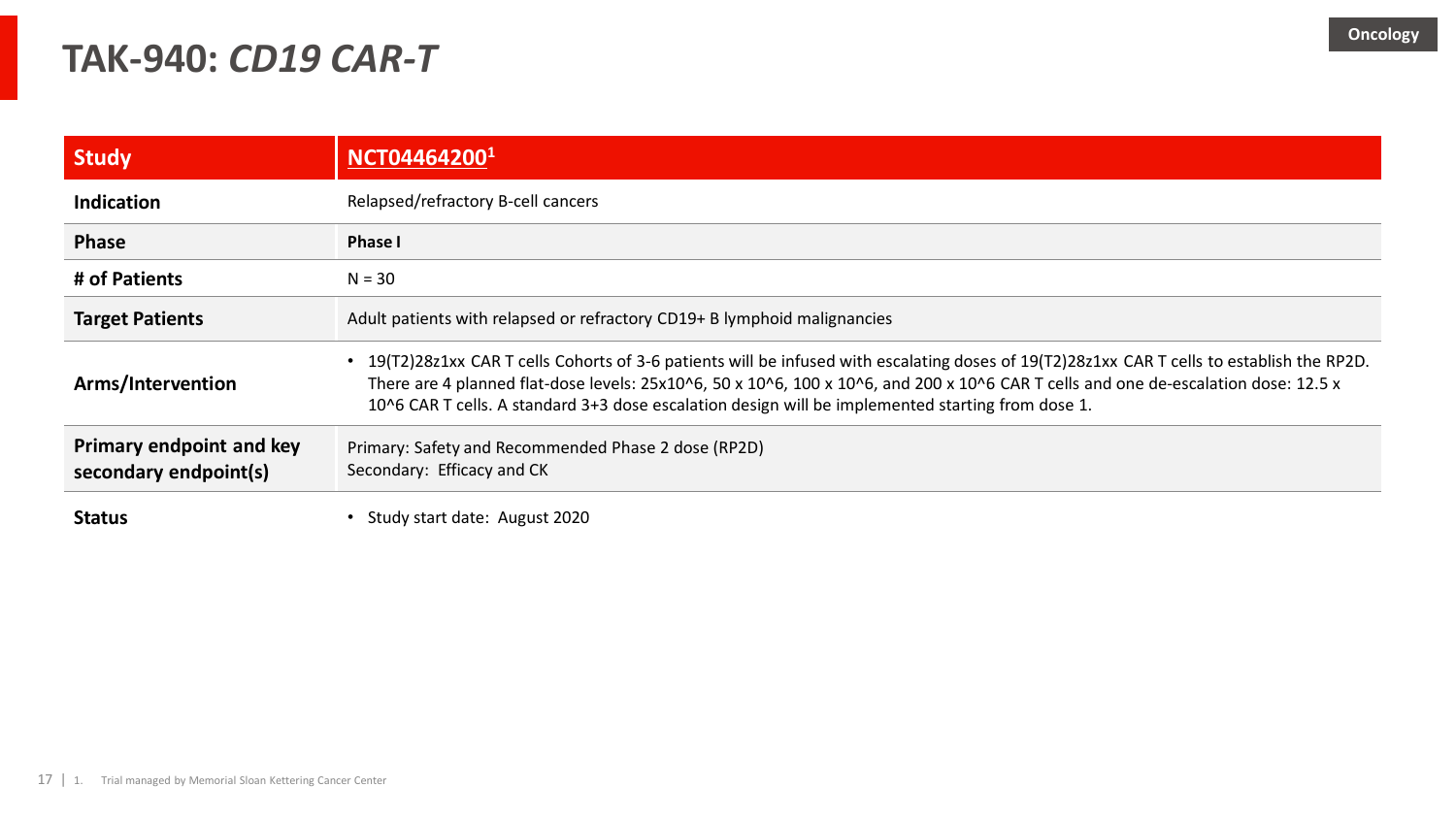#### **TAK-186:** *T-CELL ENGAGER*

| <b>Study</b>                                             | NCT048440731                                                                                                                                                                                                                                                                                                                                                                                                                                                                                                                                                                |  |
|----------------------------------------------------------|-----------------------------------------------------------------------------------------------------------------------------------------------------------------------------------------------------------------------------------------------------------------------------------------------------------------------------------------------------------------------------------------------------------------------------------------------------------------------------------------------------------------------------------------------------------------------------|--|
| <b>Indication</b>                                        | Solid tumors                                                                                                                                                                                                                                                                                                                                                                                                                                                                                                                                                                |  |
| <b>Phase</b>                                             | Phase I/II                                                                                                                                                                                                                                                                                                                                                                                                                                                                                                                                                                  |  |
| # of Patients                                            | $N = 68$                                                                                                                                                                                                                                                                                                                                                                                                                                                                                                                                                                    |  |
| <b>Target Patients</b>                                   | Patients with unresectable, locally advanced or metastatic cancer                                                                                                                                                                                                                                                                                                                                                                                                                                                                                                           |  |
| Arms/Intervention                                        | Single-arm, open label, MVC-101 - An EGFR x CD3 COnditional Bispecific Redirected Activation (COBRA™) Protein<br>This Phase 1/2, open-label study will characterize safety, dose-limiting toxicities (DLTs), and maximum tolerated/ recommended phase 2<br>dose (MTD/RP2D) of MVC-101.<br>Dose escalation will occur in a 1+3 and then 3+3 design in patients with advanced solid tumors. Once the MTD/RP2D is determined, a<br>Cohort Expansion Phase will be enrolled to further characterize safety and initial antitumor activity in patients with HNSCC, CRC or NSCLC. |  |
| <b>Primary endpoint and key</b><br>secondary endpoint(s) | Primary Endpoint: Safety based upon incidence of treatment-emergent adverse events.<br>Secondary Endpoints: Pharmacokinetics, Pharmacodynamics, Immunogenicity measured by plasma anti-drug antibodies, and<br>Radiographic anti-tumor activity                                                                                                                                                                                                                                                                                                                             |  |
| <b>Status</b>                                            | Study start date: March 17, 2021                                                                                                                                                                                                                                                                                                                                                                                                                                                                                                                                            |  |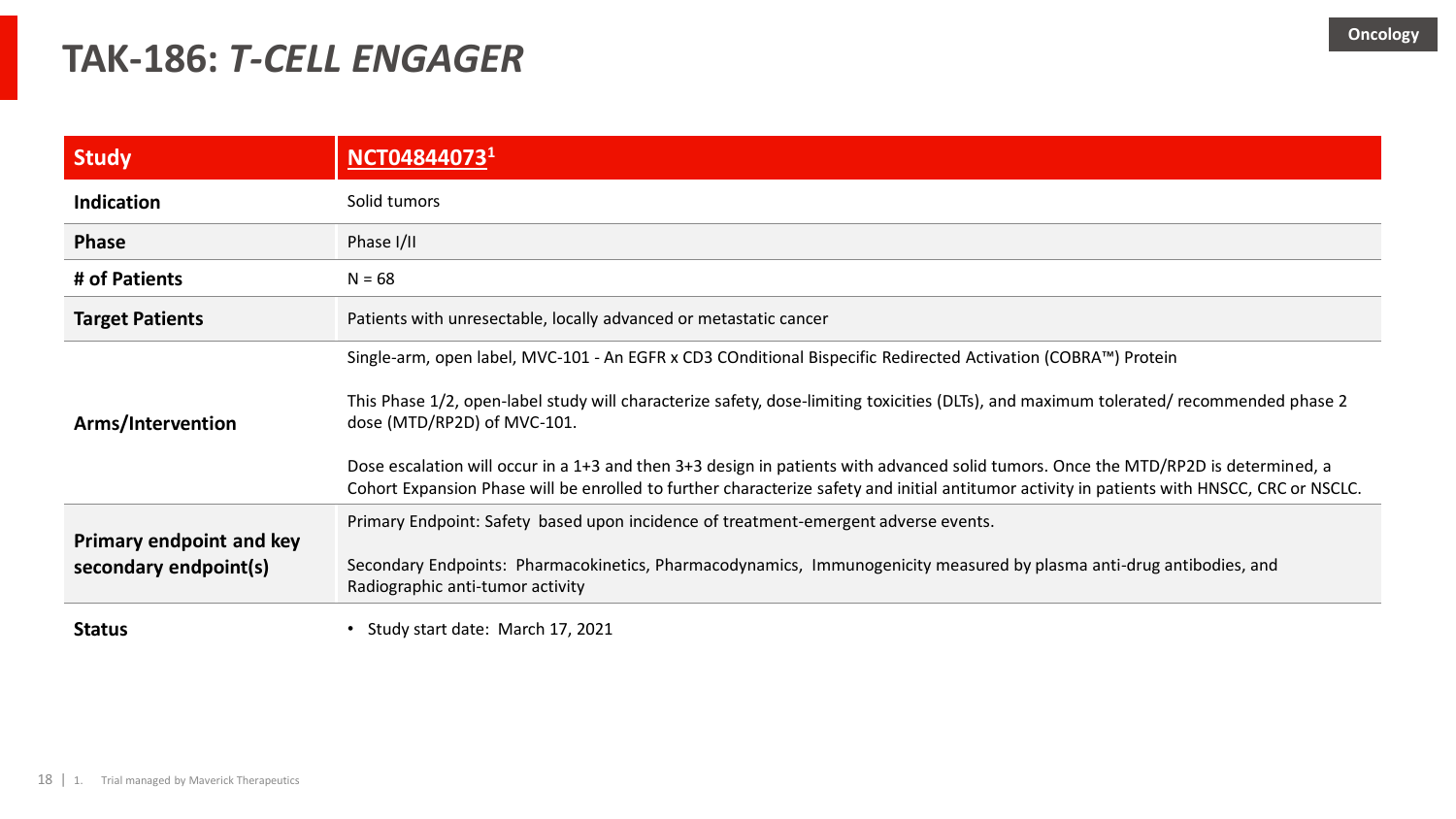### **OVERVIEW OF CLINICAL TRIAL SUMMARY**



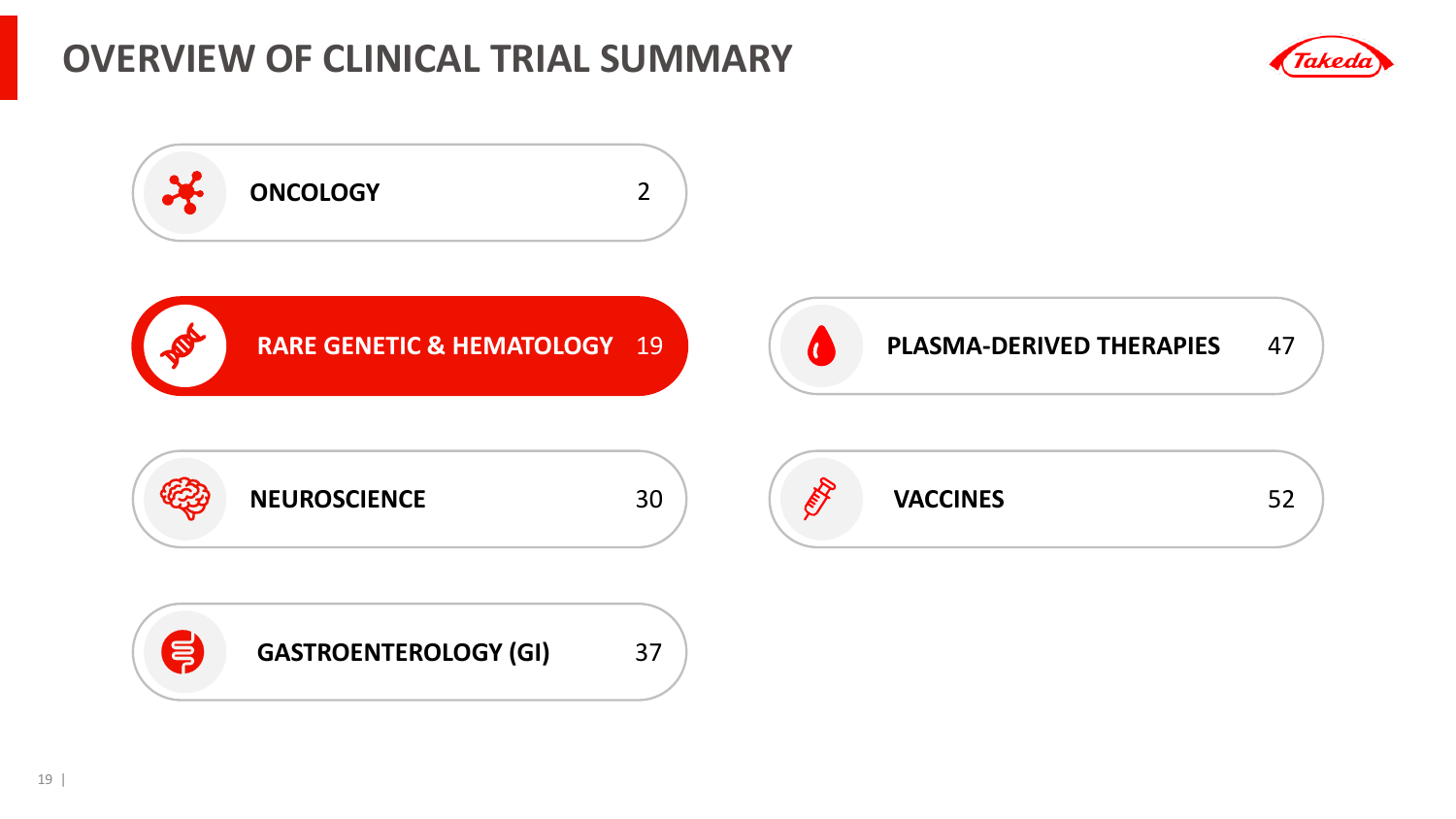### **ADYNOVATE (TAK-660): RECOMBINANT, PEGYLATED** Rare Genetic and Hematology *ANTIHEMOPHILIC FACTOR*

| <b>Study</b>                                             | <b>NCT02615691</b>                                                                                                                                                                                                                                                                                                                                                                                                                                                                                                                                                                                                                                                                                                                                                                                                                                                        |  |  |
|----------------------------------------------------------|---------------------------------------------------------------------------------------------------------------------------------------------------------------------------------------------------------------------------------------------------------------------------------------------------------------------------------------------------------------------------------------------------------------------------------------------------------------------------------------------------------------------------------------------------------------------------------------------------------------------------------------------------------------------------------------------------------------------------------------------------------------------------------------------------------------------------------------------------------------------------|--|--|
| <b>Indication</b>                                        | Hemophilia A                                                                                                                                                                                                                                                                                                                                                                                                                                                                                                                                                                                                                                                                                                                                                                                                                                                              |  |  |
| <b>Phase</b>                                             | <b>Phase III</b>                                                                                                                                                                                                                                                                                                                                                                                                                                                                                                                                                                                                                                                                                                                                                                                                                                                          |  |  |
| # of Patients                                            | $N = 120$                                                                                                                                                                                                                                                                                                                                                                                                                                                                                                                                                                                                                                                                                                                                                                                                                                                                 |  |  |
| <b>Target Patients</b>                                   | Previously untreated patients (PUPs) < 6 years with severe hemophilia A (FVIII < 1%)                                                                                                                                                                                                                                                                                                                                                                                                                                                                                                                                                                                                                                                                                                                                                                                      |  |  |
| Arms/Intervention                                        | Single group assignment                                                                                                                                                                                                                                                                                                                                                                                                                                                                                                                                                                                                                                                                                                                                                                                                                                                   |  |  |
| <b>Primary endpoint and key</b><br>secondary endpoint(s) | The primary objective is to determine safety including immunogenicity of Adynovate (TAK-660/BAX 855) based on the incidence of<br>inhibitor development to FVIII (≥ 0.6 Bethesda unit (BU)/mL using the Nijmegen modification of the Bethesda assay).<br>Safety<br>1. To determine the immunogenicity of Adynovate in terms of binding IgG and IGM antibodies to FVIII, PEG-FVIII and PEG<br>2. To determine the safety of Adynovate based on adverse events (AEs) and serious adverse events (SAEs)<br><b>Hemostatic Efficacy</b><br>3. To assess the efficacy of prophylactic treatment with Adynovate<br>4. To characterize the efficacy of Adynovate in the control of bleeding episodes<br>Pharmacokinetics<br>6. To determine the incremental recovery (IR) of Adynovate at baseline and over time<br>7. To determine half-life of Adynovate at baseline (optional) |  |  |
| <b>Status</b>                                            | Study start date: November 2015<br>Final report expected Q1 2025                                                                                                                                                                                                                                                                                                                                                                                                                                                                                                                                                                                                                                                                                                                                                                                                          |  |  |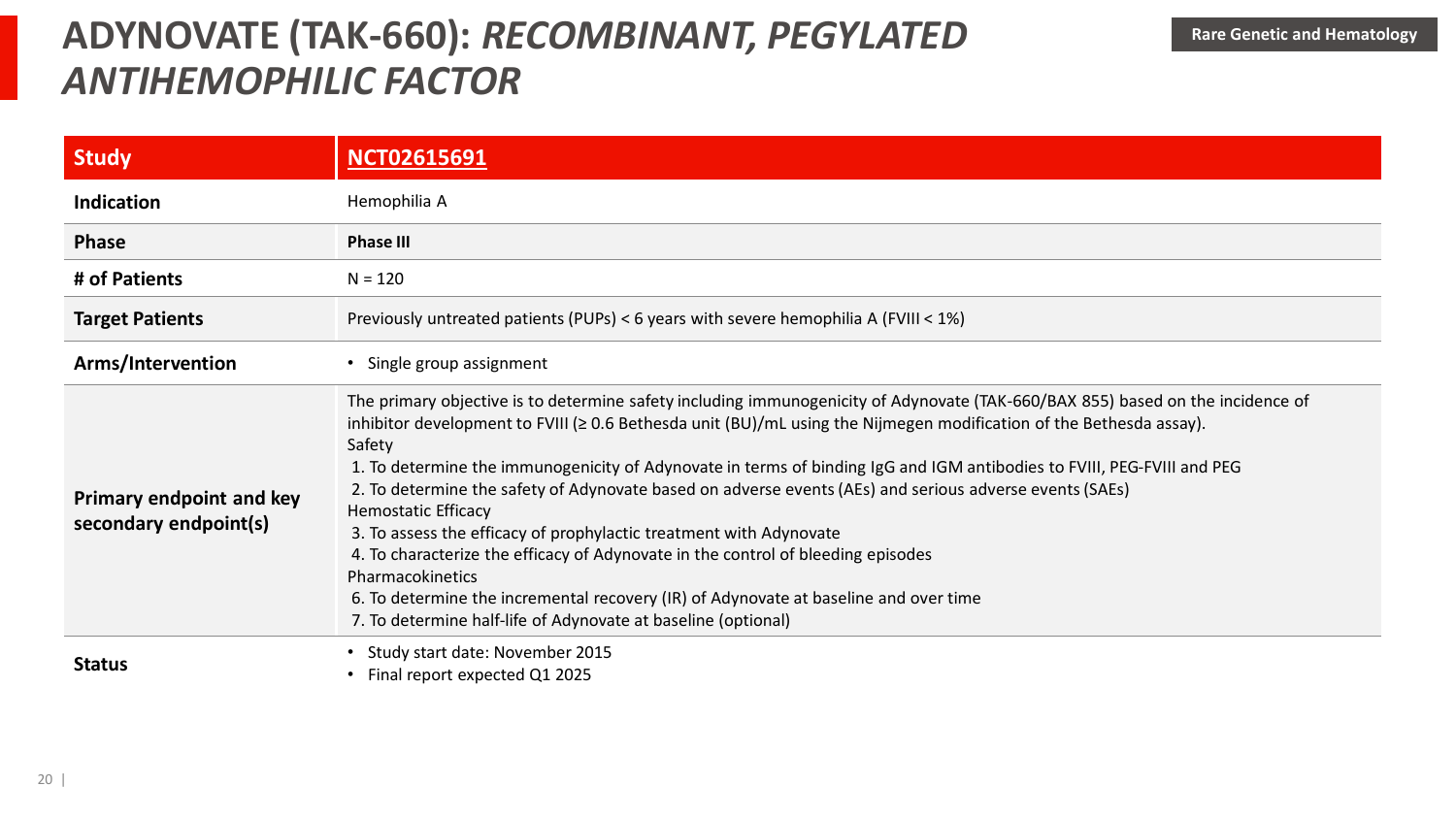# **VONVENDI (TAK-577):**  *RECOMBINANT VON WILLEBRAND FACTOR*

| <b>Study</b>                                             | <b>NCT02973087</b>                                                                                                                                                                                                     | <b>NCT02932618</b>                                                                                                                                                                                                                       |
|----------------------------------------------------------|------------------------------------------------------------------------------------------------------------------------------------------------------------------------------------------------------------------------|------------------------------------------------------------------------------------------------------------------------------------------------------------------------------------------------------------------------------------------|
| <b>Indication</b>                                        | <b>Adult Prophylaxis</b>                                                                                                                                                                                               | Pediatric On-demand and Elective Surgery                                                                                                                                                                                                 |
| <b>Phase</b>                                             | <b>Phase III</b>                                                                                                                                                                                                       | <b>Phase III</b>                                                                                                                                                                                                                         |
| # of Patients                                            | $N = 22$                                                                                                                                                                                                               | $N = 27$ (On-demand)<br>$N = 12$ (Elective Surgery)                                                                                                                                                                                      |
| <b>Target Patients</b>                                   | Severe von Willebrand Disease                                                                                                                                                                                          | Severe von Willebrand Disease                                                                                                                                                                                                            |
| Arms/Intervention                                        | • Arm A: Transitioning from on-demand<br>• Arm B: Switching from prophylactic treatment with pdVWF                                                                                                                     | • Arm A: On-demand<br>• Arm B: Elective and emergency surgery                                                                                                                                                                            |
| <b>Primary endpoint and key</b><br>secondary endpoint(s) | • Annualized Bleed Rate (ABR) - comparing subject's historical and<br>on-study ABR for spontaneous bleeding episodes<br>• Key secondary endpoint: Safety and additional efficacy measures<br>of prophylactic treatment | • Hemostatic efficacy and safety of rVWF, with or without ADVATE, in<br>the treatment and control of nonsurgical bleeding events<br>• Key secondary endpoint: Hemostatic efficacy assessed after the<br>last perioperative rVWF infusion |
| <b>Status</b>                                            | • Topline data available                                                                                                                                                                                               | • Study start date: October 2016<br>• Estimated primary completion date: FY22                                                                                                                                                            |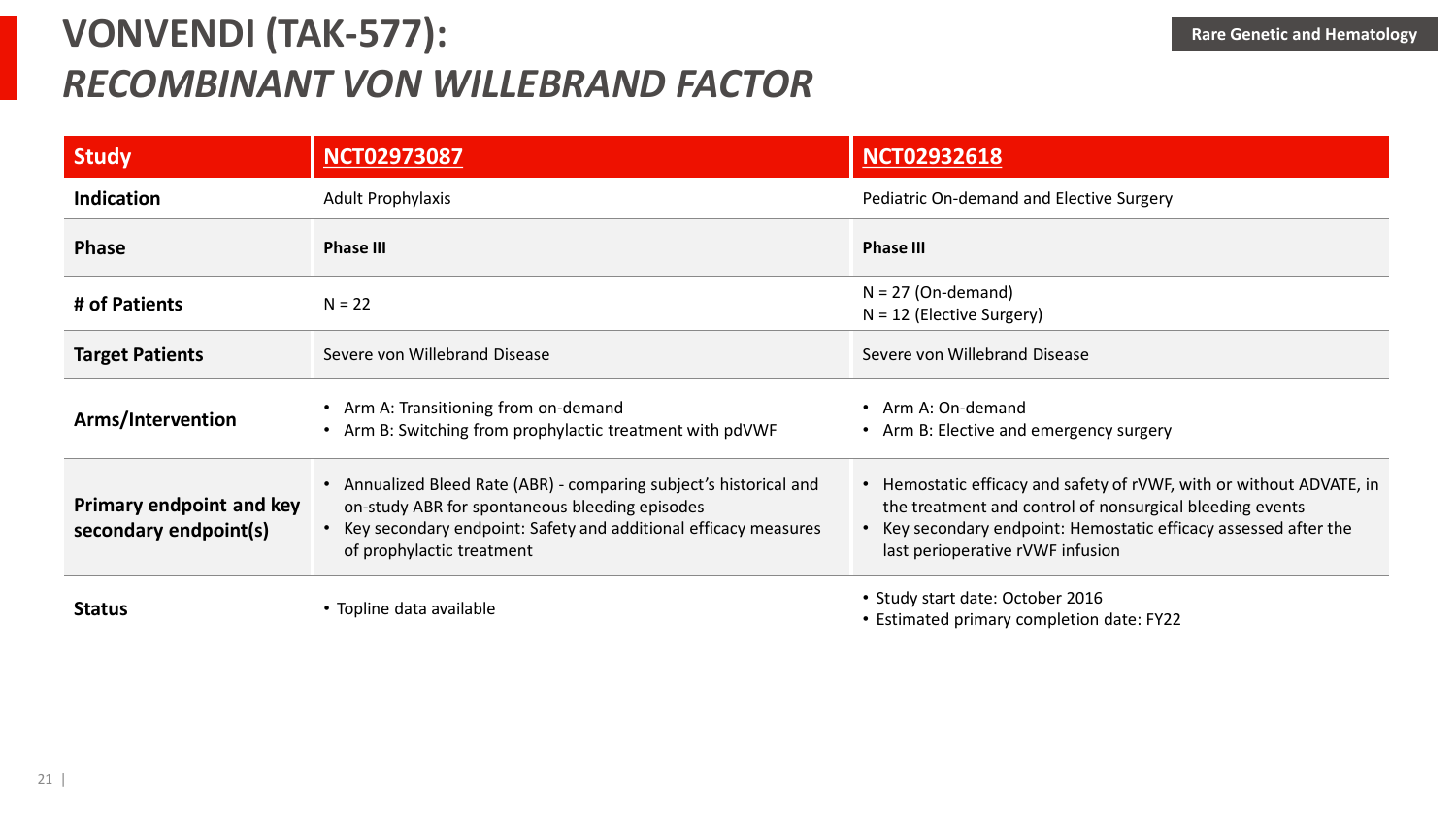# **TAKHZYRO (LANADELUMAB):**  *PLASMA KALLIKREIN (PKAL) INHIBITOR*

| <b>Study</b>                                             | <b>NCT04070326</b>                                                                         | <b>NCT04206605</b>                                                                                                                                                                                                                                 |
|----------------------------------------------------------|--------------------------------------------------------------------------------------------|----------------------------------------------------------------------------------------------------------------------------------------------------------------------------------------------------------------------------------------------------|
| <b>Indication</b>                                        | Hereditary angioedema (HAE) pediatric                                                      | Non-histaminergic angioedema<br>with normal C1-Inhibitor                                                                                                                                                                                           |
| <b>Phase</b>                                             | <b>Phase III</b><br><b>SPRING</b>                                                          | <b>Phase III</b><br><b>CASPIAN</b>                                                                                                                                                                                                                 |
| # of Patients                                            | $N = 20$                                                                                   | $N = 75$                                                                                                                                                                                                                                           |
| <b>Target Patients</b>                                   | Type I and Type II hereditary angioedema, ages 2 to <12 yo                                 | Non-histaminergic bradykinin-mediated angioedema (BMA) with<br>normal C1-inhibitor                                                                                                                                                                 |
| Arms/Intervention                                        | • Lanadelumab 150mg; q4wks ages 2 to < 6, q2wks ages 6 to <12 yo                           | Lanadelumab 300mg q2wks                                                                                                                                                                                                                            |
| <b>Primary endpoint and key</b><br>secondary endpoint(s) | Primary: Safety and pharmacokinetics<br>Key secondary: Clinical outcomes, pharmacodynamics | Primary: Number of investigator-confirmed angioedema attacks<br>during the treatment period of Day 0 through Day 182<br>Key secondary: Number of participants achieving attack-free<br>status during the treatment period of Day 0 through Day 182 |
| <b>Status</b>                                            | • Study start date: August 2019<br>• Estimated primary completion date: FY22               | • Study start date: August 2020<br>• Estimated primary completion date: FY23                                                                                                                                                                       |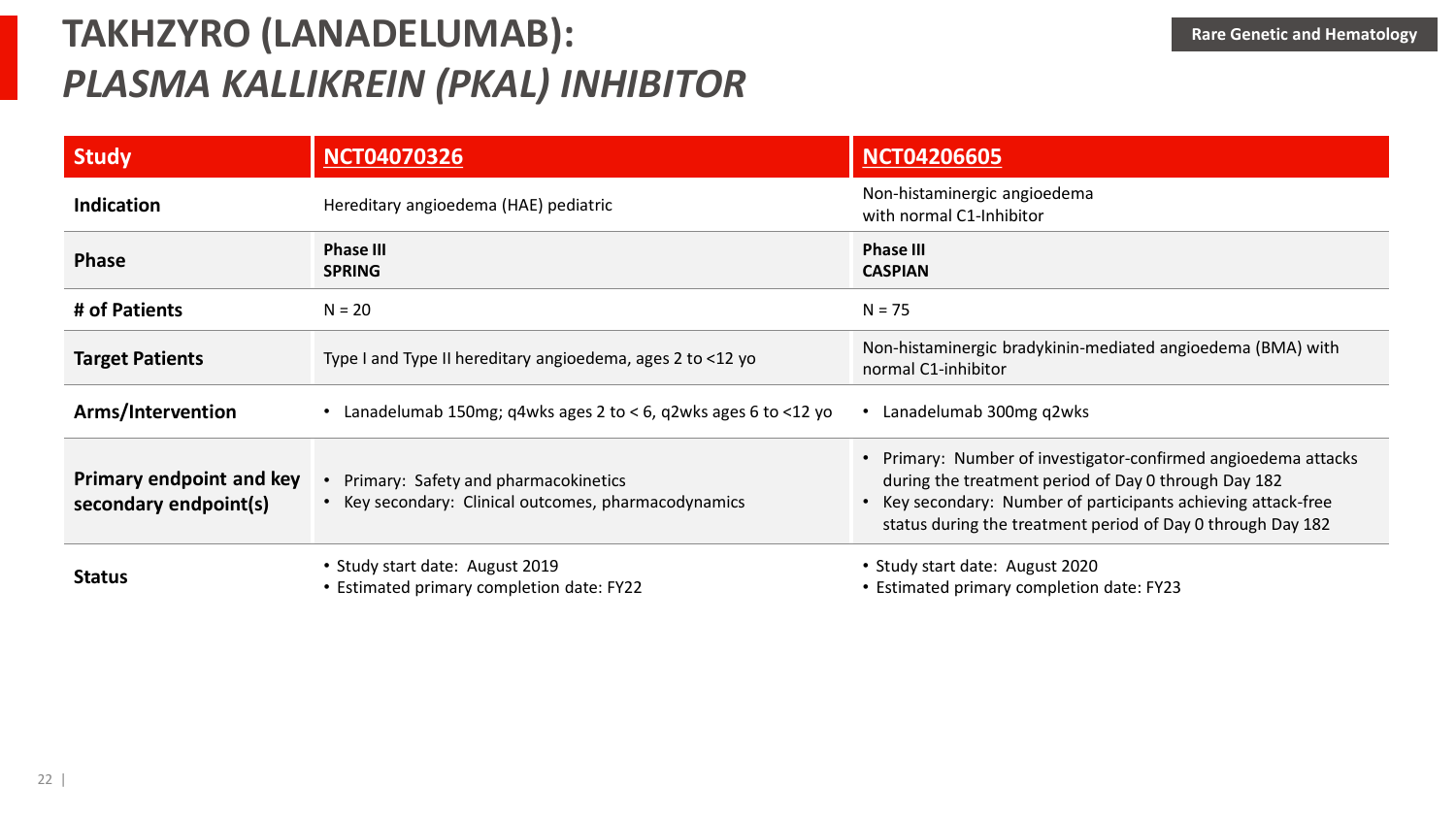# **MARIBAVIR (TAK-620):**  *ORAL VIRAL PROTEIN KINASE INHIBITOR*

23 |

| <b>Study</b>                                             | <b>NCT02931539</b>                                                                                                                                                                                                                                                                                                                                                                                                                                                                                                                                               | <b>NCT02927067</b>                                                                                                                                                                                                                                                                    |  |
|----------------------------------------------------------|------------------------------------------------------------------------------------------------------------------------------------------------------------------------------------------------------------------------------------------------------------------------------------------------------------------------------------------------------------------------------------------------------------------------------------------------------------------------------------------------------------------------------------------------------------------|---------------------------------------------------------------------------------------------------------------------------------------------------------------------------------------------------------------------------------------------------------------------------------------|--|
| <b>Indication</b>                                        | Treatment of Resistant/Refractory Post-Transplant Cytomegalovirus<br>(CMV) Infection                                                                                                                                                                                                                                                                                                                                                                                                                                                                             | Treatment of CMV infection in Hematopoietic Stem Cell Transplant<br>Recipients                                                                                                                                                                                                        |  |
| <b>Phase</b>                                             | <b>Phase III</b><br><b>Phase III</b>                                                                                                                                                                                                                                                                                                                                                                                                                                                                                                                             |                                                                                                                                                                                                                                                                                       |  |
| # of Patients                                            | $N = 351$                                                                                                                                                                                                                                                                                                                                                                                                                                                                                                                                                        | $N = 550$                                                                                                                                                                                                                                                                             |  |
| <b>Target Patients</b>                                   | Treatment of CMV infection refractory or resistant to ganciclovir,<br>valganciclovir, cidofovir or foscarnet in solid organ transplant (SOT)<br>and stem cell transplant patients                                                                                                                                                                                                                                                                                                                                                                                | Treatment of asymptomatic CMV infection in stem cell transplant<br>patients                                                                                                                                                                                                           |  |
| Arms/Intervention                                        | Arm A: Maribavir<br>Arm B: Investigator-assigned treatment                                                                                                                                                                                                                                                                                                                                                                                                                                                                                                       | Arm A: Maribavir<br>Arm B: Valganciclovir                                                                                                                                                                                                                                             |  |
| <b>Primary endpoint and key</b><br>secondary endpoint(s) | • Primary: Confirmed clearance of plasma CMV DNA (CMV viremia<br>clearance) at the end of Study Week 8<br>• Secondary: Achievement of CMV viremia clearance and resolution<br>or improvement of tissue invasive CMV disease or CMV syndrome<br>for subjects symptomatic at baseline or achievement of clearance<br>of viremia and no symptoms of tissue invasive CMV disease or<br>CMV syndrome for subjects asymptomatic at baseline at the end of<br>Study Week 8, followed by maintenance of this treatment effect<br>for an additional 8 weeks off treatment | Primary: Confirmed clearance of plasma CMV DNA (CMV viremia<br>clearance) at the end of Study Week 8<br>• Secondary: Maintenance of confirmed CMV viremia clearance<br>achieved at the end of Study Week 8 through Week 16 having<br>received exclusively a study-assigned treatment. |  |
| <b>Status</b>                                            | • Study start date: December 2016<br>• Actual primary completion date: Q3FY20<br>• Study met its primary and secondary endpoint.<br>• Regulatory discussions ongoing for global filings.<br>• Phase 2: Papanicolaou GA, et al. Clin Infect Dis. 2019 Apr<br>8;68(8):1255-1264.                                                                                                                                                                                                                                                                                   | • Study start date: April 2017<br>• Estimated primary completion date: FY21<br>• Phase 2: Maertens J, et al. N. Engl J Med 2019;381:                                                                                                                                                  |  |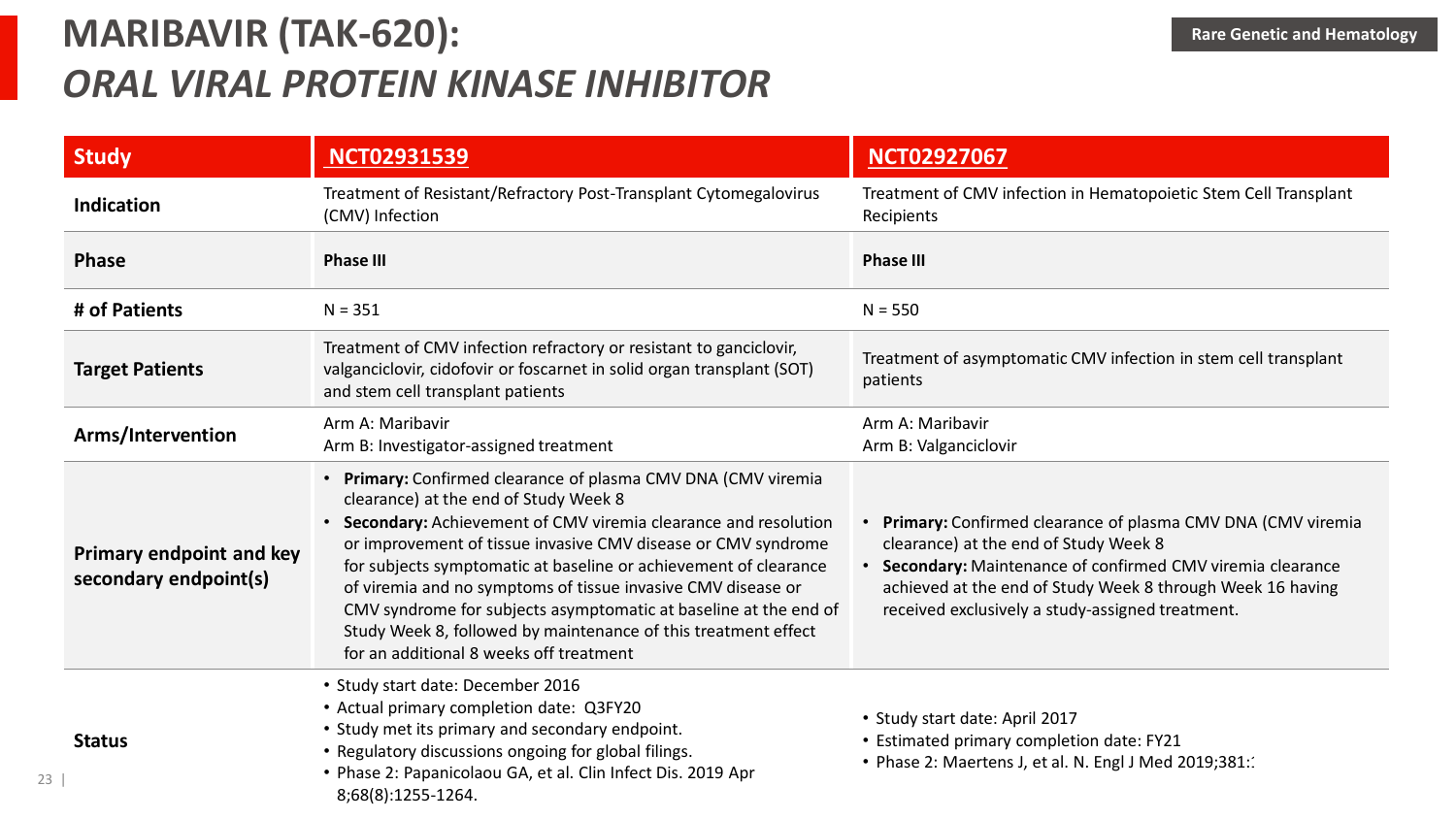### **TAK-755:** *REPLACEMENT OF THE DEFICIENT-ADAMTS13 ENZYME*

| <b>Study</b>                                                | <b>NCT03393975</b>                                                                                                                                                                                                                                                                                   | <b>NCT03922308</b>                                                                                    | <b>NCT03997760</b>                                                                                                                |
|-------------------------------------------------------------|------------------------------------------------------------------------------------------------------------------------------------------------------------------------------------------------------------------------------------------------------------------------------------------------------|-------------------------------------------------------------------------------------------------------|-----------------------------------------------------------------------------------------------------------------------------------|
| <b>Indication</b>                                           | <b>Congenital Thrombotic</b><br>Thrombocytopenic Purpura (cTTP)                                                                                                                                                                                                                                      | Immune Thrombotic<br>Thrombocytopenic Purpura (iTTP)                                                  | Sickle Cell Disease                                                                                                               |
| <b>Phase</b>                                                | <b>Phase III</b>                                                                                                                                                                                                                                                                                     | <b>Phase II</b>                                                                                       | <b>Phase I</b>                                                                                                                    |
| # of Patients                                               | $N = up to 68$                                                                                                                                                                                                                                                                                       | $N = 30$                                                                                              | $N = 56$                                                                                                                          |
| <b>Target Patients</b>                                      | Patients diagnosed with severe cTTP<br>in prophylactic and on-demand treatment                                                                                                                                                                                                                       | Adult patients diagnosed with iTTP                                                                    | Adult patients with sickle cell disease at baseline<br>health and during acute vaso-occlusive crisis<br>(VOC)                     |
| Arms/Intervention                                           | Prophylaxis Treatment Cohort: 6 + 6 months<br>cross over of TAK-755 vs SoC followed by 6<br>months TAK-755 extension<br>• Arm 1: TAK-755 followed by SOC<br>• Arm 2: SOC followed by TAK-755<br>(Patients are also eligible to enter the<br>prophylaxis study upon completion of acute<br>treatment) | <b>Arm 1: TAK-755 High dose + SOC</b><br>Arm 2: TAK-755 Low dose $+$ SOC<br>Arm 3: Placebo + SOC      | <b>Part A:</b> TAK-755 (three dose levels) or placebo<br>administered at baseline health                                          |
| <b>Primary endpoint</b><br>and key secondary<br>endpoint(s) | Incidence of acute TTP episodes in subjects<br>receiving prophylactic treatment with either<br>TAK-755 or SoC                                                                                                                                                                                        | ADAMTS-13 activity, ADAMTS-13 binding and<br>inhibitory antibodies, Platelet count, and LDH<br>levels | SAEs/AEs, changes in vital signs and laboratory<br>parameters, and incidence of binding and<br>inhibitory antibodies to ADAMTS-13 |
| <b>Status</b>                                               | • Study start date: October 2017<br>• Estimated primary completion date: FY22                                                                                                                                                                                                                        | • Study start date: October 2019<br>• Estimated primary completion date: FY21                         | • Study start date: October 2019                                                                                                  |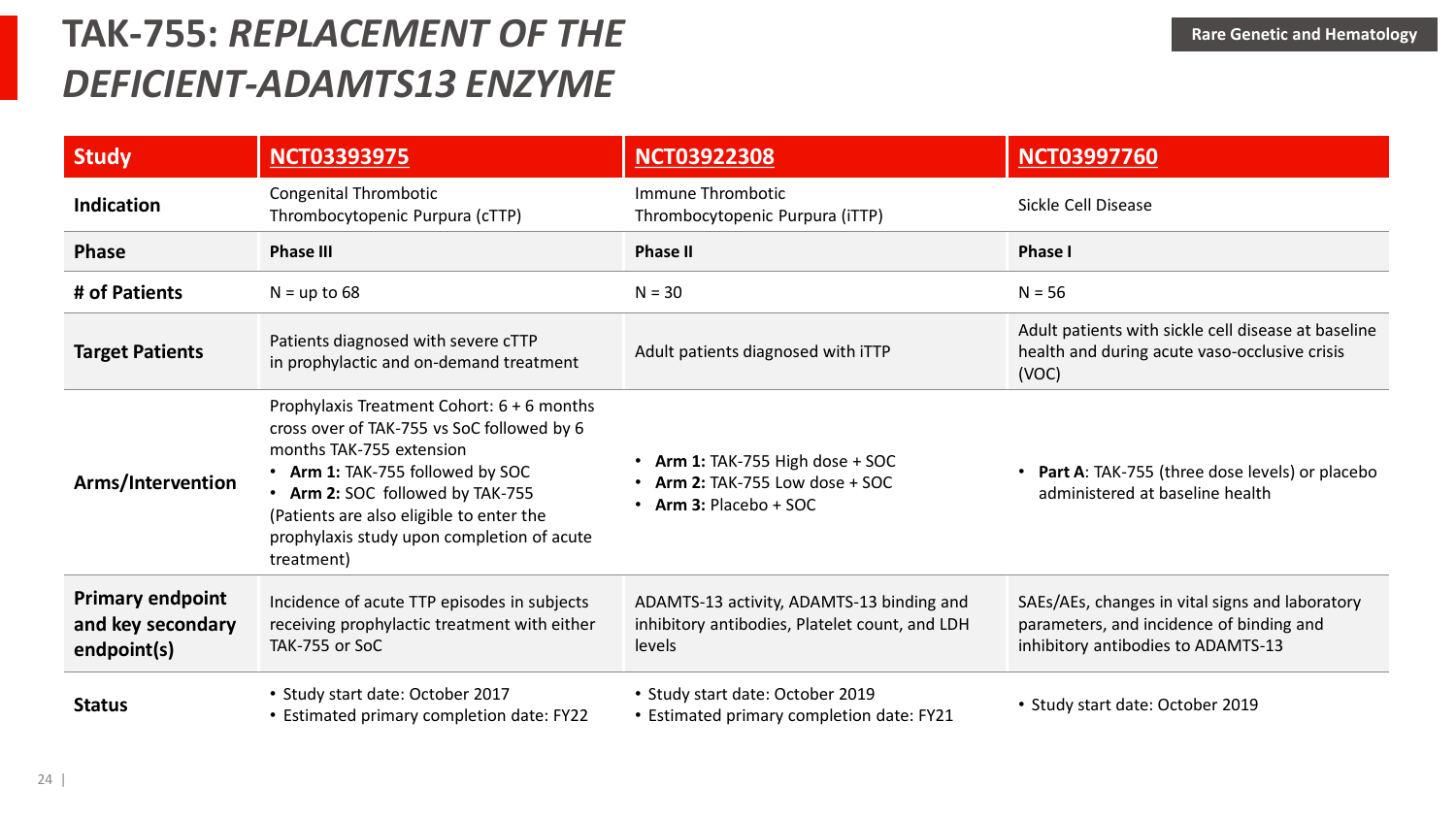### TAK-611:  $RHASA<sup>1</sup>$  *ENZYME REPLACEMENT* EXAMPLE **Rare Genetic and Hematology** *THERAPY FOR MLD, INTRATHECAL (IT)*

| <b>Study</b>                                                | <b>NCT01887938</b>                                                                                                                                                                                                                                                                                                                                                                                                                                                                                  | <b>NCT03771898</b>                                                                                                                                                                                                                                                                                                                                                                                                                                                    |
|-------------------------------------------------------------|-----------------------------------------------------------------------------------------------------------------------------------------------------------------------------------------------------------------------------------------------------------------------------------------------------------------------------------------------------------------------------------------------------------------------------------------------------------------------------------------------------|-----------------------------------------------------------------------------------------------------------------------------------------------------------------------------------------------------------------------------------------------------------------------------------------------------------------------------------------------------------------------------------------------------------------------------------------------------------------------|
| Indication                                                  | Treatment of patients with motor symptoms in<br>Metachromatic Leukodystrophy (MLD)                                                                                                                                                                                                                                                                                                                                                                                                                  | Treatment of patients with motor symptoms in<br>Metachromatic Leukodystrophy (MLD)                                                                                                                                                                                                                                                                                                                                                                                    |
| <b>Phase</b>                                                | <b>Phase I/II Extension Trial</b><br>(Of HGT-MLD-070)                                                                                                                                                                                                                                                                                                                                                                                                                                               | <b>Registration Enabling Phase IIb</b>                                                                                                                                                                                                                                                                                                                                                                                                                                |
| # of Patients                                               | $N = 23$                                                                                                                                                                                                                                                                                                                                                                                                                                                                                            | $N = 42$                                                                                                                                                                                                                                                                                                                                                                                                                                                              |
| <b>Target Patients</b>                                      | Children with Metachromatic Leukodystrophy (MLD)                                                                                                                                                                                                                                                                                                                                                                                                                                                    | Late Infantile Metachromatic Leukodystrophy (MLD)                                                                                                                                                                                                                                                                                                                                                                                                                     |
| Arms/Intervention                                           | Open Label with 4 Cohorts:<br>• Cohort $1 - 10$ mg dose level<br>• Cohort $2 - 30$ mg dose level<br>• Cohort $3 - 100$ mg dose level<br>Cohort 4 - 100 mg dose level (Process B)                                                                                                                                                                                                                                                                                                                    | Open Label with 6 Groups:<br>• Group A - GMFC-MLD level of 1 or 2<br>• Group B - GMFC-MLD level of 3<br>• Group C - GMFC-MLD level of 4<br>• Group D - younger siblings of enrolled subjects, and have the same<br>ASA allelic constitution<br>• Group E - GMFC-MLD level of 1 or 2 ( $\geq$ 12 to <18 mons of age)<br>• Group F - GMFC-MLD level of 5 or 6                                                                                                           |
| <b>Primary endpoint</b><br>and key secondary<br>endpoint(s) | Primary - Safety will be measured by the following endpoints:<br>• Reporting of treatment-emergent adverse events (TEAEs)<br>• Change from baseline in clinical laboratory testing (serum chemistry<br>including liver function tests, hematology, and urinalysis)<br>• Change from baseline in vital signs, physical examinations, and CSF<br>chemistry (including cell counts, glucose, albumin, and protein)<br>Determination of the presence of anti-HGT-1110 antibodies in CSF and/or<br>serum | Primary - The primary efficacy endpoint is response in Group A,<br>defined as maintenance of gross motor function at 2 years (Week<br>106), evaluated as no greater than 2 levels decline from baseline in<br>GMFC-MLD. If suitable controls cannot be matched despite the<br>sponsor's best efforts, change from baseline results of GMFC-MLD at<br>Week 106 may be compared with a prespecified objective threshold<br>to evaluate primary efficacy for this study. |
| <b>Status</b>                                               | • Study start date: May 2013                                                                                                                                                                                                                                                                                                                                                                                                                                                                        | Study start date: May 2019<br>Estimated primary completion date: FY23                                                                                                                                                                                                                                                                                                                                                                                                 |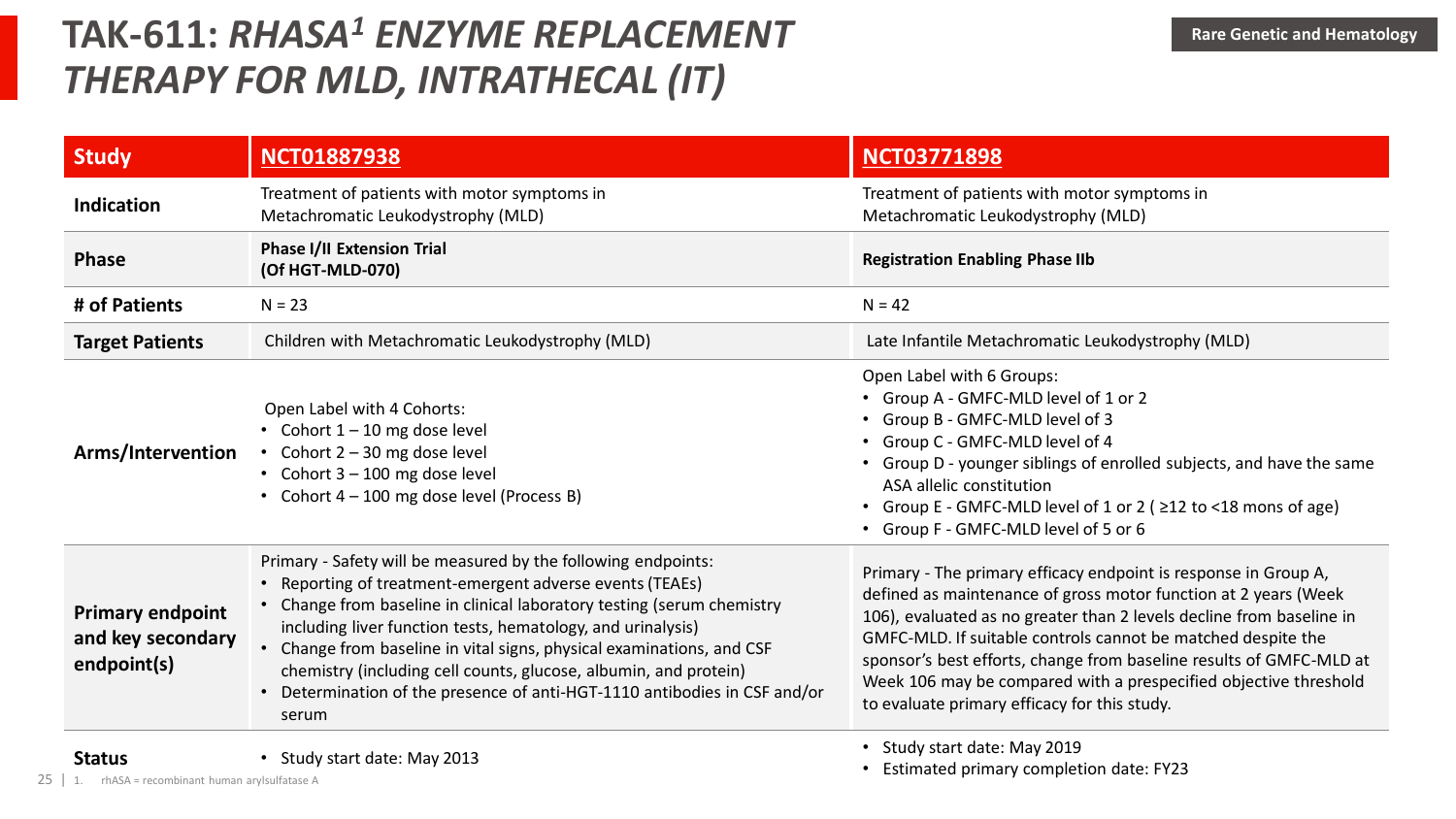### **TAK-609: CNS REPLACEMENT OF THE Rare Genetic and Hematology** *DEFICIENT-IDS<sup>1</sup> ENZYME, INTRATHECAL (IT)*

| <b>Study</b>                                             | <b>NCT01506141</b>                                                                                                                                         | <b>NCT02412787</b>                                                                                                                                                                                                                                                                       |  |
|----------------------------------------------------------|------------------------------------------------------------------------------------------------------------------------------------------------------------|------------------------------------------------------------------------------------------------------------------------------------------------------------------------------------------------------------------------------------------------------------------------------------------|--|
| <b>Indication</b>                                        | Hunter Syndrome with Cognitive Impairment                                                                                                                  | Hunter Syndrome with Cognitive Impairment                                                                                                                                                                                                                                                |  |
| <b>Phase</b>                                             | Phase I/II (extension of HGT-HIT-045)<br>HGT-HIT-046                                                                                                       | Phase II/III (extension of HGT-HIT-094)<br>SHP609-302                                                                                                                                                                                                                                    |  |
| # of Patients                                            | $N = 14$                                                                                                                                                   | $N = 56$ (including sub-study)                                                                                                                                                                                                                                                           |  |
| <b>Target Patients</b>                                   | Pediatric participants that completed HGT-HIT-045 with Hunter<br>syndrome and cognitive Impairment                                                         | Pediatric participants that completed study HGT-HIT-094 to continue<br>receiving Elaprase treatment in conjunction with IdS IT or to continue<br>receiving Elaprase treatment and begin concurrent IT treatment for<br>those that did not receive IdS IT treatment in study HGT-HIT-094. |  |
| Arms/Intervention                                        | All participants will receive Idursulfase-IT once monthly at the dose<br>used in study HGT-HIT-045 via intrathecal drug delivery device (IDDD).            | All 56 participants will receive 10 mg of IdS IT once every 28 days.<br>Participants who are younger than 3 years of age will receive an<br>adjusted dose of 7.5 mg (>8 months to 30 months of age) and 10 mg<br>(>30 months to 3 years of age).                                         |  |
| <b>Primary endpoint and key</b><br>secondary endpoint(s) | Extension study of HGT-HIT-045 evaluating long-term safety and<br>clinical outcomes of intrathecal idursulfase in conjunction with<br>intravenous Elaprase | An open label extension of study HGT-HIT-094 evaluating long term<br>safety and clinical outcomes of intrathecal idursulfase administered in<br>conjunction with Elaprase                                                                                                                |  |
| <b>Status</b>                                            | • Study start date: August 2010, recruitment completed<br>Publication:<br>Muenzer J, et al. Genet. Med. 2016 Jan; 18(1):73-81.                             | Study start date: October 2015, recruitment completed<br>٠                                                                                                                                                                                                                               |  |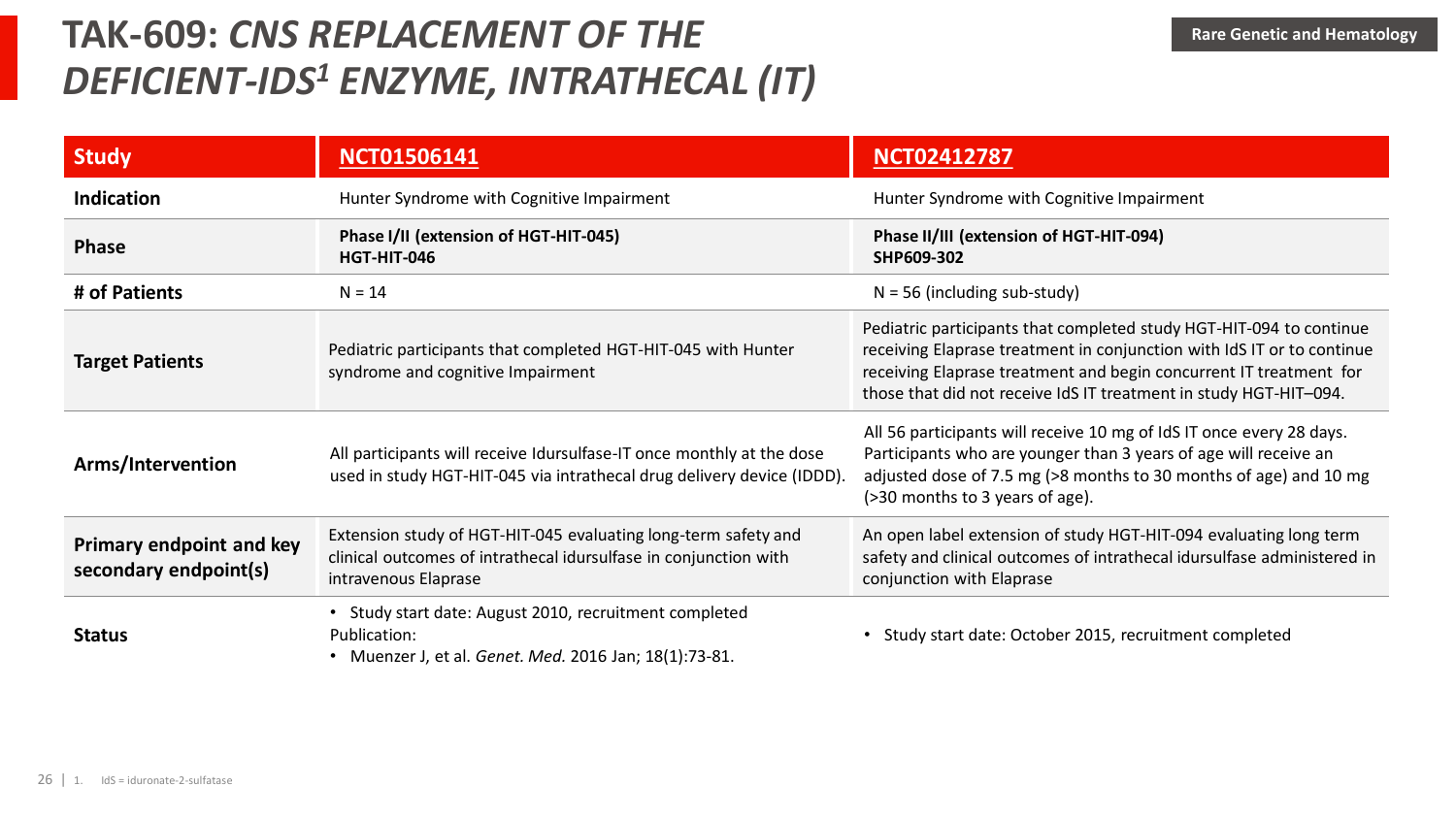#### **MEZAGITAMAB (TAK-079):** *ANTI-CD38 ANTIBODY*

| <b>Study</b>                                             | <b>NCT04278924</b>                                                                                                                                                                                                                                                                                                                                                                                                                                  | <b>NCT04159805</b>                                                                                                                                                                       |
|----------------------------------------------------------|-----------------------------------------------------------------------------------------------------------------------------------------------------------------------------------------------------------------------------------------------------------------------------------------------------------------------------------------------------------------------------------------------------------------------------------------------------|------------------------------------------------------------------------------------------------------------------------------------------------------------------------------------------|
| <b>Indication</b>                                        | Persistent/Chronic Primary<br>Immune Thrombocytopenia (ITP)                                                                                                                                                                                                                                                                                                                                                                                         | Myasthenia Gravis                                                                                                                                                                        |
| <b>Phase</b>                                             | <b>Phase II</b>                                                                                                                                                                                                                                                                                                                                                                                                                                     | <b>Phase II</b>                                                                                                                                                                          |
| # of Patients                                            | $N = 54$                                                                                                                                                                                                                                                                                                                                                                                                                                            | $N = 36$                                                                                                                                                                                 |
| <b>Target Patients</b>                                   | Patients ≥18 years of age with persistent/chronic primary ITP                                                                                                                                                                                                                                                                                                                                                                                       | Patients ≥18 years of age with generalized Myasthenia Gravis                                                                                                                             |
| Arms/Intervention                                        | Part A: 2 dose groups and placebo added to stable background<br>therapy<br>• Arm A1: Matching placebo (n = 12 patients)<br>• Arm A2: TAK-079 100 mg ( $n = 12$ patients)<br>• Arm A3: TAK-079 300 mg ( $n = 12$ patients)<br>Part B: Following interim analysis. 1 dose group and placebo (600<br>mg) added to stable, standard background therapy.<br>• Arm B1: Matching placebo (n = 6 patients)<br>• Arm B2: TAK-079 600 mg ( $n = 12$ patients) | • 2 dose groups and placebo added to stable background therapy<br>• TAK-079 300 mg ( $n = 12$ patients)<br>• TAK-079 600 mg ( $n = 12$ patients)<br>• Matching placebo (n = 12 patients) |
| <b>Primary endpoint and key</b><br>secondary endpoint(s) | The primary endpoint is the percentage of patients with TEAEs<br>including Grade 3 or higher events, SAEs, and AEs leading to TAK-079<br>discontinuation.                                                                                                                                                                                                                                                                                           | The primary endpoint is the percentage of patients with TEAEs<br>including Grade 3 or higher events, SAEs, and AEs leading to TAK-079<br>discontinuation.                                |
| <b>Status</b>                                            | • Estimated study start date: November 2020                                                                                                                                                                                                                                                                                                                                                                                                         | Study start date: January 2020                                                                                                                                                           |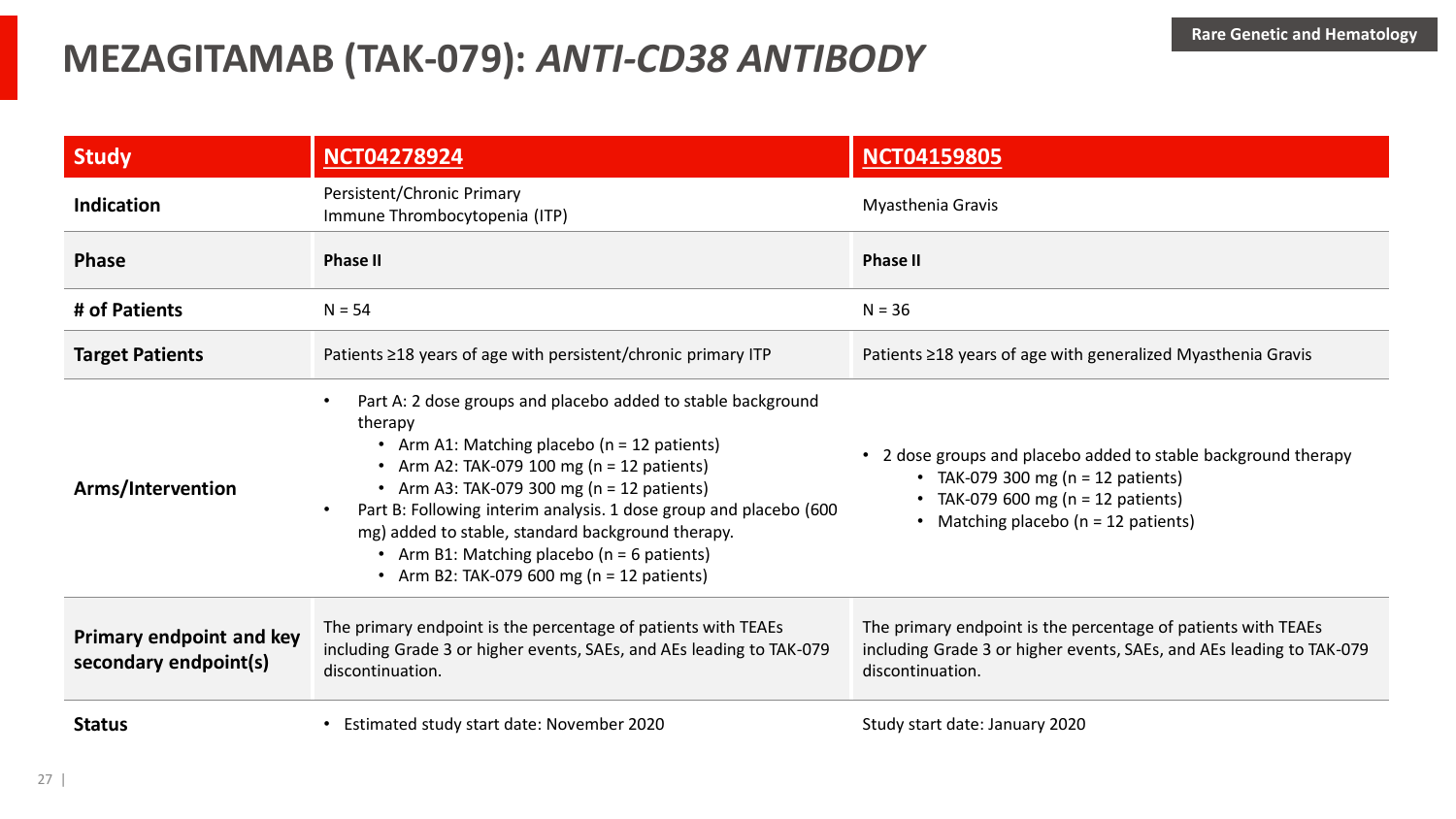### **MECASERMIN RINFABATE (TAK-607): REPLENISHES** Rare Genetic and Hematology *INSULIN LIKE GROWTH FACTOR-1, IV*

| <b>Study</b>                                             | <b>NCT03253263</b>                                                                                                                                                                                                                                 |  |
|----------------------------------------------------------|----------------------------------------------------------------------------------------------------------------------------------------------------------------------------------------------------------------------------------------------------|--|
| <b>Indication</b>                                        | <b>Preventing Chronic Lung Disease in Extremely Premature Infants</b>                                                                                                                                                                              |  |
| <b>Phase</b>                                             | <b>Phase IIb</b>                                                                                                                                                                                                                                   |  |
| # of Patients                                            | $N = 477$                                                                                                                                                                                                                                          |  |
| <b>Target Patients</b>                                   | Extremely premature infants (birth > 23 weeks to $<$ 28 weeks of gestational age)                                                                                                                                                                  |  |
| Arms/Intervention                                        | 3 Arms 1:1:1 Ratio<br>• ~159 subjects randomized to continuous IV infusion of SHP607 250 µg/kg/24 hours<br>~159 subjects randomized toto continuous IV infusion of SHP607 400 µg/kg/24 hours<br>~159 subjects randomized to standard neonatal care |  |
| <b>Primary endpoint and key</b><br>secondary endpoint(s) | Time to final weaning off respiratory technology support (RTS) from Day 1 (i.e., randomization) through 12 months corrected age (CA),<br>Incidence of Bronchopulmonary Dysplasia (BPD) or Death through Postmenstrual age (PMA) 36 Weeks           |  |
| <b>Status</b>                                            | • Study start date: May 2019                                                                                                                                                                                                                       |  |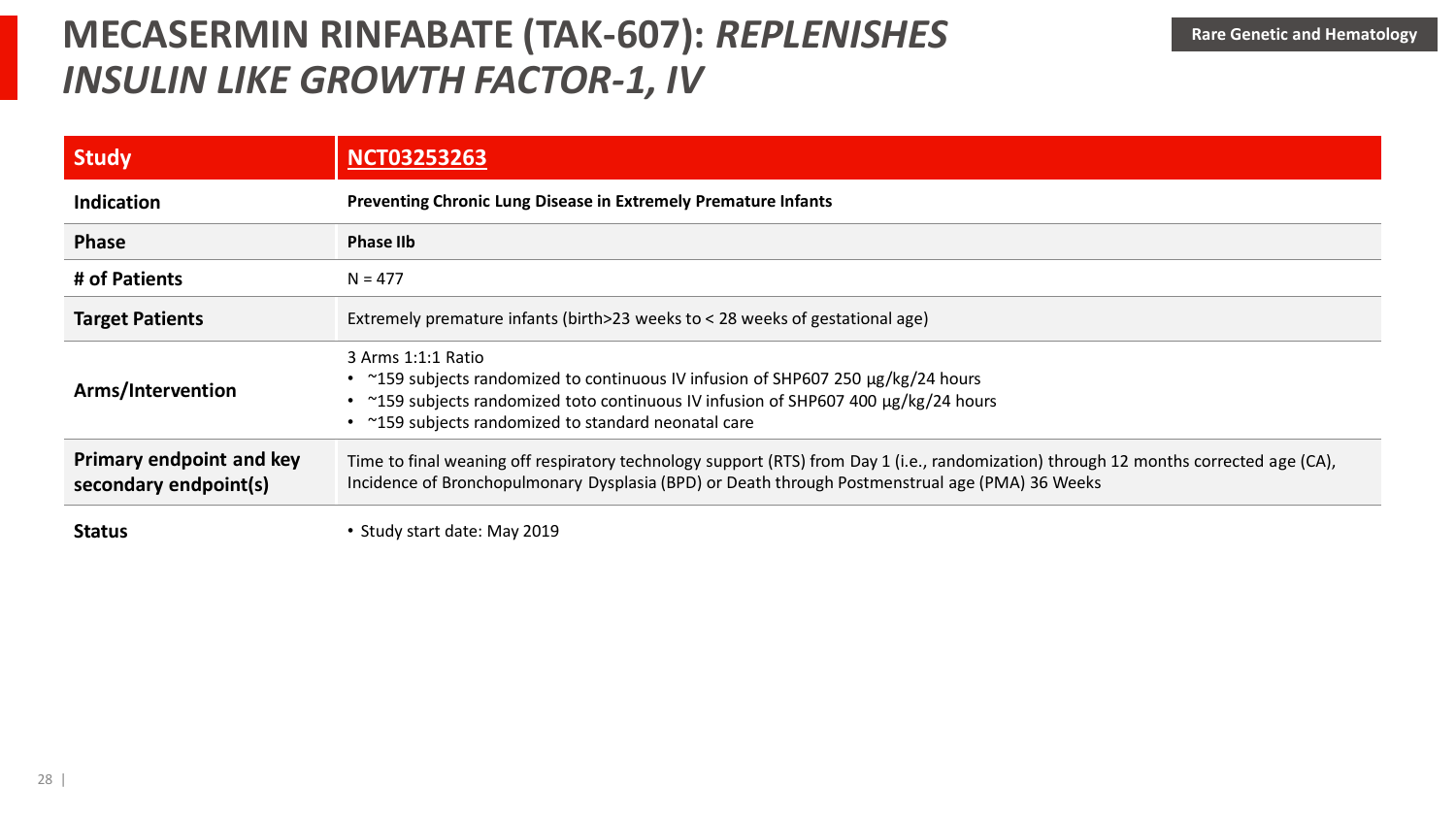### **OBIZUR (TAK-672): RECOMBINANT PORCINE FACTOR** Rare Genetic and Hematology *VIII*

| <b>Study</b>                                      | <b>NCT04580407</b>                                                                                                                                     |
|---------------------------------------------------|--------------------------------------------------------------------------------------------------------------------------------------------------------|
| <b>Indication</b>                                 | Acquired Hemophilia A                                                                                                                                  |
| <b>Phase</b>                                      | Phase II/III                                                                                                                                           |
| # of Patients                                     | $N = 5$                                                                                                                                                |
| <b>Target Patients</b>                            | Japanese subjects ≥18 years of age with AHA                                                                                                            |
| Arms/Intervention                                 | Single group assignment                                                                                                                                |
| Primary endpoint and key<br>secondary endpoint(s) | The primary objective is to evaluate the efficacy and safety of TAK-672 for the treatment of serious bleeding<br>events in Japanese subjects with AHA. |
| <b>Status</b>                                     | Estimated study start date: May 2021                                                                                                                   |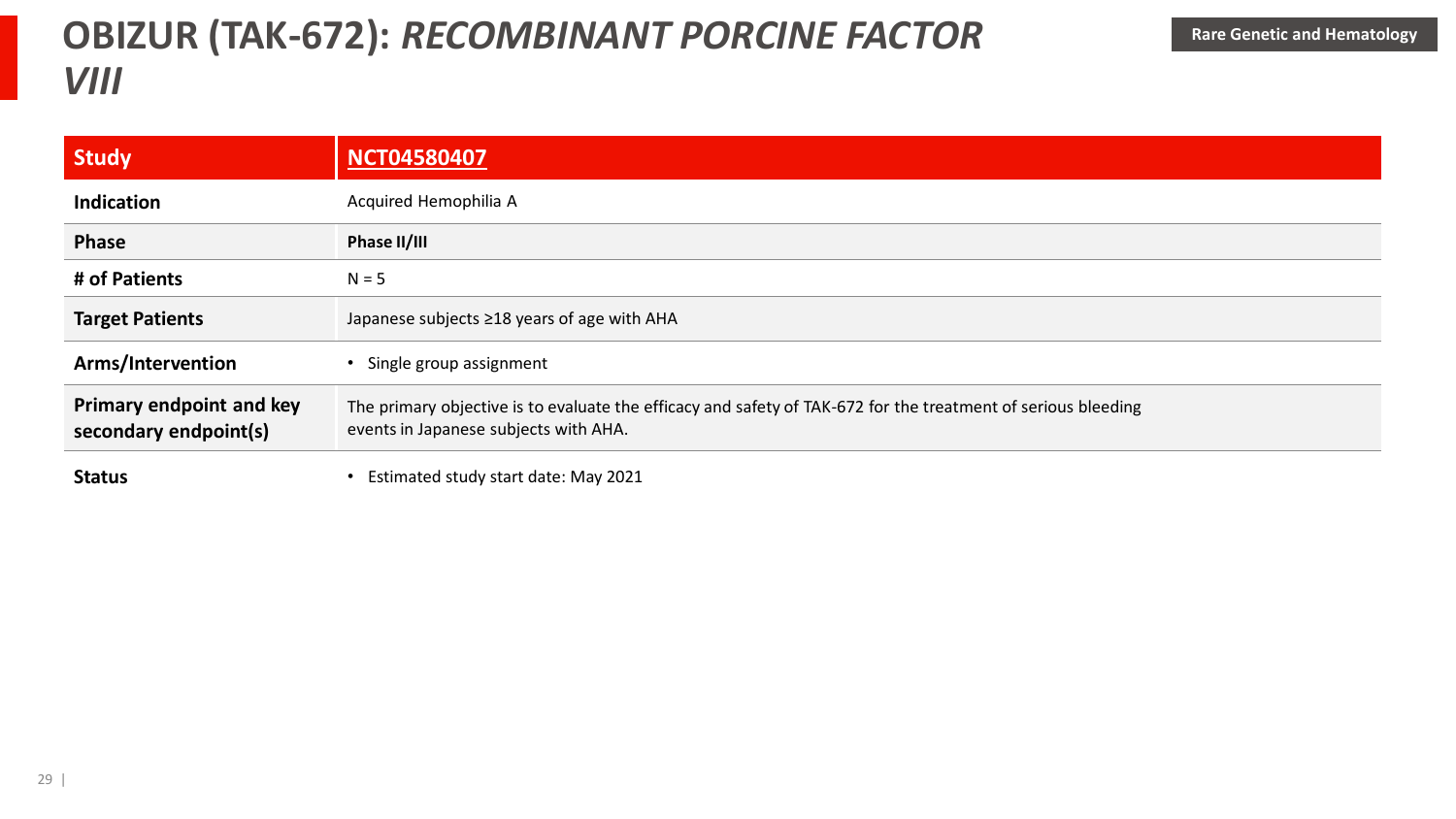#### **OVERVIEW OF CLINICAL TRIAL SUMMARY**



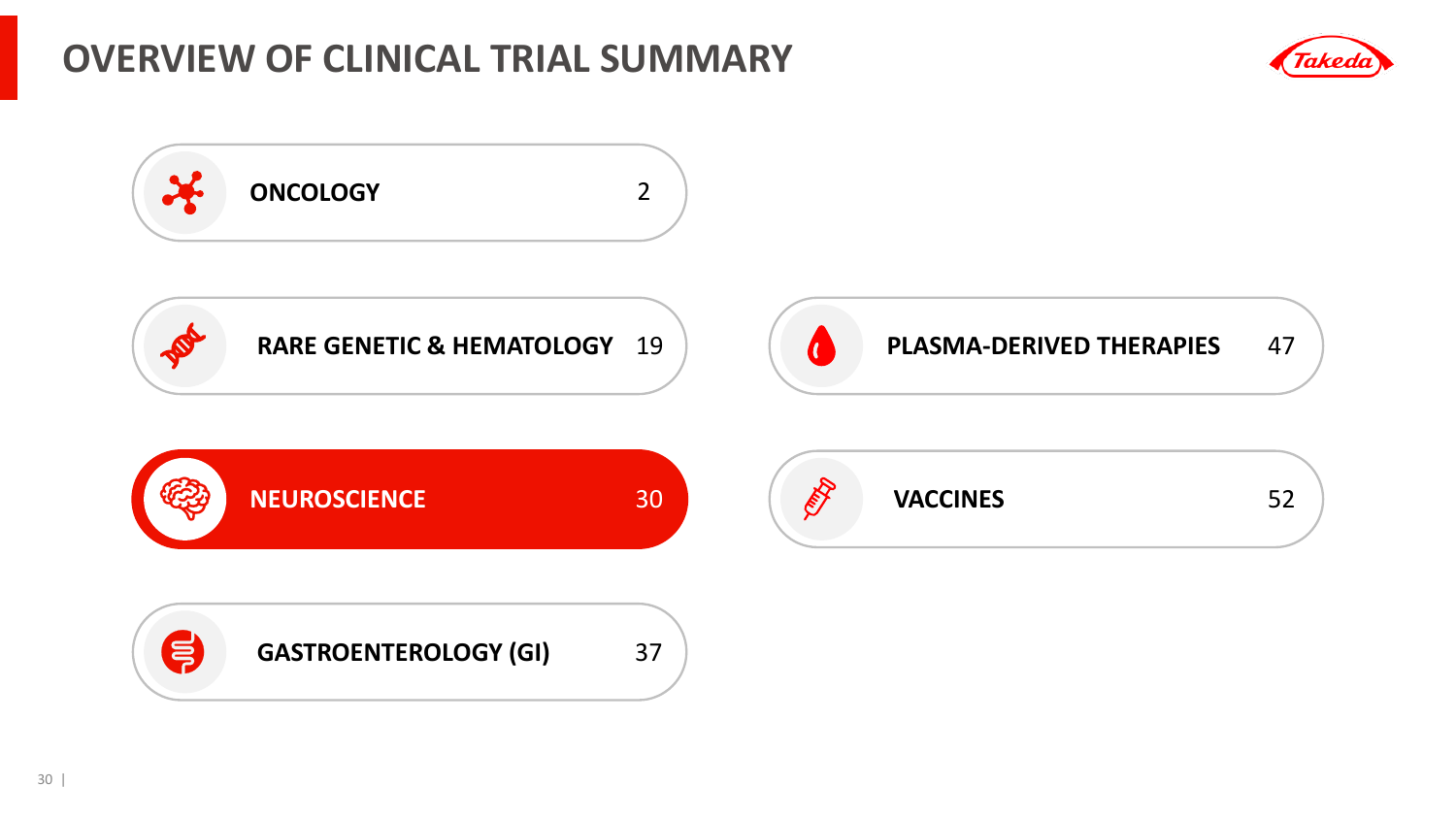#### **TAK-994:** *OREXIN 2R AGONIST, ORAL*

| <b>Study</b>                                             | <b>NCT04096560</b>                                                                                                                                                                                                                                                                                                                                                                                                                                  | <b>NCT04551079</b>                                                                                                                                                                                                                                                           |
|----------------------------------------------------------|-----------------------------------------------------------------------------------------------------------------------------------------------------------------------------------------------------------------------------------------------------------------------------------------------------------------------------------------------------------------------------------------------------------------------------------------------------|------------------------------------------------------------------------------------------------------------------------------------------------------------------------------------------------------------------------------------------------------------------------------|
| Indication                                               | Narcolepsy with or without cataplexy (NT1 or NT2)                                                                                                                                                                                                                                                                                                                                                                                                   | Acute sleep phase delay paradigm in healthy male participants                                                                                                                                                                                                                |
| <b>Phase</b>                                             | <b>Phase II</b><br>SPARKLE-1501                                                                                                                                                                                                                                                                                                                                                                                                                     | <b>Phase I</b>                                                                                                                                                                                                                                                               |
| # of Patients                                            | $N = up to 202$                                                                                                                                                                                                                                                                                                                                                                                                                                     | $N = 18$                                                                                                                                                                                                                                                                     |
| <b>Target Patients</b>                                   | Patients with Narcolepsy Type 1 (with cataplexy, NT1) or Narcolepsy<br>Type 2 (without cataplexy, NT2)                                                                                                                                                                                                                                                                                                                                              | Healthy male participants                                                                                                                                                                                                                                                    |
| Arms/Intervention                                        | • Part A: Patients with NT1 treated for 28 days (TAK-994 dose 1 or<br>placebo in 2:1 ratio). Second cohort with dose 2 TBD.<br>• Part B: Dose ranging study in NT1 for 56 days (TAK-994 dose 1-3 or<br>placebo in 1:1:1:1 ratio)<br>• Part C: China specific cohort in NT1 for 56 days (TAK-994 or<br>placebo in 2:1 ratio)<br>• Part D: Patients with NT2 treated for 28 days (TAK-994 or placebo<br>in 2:1 ratio). Second cohort with dose 2 TBD. | Randomization to 1 of 3 treatment sequences with a washout period<br>of at least 7 days in between each treatment period:<br>• TAK-994 Dose A, Placebo, and TAK-994 Dose B<br>• TAK-994 Dose B, TAK-994 Dose A, and Placebo<br>• Placebo, TAK-994 Dose B, and TAK-994 Dose A |
| <b>Primary endpoint and key</b><br>secondary endpoint(s) | • Maintenance of Wakefulness Test (MWT)<br>• Epworth Sleepiness Scale (ESS)<br>• Weekly Cataplexy Rate (WCR)                                                                                                                                                                                                                                                                                                                                        | • Maintenance of Wakefulness Test (MWT)<br>• Safety, PK/PD                                                                                                                                                                                                                   |
| <b>Status</b>                                            | • Study start date: July 2020<br>• Part A completed, as reported at April 2021 Takeda WAVE 1 pipeline<br>investor call                                                                                                                                                                                                                                                                                                                              | • Study start date: September 2020<br>• Recruitment completed<br>• Actual Primary Completion Date: December 2020                                                                                                                                                             |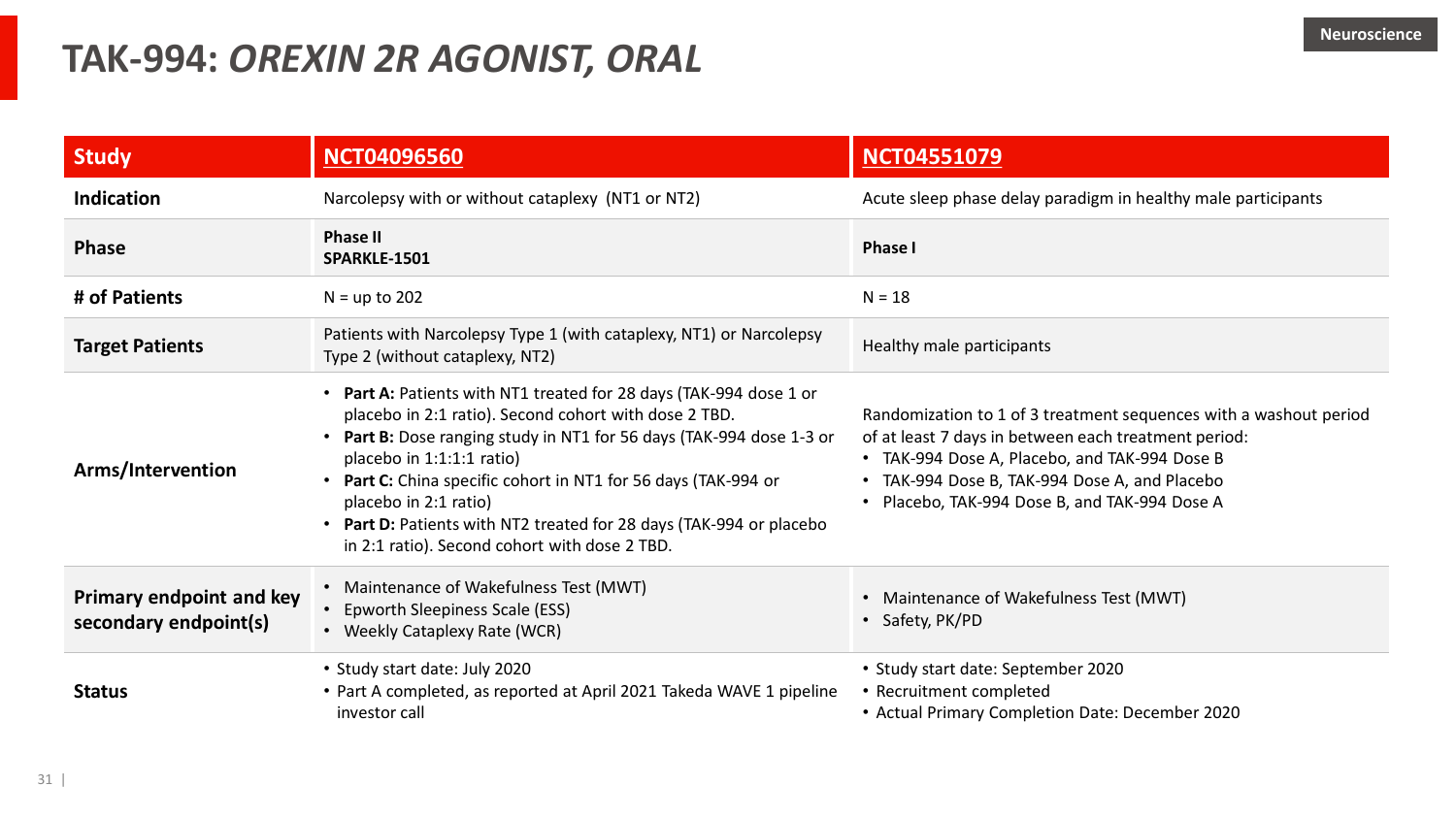#### **TAK-925:** *OREXIN 2R AGONIST, IV*

| <b>Study</b>                                             | <b>NCT03332784</b>                                                                                                                                                                    | <b>NCT03748979</b>                                                                                                                                                                                                                                         |
|----------------------------------------------------------|---------------------------------------------------------------------------------------------------------------------------------------------------------------------------------------|------------------------------------------------------------------------------------------------------------------------------------------------------------------------------------------------------------------------------------------------------------|
| <b>Indication</b>                                        | Narcolepsy type 1                                                                                                                                                                     | Narcolepsy type 1 and<br>Narcolepsy type 2                                                                                                                                                                                                                 |
| <b>Phase</b>                                             | <b>Phase I</b>                                                                                                                                                                        | <b>Phase I</b>                                                                                                                                                                                                                                             |
| # of Patients                                            | $N = 58$                                                                                                                                                                              | $N = 57$                                                                                                                                                                                                                                                   |
| <b>Target Patients</b>                                   | Patients with narcolepsy type 1 and<br>healthy volunteers                                                                                                                             | Patients with narcolepsy type 1,<br>patients with narcolepsy type 2 and<br>healthy volunteers                                                                                                                                                              |
| Arms/Intervention                                        | • Part 1: Healthy participants and healthy elderly participants<br>• Part 2: Patients with narcolepsy type 1: TAK-925 5 mg, 11.2 mg,<br>44.8mg or placebo with cross-over             | • Part A: Healthy participants<br>Part B: TAK-925 (Dose Levels 11mg, 44mg) vs. placebo in NT1<br>patients<br>• Part C: TAK-925 (Dose Levels 44mg, 112mg) vs. placebo in NT2<br>patients<br>• Part A': TAK-925 (Dose Levels 112mg) in healthy participants. |
| <b>Primary endpoint and key</b><br>secondary endpoint(s) | Sleep Latency in Maintenance of Wakefulness Test (MWT)<br>Karolinska Sleepiness Scale (KSS)                                                                                           | Sleep Latency in Maintenance of Wakefulness Test (MWT)<br>Epworth Sleepiness Scale (ESS)                                                                                                                                                                   |
| <b>Status</b>                                            | • Study start date: November 2017<br>• Study primary completion date: September 2018<br>Publication:<br>https://www.professionalabstracts.com/ws2019/iPlanner/#/presenta<br>tion/1832 | • Study start date: November 2018<br>• Study primary completion date: October 2019<br>Publication:<br>https://onlinelibrary.wiley.com/toc/13652869/2020/29/S1                                                                                              |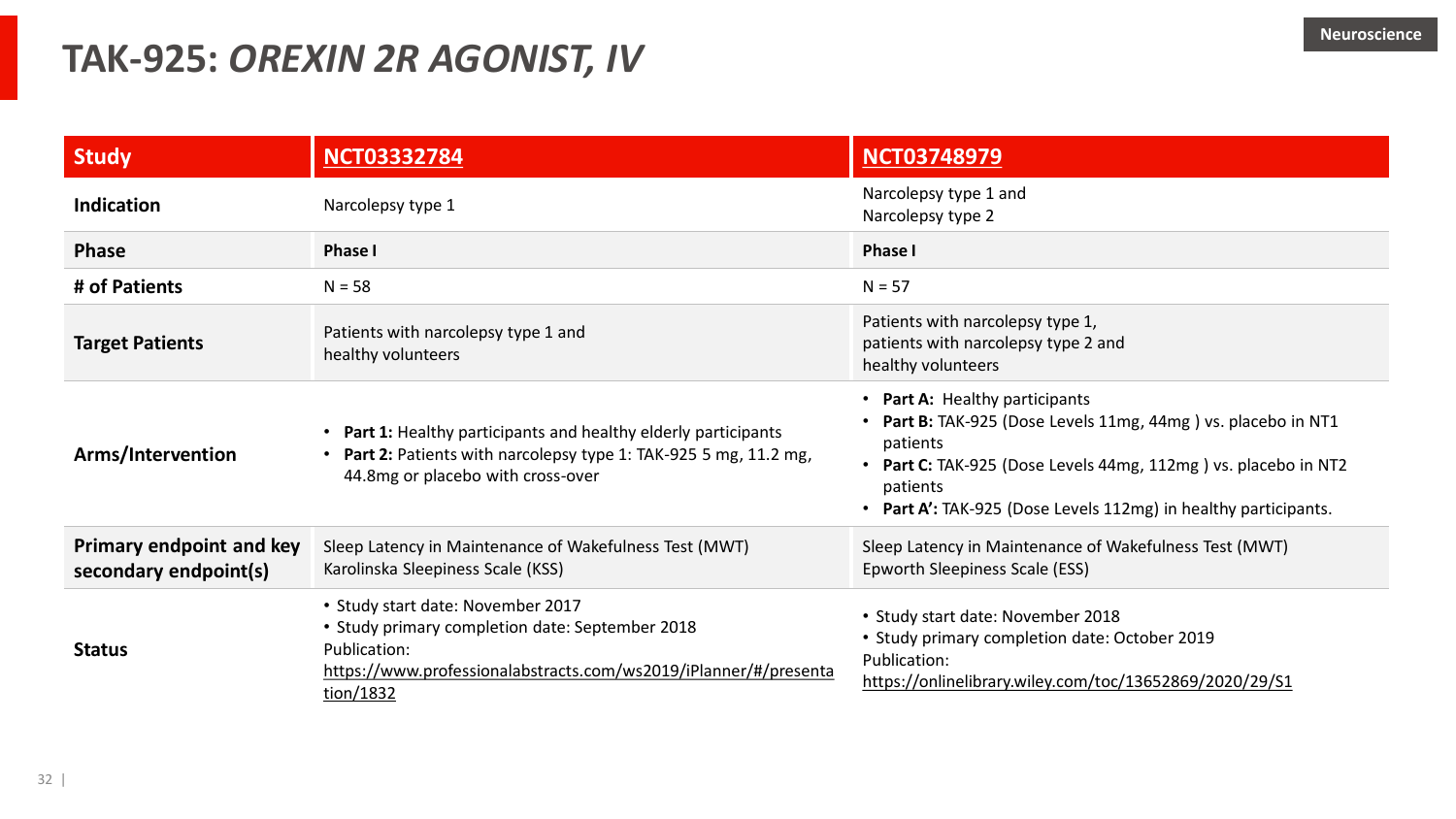#### **TAK-925:** *OREXIN 2R AGONIST, IV*

| <b>Study</b>                                             | <b>NCT04091425</b>                                                                                                                                 | <b>NCT04091438</b>                                                                                         |
|----------------------------------------------------------|----------------------------------------------------------------------------------------------------------------------------------------------------|------------------------------------------------------------------------------------------------------------|
| <b>Indication</b>                                        | Excessive Daytime sleepiness in subjects with Obstructive Sleep Apnea                                                                              | Idiopathic Hypersomnia                                                                                     |
| <b>Phase</b>                                             | Phase 1                                                                                                                                            | Phase 1                                                                                                    |
| # of Patients                                            | $N = 25$                                                                                                                                           | $N = 40$                                                                                                   |
| <b>Target Patients</b>                                   | Patients with obstructive sleep apnea who are experiencing excessive<br>daytime sleepiness despite adequate use of CPAP                            | Patients with Idiopathic Hypersomnia (IH)                                                                  |
| Arms/Intervention                                        | • 3 period, 3 treatment crossover: TAK-925 High Dose, Low dose and<br>placebo                                                                      | • 2 period, 2 treatment crossover: TAK-925 and placebo                                                     |
| <b>Primary endpoint and key</b><br>secondary endpoint(s) | Maintenance of Wakefulness Test (MWT)<br>Karolinska Sleepiness Scale (KSS)                                                                         | Maintenance of Wakefulness Test (MWT)<br>$\bullet$<br>Karolinska Sleepiness Scale (KSS)<br>• Safety, PK/PD |
| <b>Status</b>                                            | • Study start date: November 2019<br>• Study primary completion date: April 2020<br>• Results in-house awaiting publication at a future conference | • Study start date: January 2020<br>• Actual Primary Completion Date: November 2020                        |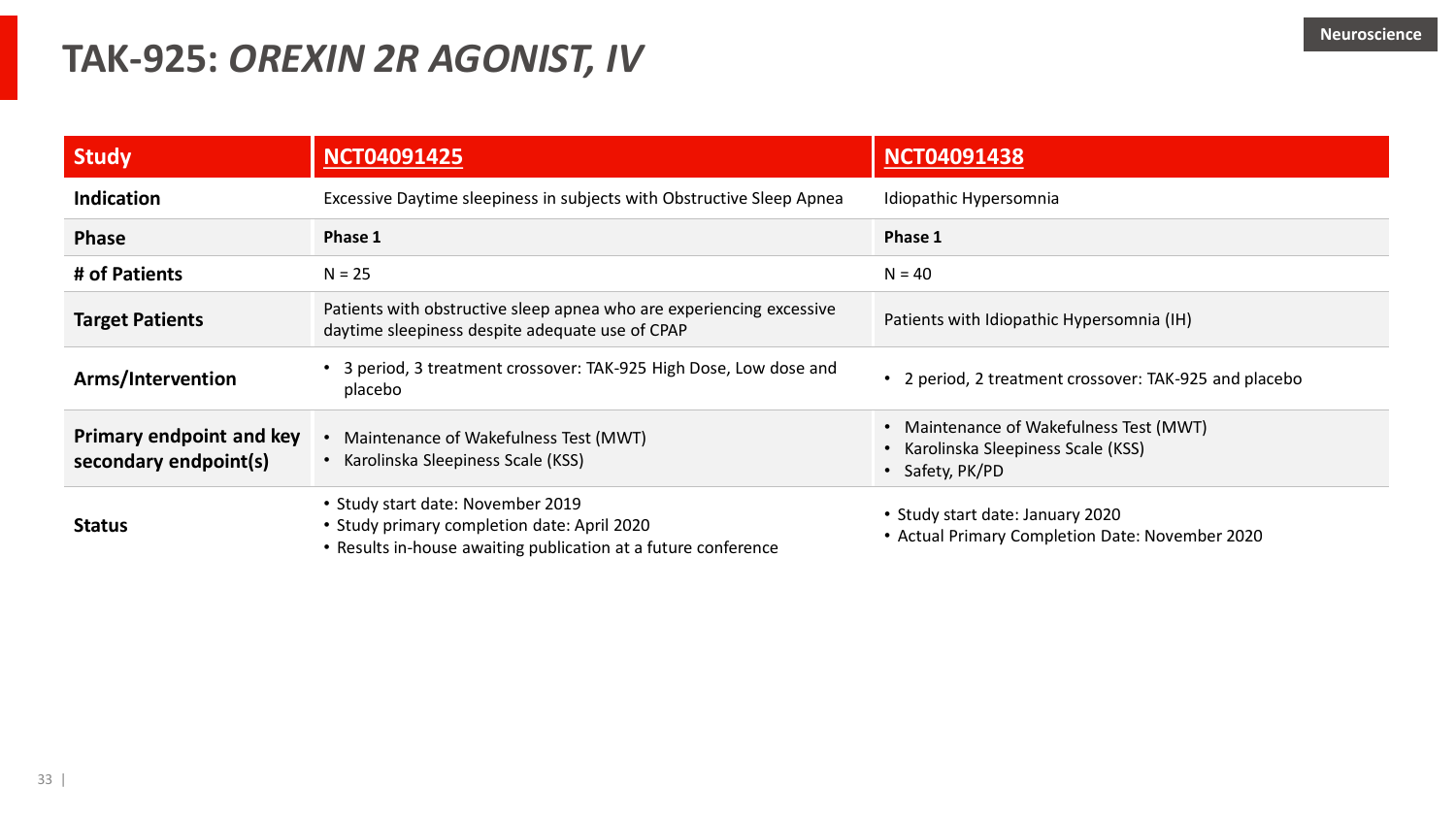### **SOTICLESTAT (TAK-935):** *CH24H INHIBITOR, ORAL*

| <b>Study</b>                                             | NCT03650452 <sup>1</sup>                                                                                                                                                                                                                                                                                                                           |
|----------------------------------------------------------|----------------------------------------------------------------------------------------------------------------------------------------------------------------------------------------------------------------------------------------------------------------------------------------------------------------------------------------------------|
| <b>Indication</b>                                        | Dravet Syndrome (DS) and Lennox-Gastaut syndrome (LGS)                                                                                                                                                                                                                                                                                             |
| <b>Phase</b>                                             | <b>Phase II</b><br><b>ELEKTRA</b>                                                                                                                                                                                                                                                                                                                  |
| # of Patients                                            | $N = 141$                                                                                                                                                                                                                                                                                                                                          |
| <b>Target Patients</b>                                   | Pediatric patients between the ages of 2 and < 18 years of age with the diagnosis of DS or LGS demonstrating ≥3 convulsive or ≥4 drop<br>seizures, respectively, per month during the 3 months immediately prior to screening                                                                                                                      |
| Arms/Intervention                                        | • 51 DS subjects (1:1 soticlestat: placebo randomization ratio)<br>• And 90 LGS subjects (1:1 soticlestat: placebo randomization ratio)                                                                                                                                                                                                            |
| <b>Primary endpoint and key</b><br>secondary endpoint(s) | Primary: Percent change from baseline in seizure frequency (convulsive for DS and drop for LGS)<br>Key secondary endpoints:<br>• Clinician's Clinical Global Impression of Severity and Change<br>• Caregiver Global Impression of Change (GI-C) responses<br>· Plasma 24S-hydroxycholesterol (24HC) levels<br>· Safety and tolerability endpoints |
| <b>Status</b>                                            | • Study start date: August 2018<br>• Study completion date: July 2020<br>• Press release August 25, 2020: https://www.takeda.com/newsroom/newsreleases/2020/phase-2-elektra-study-of-soticlestat-tak-<br>935ov935-meets-primary-endpoint-reducing-seizure-frequency-in-children-with-dravet-syndrome-or-lennox-gastaut-syndrome/                   |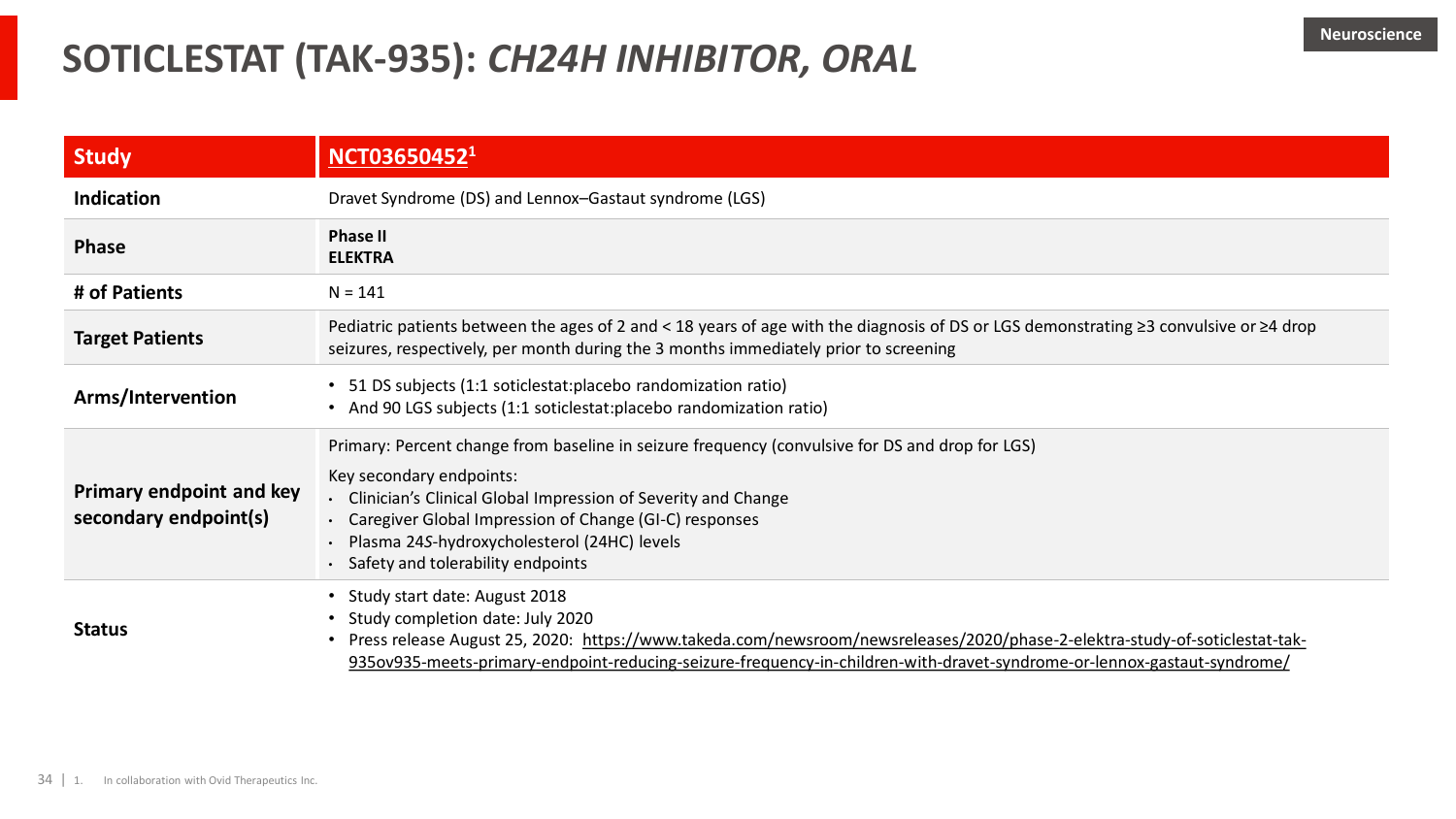### **TAK-341<sup>1</sup> :** *ALPHA-SYNUCLEIN ANTIBODY, IV*

| <b>Study</b>                                             | <b>NCT03272165</b>                                                                                                 | <b>NCT04449484</b>                                                                                                                                                                                                                                                                                        |
|----------------------------------------------------------|--------------------------------------------------------------------------------------------------------------------|-----------------------------------------------------------------------------------------------------------------------------------------------------------------------------------------------------------------------------------------------------------------------------------------------------------|
| <b>Indication</b>                                        | Parkinson's Disease                                                                                                | Parkinson's Disease                                                                                                                                                                                                                                                                                       |
| <b>Phase</b>                                             | <b>Phase I</b>                                                                                                     | <b>Phase I</b>                                                                                                                                                                                                                                                                                            |
| # of Patients                                            | $N = 48$                                                                                                           | $N = 36$                                                                                                                                                                                                                                                                                                  |
| <b>Target Patients</b>                                   | Healthy volunteers                                                                                                 | Patients with Parkinson's Disease                                                                                                                                                                                                                                                                         |
| Arms/Intervention                                        | • TAK-341 (MEDI1341) IV at a single ascending dose<br>• Placebo IV                                                 | Three cohorts of 12 patients treated over 8 weeks with three 60<br>minute IV infusions<br>• Dose A of TAK-341/MEDI1341 over 8 weeks, with 4 weeks<br>intervals<br>Dose A of TAK-341/MEDI1341 over 8 weeks, with 4 weeks<br>$\bullet$<br>intervals<br>Matched placebo over 8 weeks, with 4 weeks intervals |
| <b>Primary endpoint and key</b><br>secondary endpoint(s) | • Safety and tolerability<br>• Secondary endpoint: PK and PD (alpha-synuclein concentrations in<br>plasma and CSF) | • Safety and tolerability                                                                                                                                                                                                                                                                                 |
| <b>Status</b>                                            | • Study start date: October 2017<br>• Recruitment Completed                                                        | • Study start date: August 2020                                                                                                                                                                                                                                                                           |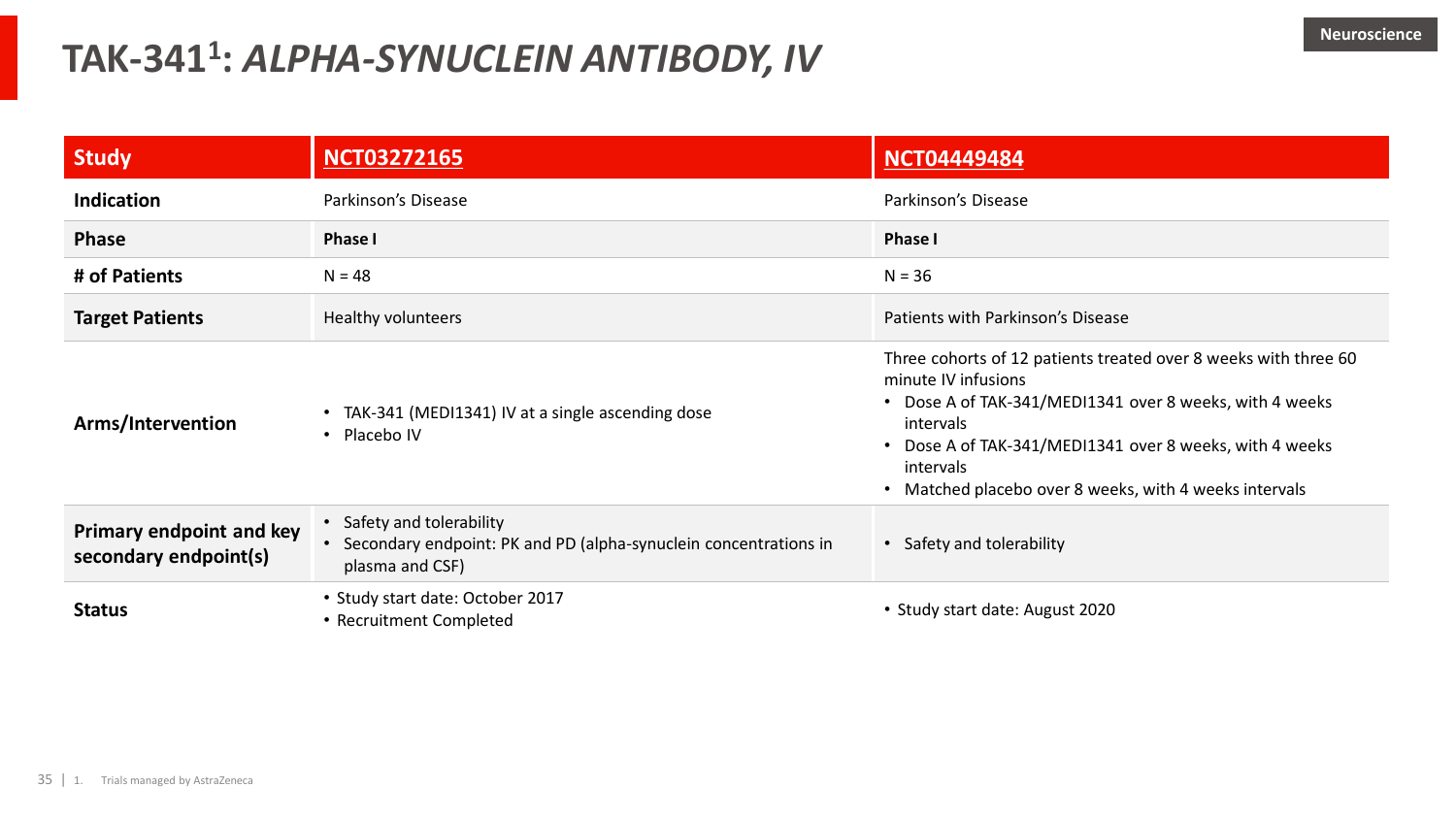#### **TAK-071:** *M1 PAM, ORAL*

| <b>Study</b>                                      | <b>NCT04334317</b>                                                                                                                                                                                                                                                                                                                                                                              |
|---------------------------------------------------|-------------------------------------------------------------------------------------------------------------------------------------------------------------------------------------------------------------------------------------------------------------------------------------------------------------------------------------------------------------------------------------------------|
| <b>Indication</b>                                 | Parkinson's Disease                                                                                                                                                                                                                                                                                                                                                                             |
| <b>Phase</b>                                      | <b>Phase II</b>                                                                                                                                                                                                                                                                                                                                                                                 |
| # of Patients                                     | $N = 64$                                                                                                                                                                                                                                                                                                                                                                                        |
| <b>Target Patients</b>                            | Parkinson's Disease patients with cognitive impairment and an elevated risk of falls                                                                                                                                                                                                                                                                                                            |
| Arms/Intervention                                 | Participants aged 40 to less than or equal to $\left( \leq \right)$ 65 years will be randomly assigned to one of the two treatment<br>sequences in a crossover design:<br>• TAK-071 7.5 mg + Placebo<br>• Placebo + TAK-071 7.5 mg<br>A sentinel cohort in healthy volunteers (n=10) will provide PK and safety data, to extend the enrollment to<br>$\bullet$<br>patients in older age groups. |
| Primary endpoint and key secondary<br>endpoint(s) | Primary: Change from Baseline in Gait Variability during a 2-minute Dual-Task Walking Test<br>Key Secondary:<br>$\bullet$<br>• Change from Baseline in Global Cognition Profile<br>$\bullet$ PK                                                                                                                                                                                                 |
|                                                   |                                                                                                                                                                                                                                                                                                                                                                                                 |

**Status** • Study start date: October 21, 2020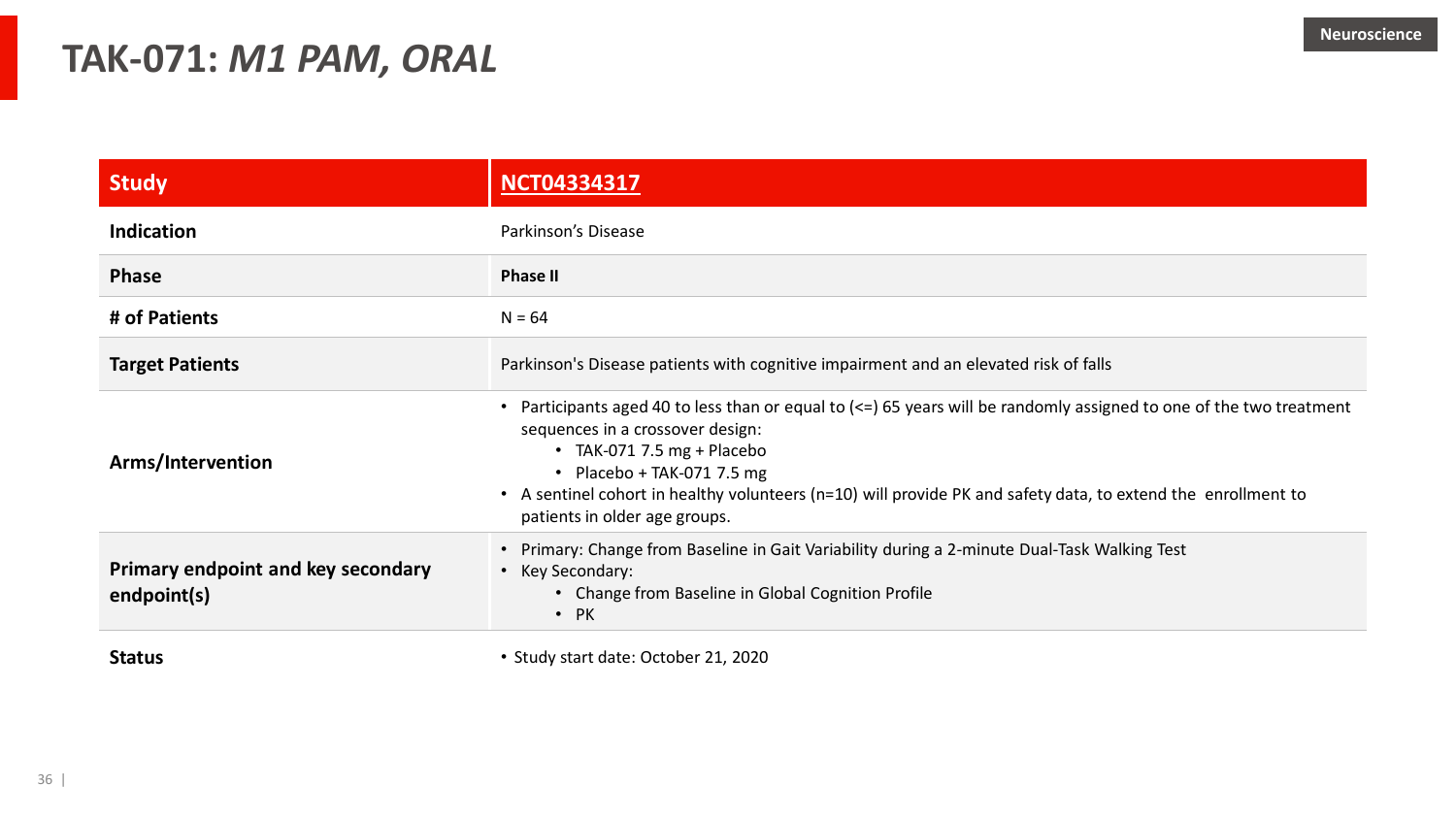#### **OVERVIEW OF CLINICAL TRIAL SUMMARY**



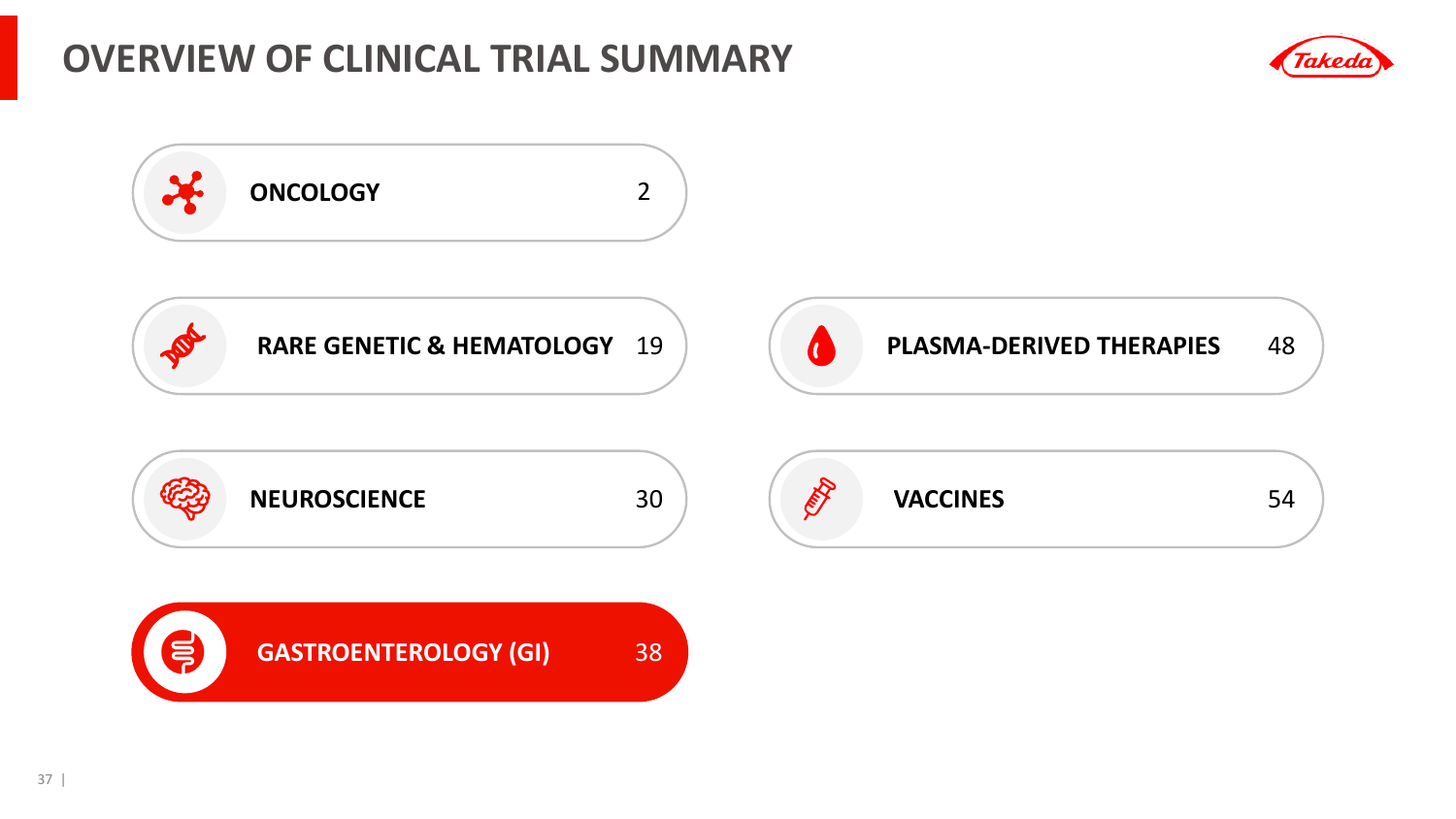# **ENTYVIO (VEDOLIZUMAB):** *GUT-SELECTIVE ANTI-*a*4*b*7 INTEGRIN MAB*

| <b>Study</b>                                             | <b>NCT03657160</b>                                                                                                                                                                | <b>NCT02620046</b>                                                                                                                                                                                                                                                                                                                                                                                                                                                                                                                                                                                                                                      |
|----------------------------------------------------------|-----------------------------------------------------------------------------------------------------------------------------------------------------------------------------------|---------------------------------------------------------------------------------------------------------------------------------------------------------------------------------------------------------------------------------------------------------------------------------------------------------------------------------------------------------------------------------------------------------------------------------------------------------------------------------------------------------------------------------------------------------------------------------------------------------------------------------------------------------|
| <b>Indication</b>                                        | Graft-versus-Host Disease (GvHD) prophylaxis IV                                                                                                                                   | Ulcerative Colitis (UC) or Crohn's disease (CD) subcutaneous (SC)                                                                                                                                                                                                                                                                                                                                                                                                                                                                                                                                                                                       |
| <b>Phase</b>                                             | <b>Phase III</b>                                                                                                                                                                  | <b>Phase III</b>                                                                                                                                                                                                                                                                                                                                                                                                                                                                                                                                                                                                                                        |
| # of Patients                                            | $N = 558$                                                                                                                                                                         | $N = 692$                                                                                                                                                                                                                                                                                                                                                                                                                                                                                                                                                                                                                                               |
| <b>Target Patients</b>                                   | Patients undergoing allogeneic hematopoietic stem cell<br>transplantation (Allo-HSCT) in the prophylaxis of intestinal<br>acute GvHD (aGvHD)                                      | Patients with UC or CD who received vedolizumab SC in a prior vedolizumab SC<br>study - long-term open-label extension                                                                                                                                                                                                                                                                                                                                                                                                                                                                                                                                  |
| Arms/Intervention                                        | • Arm 1: Vedolizumab 300 mg at Days -1 (baseline), +13,<br>$+41, +69, +97, +125,$ and $+153$<br>• Arm 2: Placebo at Days -1 (baseline), +13, +41, +69,<br>$+97, +125,$ and $+153$ | • Group A: Vedolizumab SC 108 mg Q2W - patients from studies VISIBLE 1<br>(NCT02611830) and VISIBLE 2 (NCT02611817) who completed the<br>Maintenance Period (Week 52) or were not randomized into Maintenance<br>Period and achieved response at Week 14 after having received a third<br>vedolizumab IV infusion at Week 6<br>• Group B: Vedolizumab SC 108 mg QW - patients from studies VISIBLE 1 and<br>VISIBLE 2 who withdrew early from the Maintenance Period due to treatment<br>failure or patients from current study who enrolled on Q2W dosing but<br>experienced treatment failure while on study and were dose escalated to QW<br>dosing. |
| <b>Primary endpoint and key</b><br>secondary endpoint(s) | Intestinal aGvHD-free survival by Day +180 after Allo-HSCT                                                                                                                        | Percentage of participants with study drug related treatment emergent adverse<br>events (AEs) and serious AEs<br>Key secondary endpoints: long term clinical response and remission rates for UC<br>and CD                                                                                                                                                                                                                                                                                                                                                                                                                                              |
| <b>Status</b>                                            | • Study start date: February 2019<br>• Estimated primary completion date: FY22                                                                                                    | • Study start date: April 2016                                                                                                                                                                                                                                                                                                                                                                                                                                                                                                                                                                                                                          |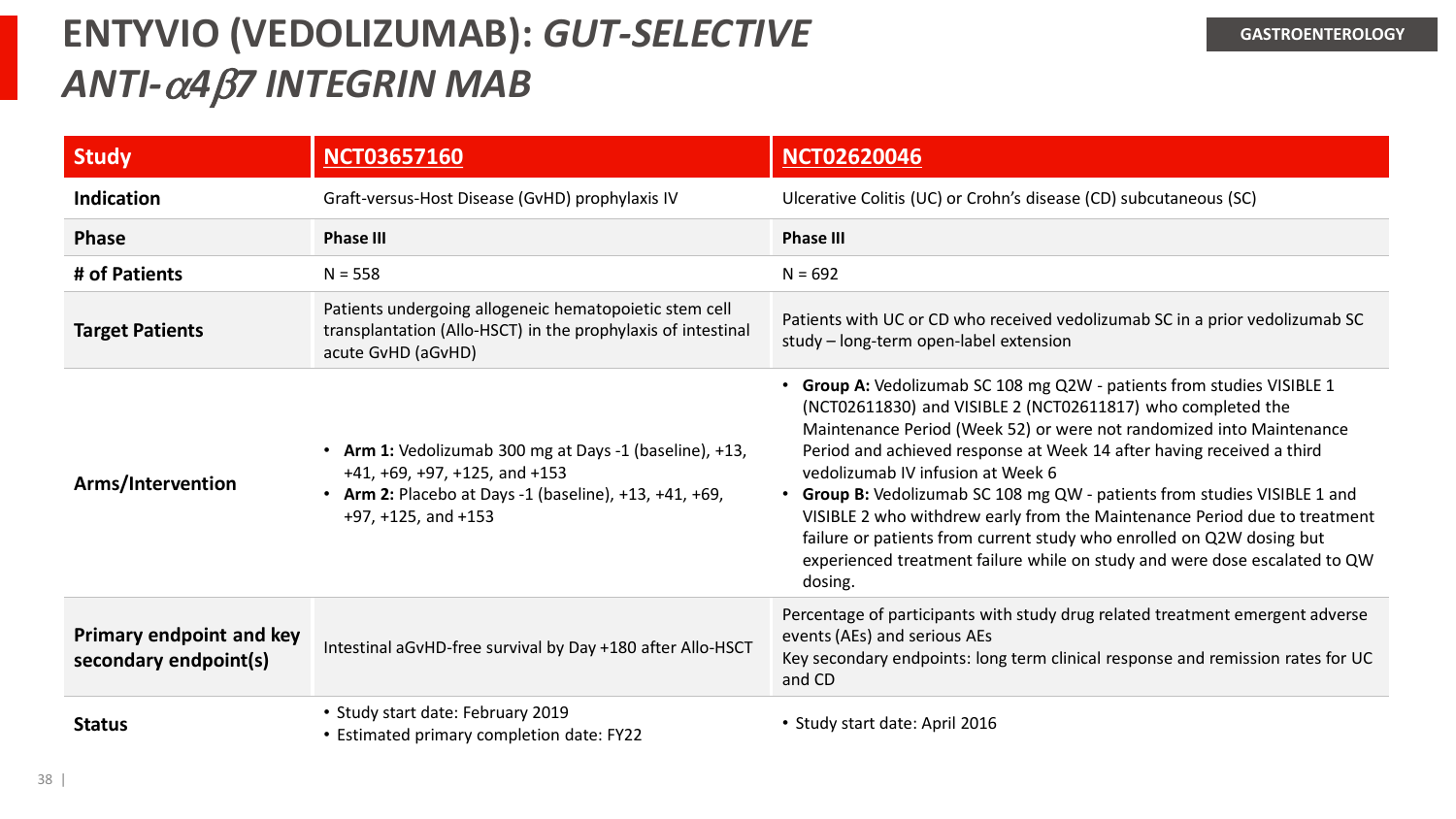# **ENTYVIO (VEDOLIZUMAB):** *GUT-SELECTIVE ANTI-*a*4*b*7 INTEGRIN MAB*

| <b>Study</b>                                             | <b>NCT03196427</b>                                                                                                                              |
|----------------------------------------------------------|-------------------------------------------------------------------------------------------------------------------------------------------------|
| <b>Indication</b>                                        | Ulcerative Colitis or Crohn's disease<br>in pediatric patients IV                                                                               |
| <b>Phase</b>                                             | <b>Phase II</b><br>(Long-term safety study)                                                                                                     |
| # of Patients                                            | $N = 90$                                                                                                                                        |
| <b>Target Patients</b>                                   | Pediatric patients with Ulcerative Colitis or Crohn's disease between 2 to 17 years old at the time of randomization for Study NCT03138655.     |
| Arms/Intervention                                        | • Arm 1 ( $\geq$ 30 kg weight cohort): Vedolizumab 300 mg or 200 mg (Q8W)<br>• Arm 2 (<30 kg weight cohort): Vedolizumab 150 mg or 100 mg (Q8W) |
| <b>Primary endpoint and key</b><br>secondary endpoint(s) | Percentage of participants with Treatment-Emergent Adverse Events (TEAEs)                                                                       |
| <b>Status</b>                                            | • Phase 2 start date: July 2018<br>• Study completion date: May 2020<br>• Pediatric Phase 3 to start 2021                                       |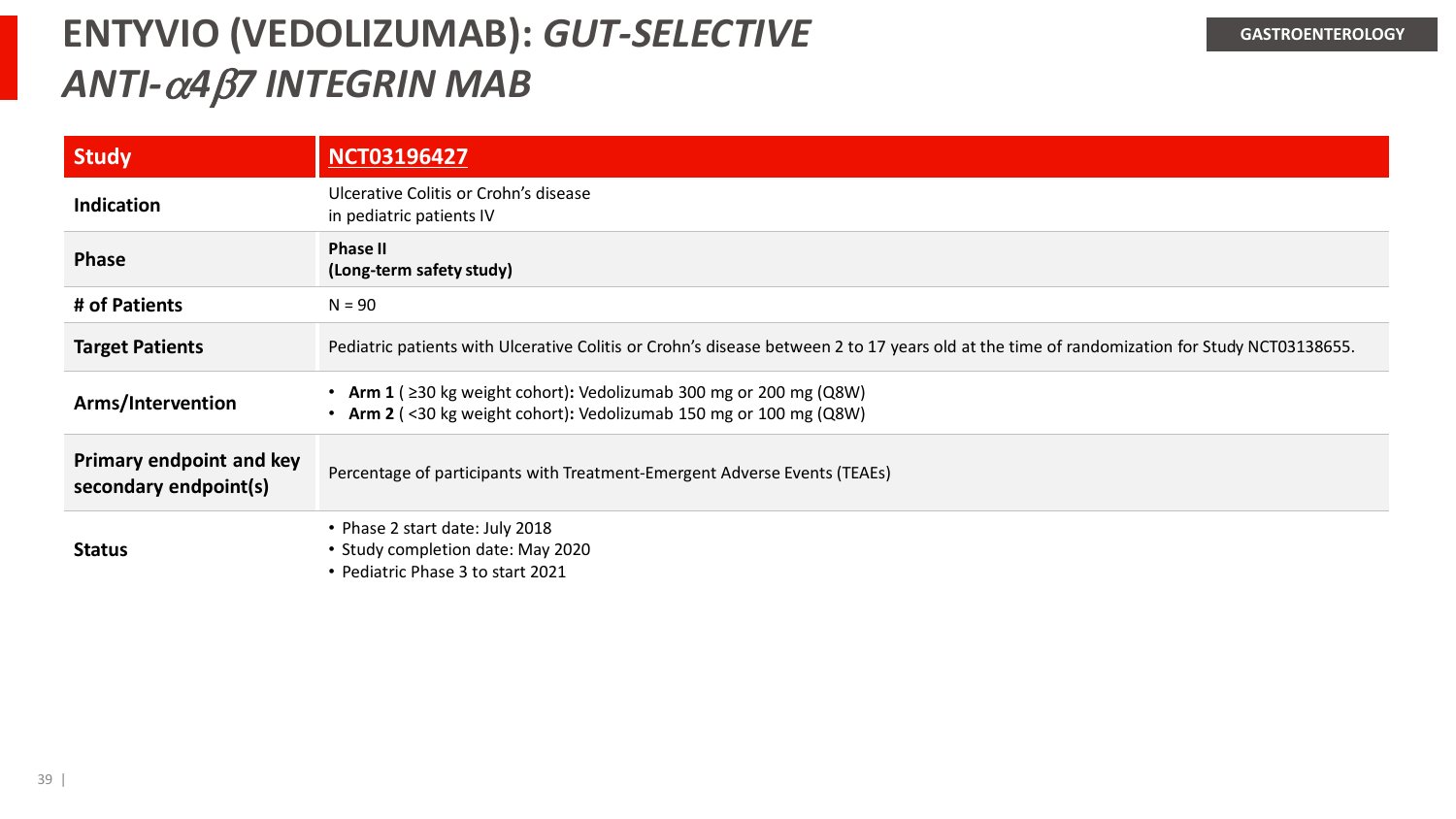### **ALOFISEL/CX601 (DARVADSTROCEL):** *ALLOGENEIC EXPANDED ADIPOSE-DERIVED STEM CELLS (ASC)*

| <b>Study</b>                                             | <b>NCT03279081</b>                                                                                                                                                                                                                                                                                                                                                                   |
|----------------------------------------------------------|--------------------------------------------------------------------------------------------------------------------------------------------------------------------------------------------------------------------------------------------------------------------------------------------------------------------------------------------------------------------------------------|
| <b>Indication</b>                                        | Complex perianal fistula(s) in patients with Crohn's disease                                                                                                                                                                                                                                                                                                                         |
| <b>Phase</b>                                             | <b>Phase III</b><br><b>ADMIRE-CD II</b>                                                                                                                                                                                                                                                                                                                                              |
| # of Patients                                            | $N = 554$                                                                                                                                                                                                                                                                                                                                                                            |
| <b>Target Patients</b>                                   | Patients with Crohn's disease who have complex perianal fistula(s), previously treated and have shown an inadequate response to<br>immunosuppressants, anti TNF, ustekinumab                                                                                                                                                                                                         |
| Arms/Intervention                                        | • Arm 1: Cx601, adult allogeneic expanded adipose-derived stem cells (eASC 120 million cells (5 million cells per milliliter)) administered once<br>by intralesional injection<br>• Arm 2: Placebo-matching eASCs cells administered once by intralesional administration                                                                                                            |
| <b>Primary endpoint and key</b><br>secondary endpoint(s) | <b>Primary: Combined Remission, defined as:</b><br>• The clinical assessment of closure of all treated external openings at week 24, and<br>• Absence of collections >2 cm (in at least 2 dimensions) confirmed by blinded central MRI assessment at Week 24.<br><b>Key Secondary:</b><br>• Clinical Remission at weeks 24 and 52<br>• Time to Clinical Remission at weeks 24 and 52 |
| <b>Status</b>                                            | • Study start date: September 2017<br>Estimated primary completion date: FY22                                                                                                                                                                                                                                                                                                        |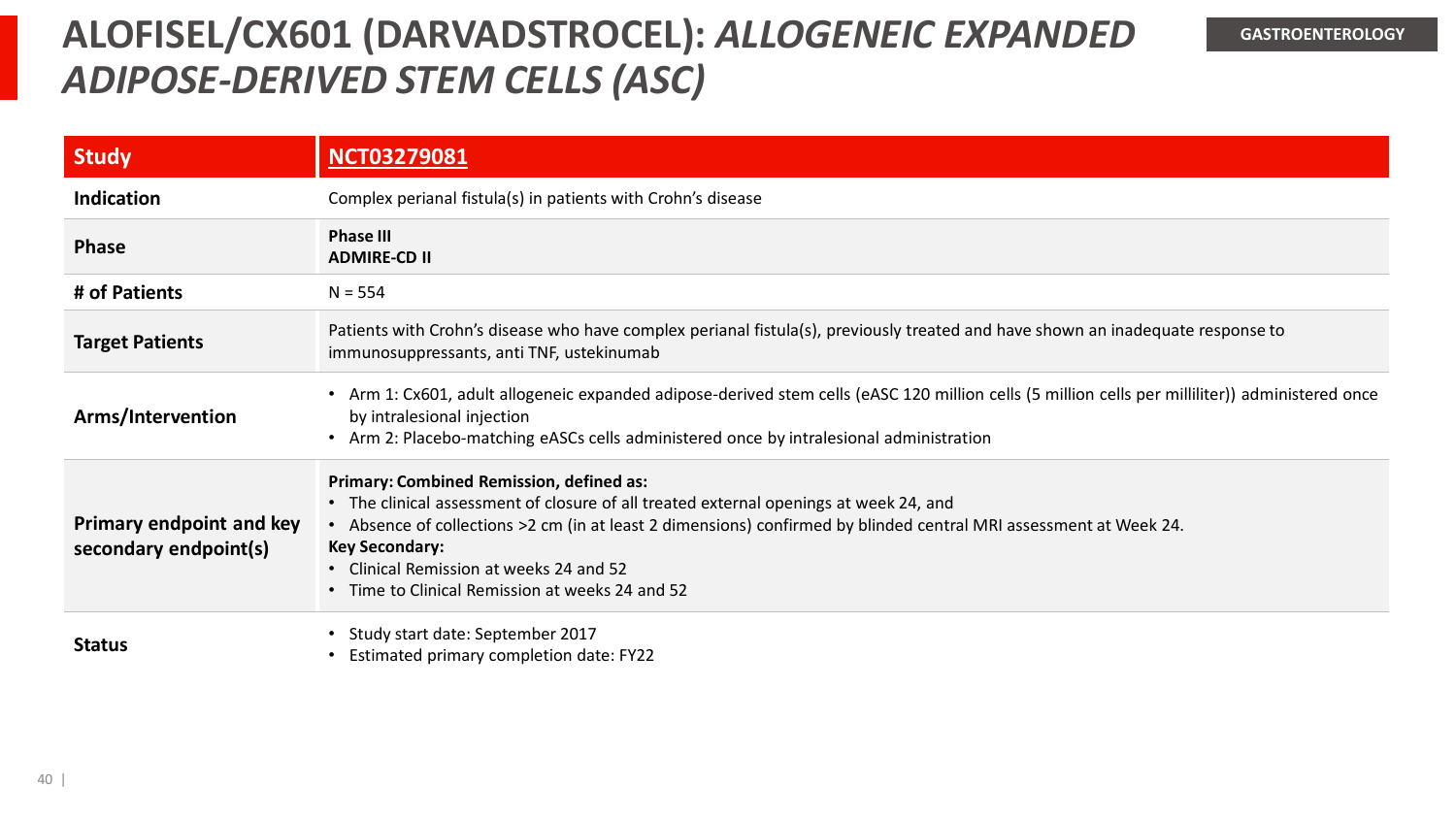### **VONOPRAZAN:** *POTASSIUM-COMPETITIVE ACID BLOCKER, ORAL*

| <b>Study</b>                                             | <b>NCT04198363</b>                                                                                                                                                                            |
|----------------------------------------------------------|-----------------------------------------------------------------------------------------------------------------------------------------------------------------------------------------------|
| <b>Indication</b>                                        | Acid related disease (adjunct to Helicobacter pylori eradication)                                                                                                                             |
| <b>Phase</b>                                             | <b>Phase III</b><br>China                                                                                                                                                                     |
| # of Patients                                            | $N = 510$                                                                                                                                                                                     |
| <b>Target Patients</b>                                   | Helicobacter pylori (HP)-positive participants who require HP eradication                                                                                                                     |
| Arms/Intervention                                        | • Experimental: Vonoprazan 20 mg in combination with bismuth containing quadruple therapy<br>• Active Comparator: Esomeprazole 20 mg in combination with bismuth containing quadruple therapy |
| <b>Primary endpoint and key</b><br>secondary endpoint(s) | Percentage of Helicobacter pylori positive (HP+) participants with successful HP eradication at week 4 post-treatment                                                                         |
| <b>Status</b>                                            | • Study start date: April 2020<br>• Estimated primary completion date: FY21                                                                                                                   |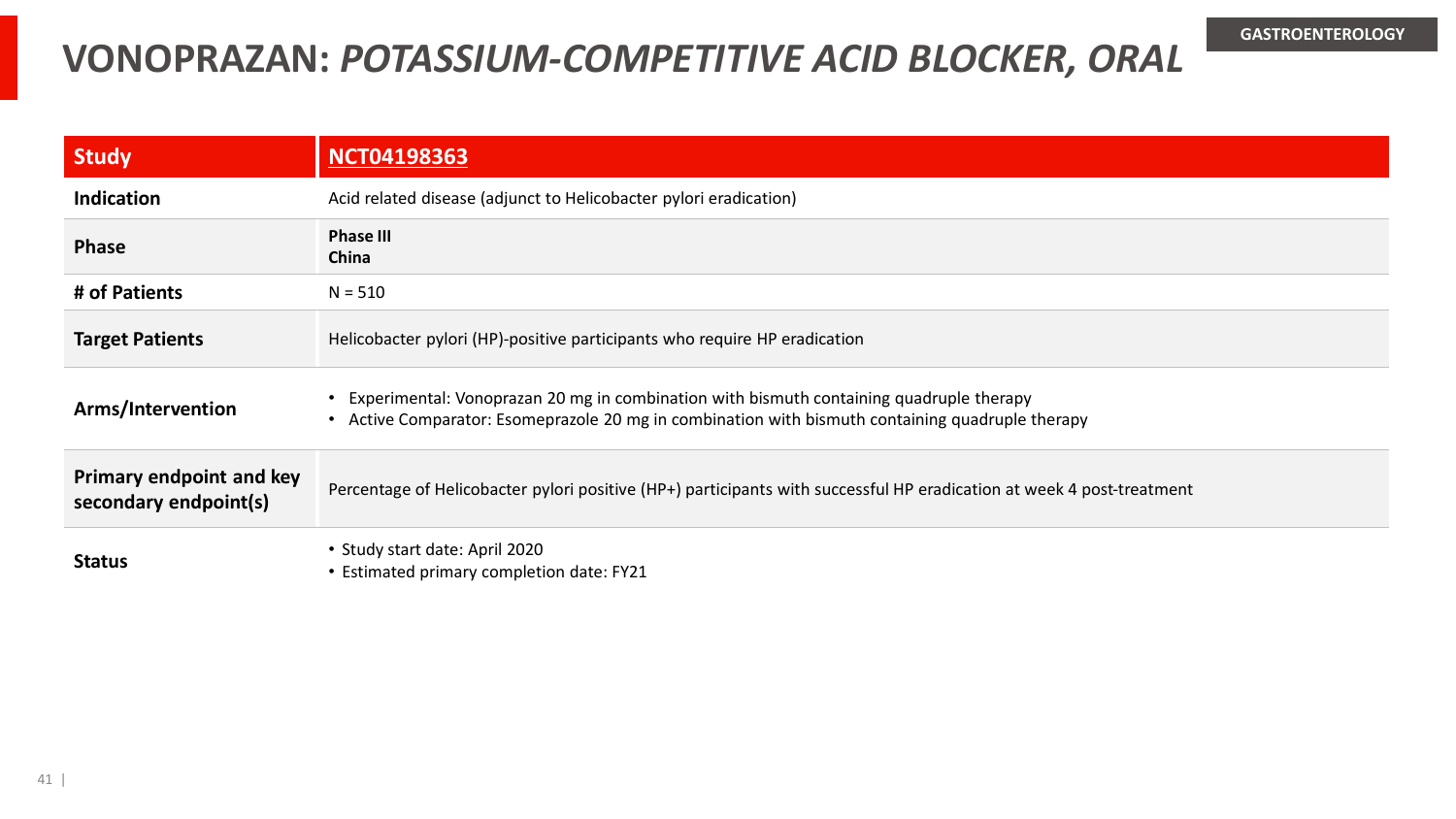#### **TAK-721:** *GLUCOCORTICOSTEROID, ORAL*

| <b>Study</b>                                             | <b>NCT03245840</b>                                                                                                                                                                                                                                                                                                                                                                                                                                                                                    |
|----------------------------------------------------------|-------------------------------------------------------------------------------------------------------------------------------------------------------------------------------------------------------------------------------------------------------------------------------------------------------------------------------------------------------------------------------------------------------------------------------------------------------------------------------------------------------|
| <b>Indication</b>                                        | Eosinophilic Esophagitis (EoE)                                                                                                                                                                                                                                                                                                                                                                                                                                                                        |
| <b>Phase</b>                                             | <b>Phase III</b>                                                                                                                                                                                                                                                                                                                                                                                                                                                                                      |
| # of Patients                                            | $N = 133$                                                                                                                                                                                                                                                                                                                                                                                                                                                                                             |
| <b>Target Patients</b>                                   | Subjects with EoE who have completed participation in both the SHP621-301 and SHP621-302 studies – extension study                                                                                                                                                                                                                                                                                                                                                                                    |
| Arms/Intervention                                        | Open Label Study:<br>Budesonide oral suspension (BOS) (0.2 milligrams/mL) 2mg twice daily                                                                                                                                                                                                                                                                                                                                                                                                             |
| <b>Primary endpoint and key</b><br>secondary endpoint(s) | To evaluate the long-term safety and tolerability of budesonide oral suspension<br>t# of participants with treatment-emergent adverse events (TEAEs)<br>t of participants with clinically relevant changes in physical examinations, vital signs and clinical laboratory assessments<br>. Change from baseline in bone mineral density (BMD) for adolescents assessed by dual-energy x-ray absorptiometry (DXA) scan<br>·Change from baseline in adrenocorticotropic hormone (ACTH) stimulation level |
| <b>Status</b>                                            | • Study start date: October 2017<br>• Estimated Study Completion Date: October 2023                                                                                                                                                                                                                                                                                                                                                                                                                   |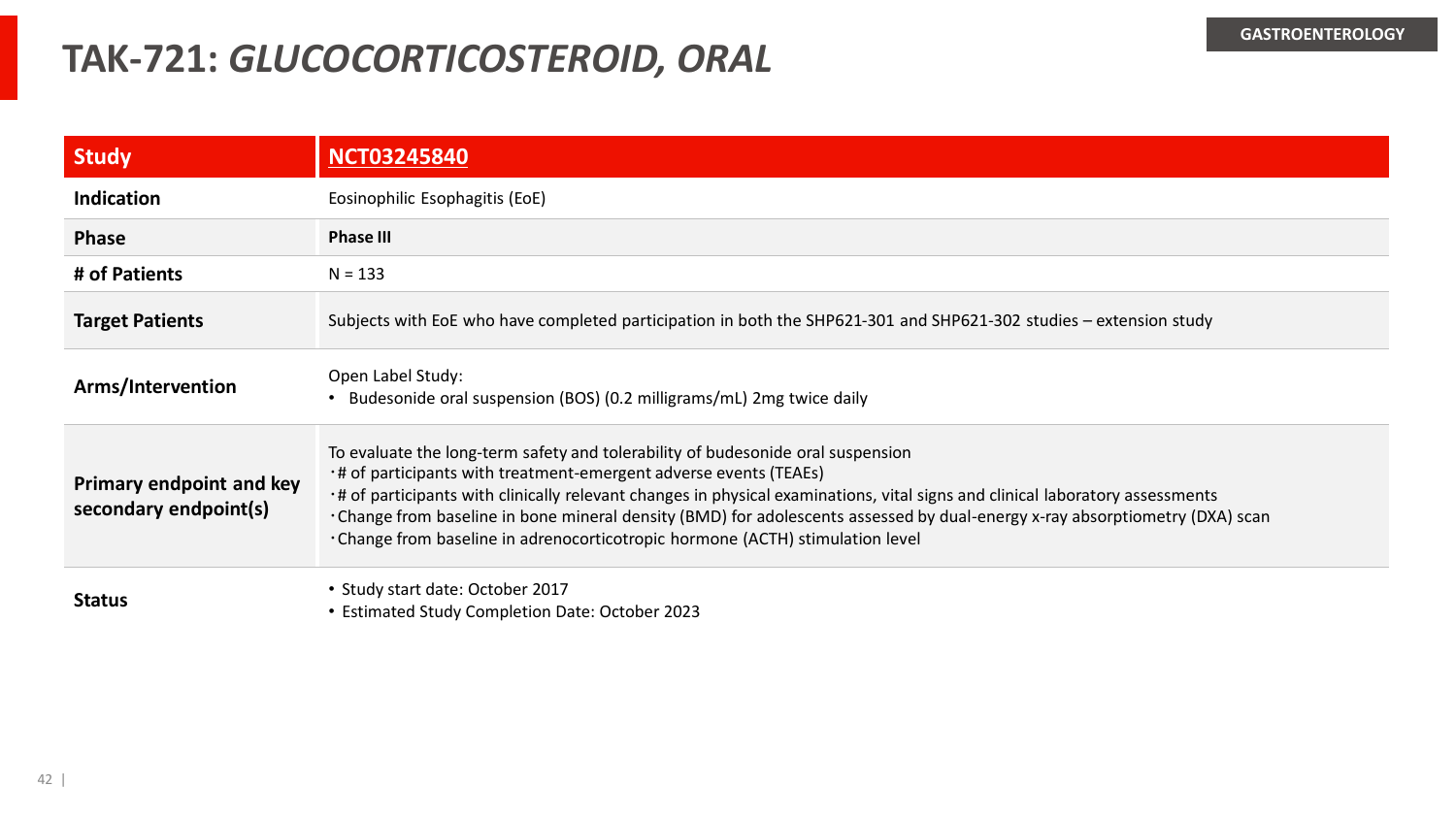#### **TAK-951:** *PEPTIDE AGONIST, SC*

| <b>Study</b>                                             | <b>NCT04486950</b>                                                                                                                                                                                                                                                                  | <b>NCT04557189</b>                                                                                                                                                                                                                                                                                                                                                                                                                                                                                                                                                                              |
|----------------------------------------------------------|-------------------------------------------------------------------------------------------------------------------------------------------------------------------------------------------------------------------------------------------------------------------------------------|-------------------------------------------------------------------------------------------------------------------------------------------------------------------------------------------------------------------------------------------------------------------------------------------------------------------------------------------------------------------------------------------------------------------------------------------------------------------------------------------------------------------------------------------------------------------------------------------------|
| <b>Indication</b>                                        | Nausea & Vomiting                                                                                                                                                                                                                                                                   | Nausea & Vomiting                                                                                                                                                                                                                                                                                                                                                                                                                                                                                                                                                                               |
| <b>Phase</b>                                             | <b>Phase I</b>                                                                                                                                                                                                                                                                      | <b>Phase IIa</b>                                                                                                                                                                                                                                                                                                                                                                                                                                                                                                                                                                                |
| # of Patients                                            | $N = 40$                                                                                                                                                                                                                                                                            | $N = 100$                                                                                                                                                                                                                                                                                                                                                                                                                                                                                                                                                                                       |
| <b>Target Patients</b>                                   | Healthy participants                                                                                                                                                                                                                                                                | Surgical patients under general anesthesia with 3 or more Apfel risk factors                                                                                                                                                                                                                                                                                                                                                                                                                                                                                                                    |
| Arms/Intervention                                        | • Cohort 1: TAK-951 20 mcg or matching placebo<br>infusion (intravenous (IV)) over 60 minutes<br>Cohort 2: TAK-951 (dose TBD) or matching placebo<br>infusion (IV) over 60 minutes<br>Cohort 3: TAK-951 (dose TBD) or matching placebo<br>$\bullet$<br>infusion $(IV) < 60$ minutes | • Group A: Ondansetron placebo-matching intravenous (IV) injection, once<br>immediately before induction of anesthesia and prophylaxis followed by TAK-<br>951 4 mg subcutaneous (SC) injection once 30 to 45 mins before the end of<br>surgery;<br>• Group B: Ondansetron IV 4 mg once immediately before induction of anesthesia<br>followed by TAK-951 placebo-matching injection SC administered 30 to 45<br>minutes before the end of surgery                                                                                                                                              |
| <b>Primary endpoint and key</b><br>secondary endpoint(s) | Safety and tolerability of IV administered TAK-951 in<br>healthy participants                                                                                                                                                                                                       | Complete response in the immediate postoperative period (time frame: 6 hours<br>post surgery)<br>Percentage of participants with complete response, defined as no emesis (vomiting<br>or retching) and no need for rescue therapy (indicated if vomiting/retching and/or<br>nausea score ≥4 or upon participant's request), will be reported.<br>The severity of nausea will be scored using a self-reported, 11-point numerical<br>Verbal Rating Scale (VRS), where 0 represents "no nausea" and 10 represents the<br>"worst nausea possible." Significant nausea is defined as a VRS score ≥4 |
| <b>Status</b>                                            | • Study start date: July 2020                                                                                                                                                                                                                                                       | • Study start date: October 2020                                                                                                                                                                                                                                                                                                                                                                                                                                                                                                                                                                |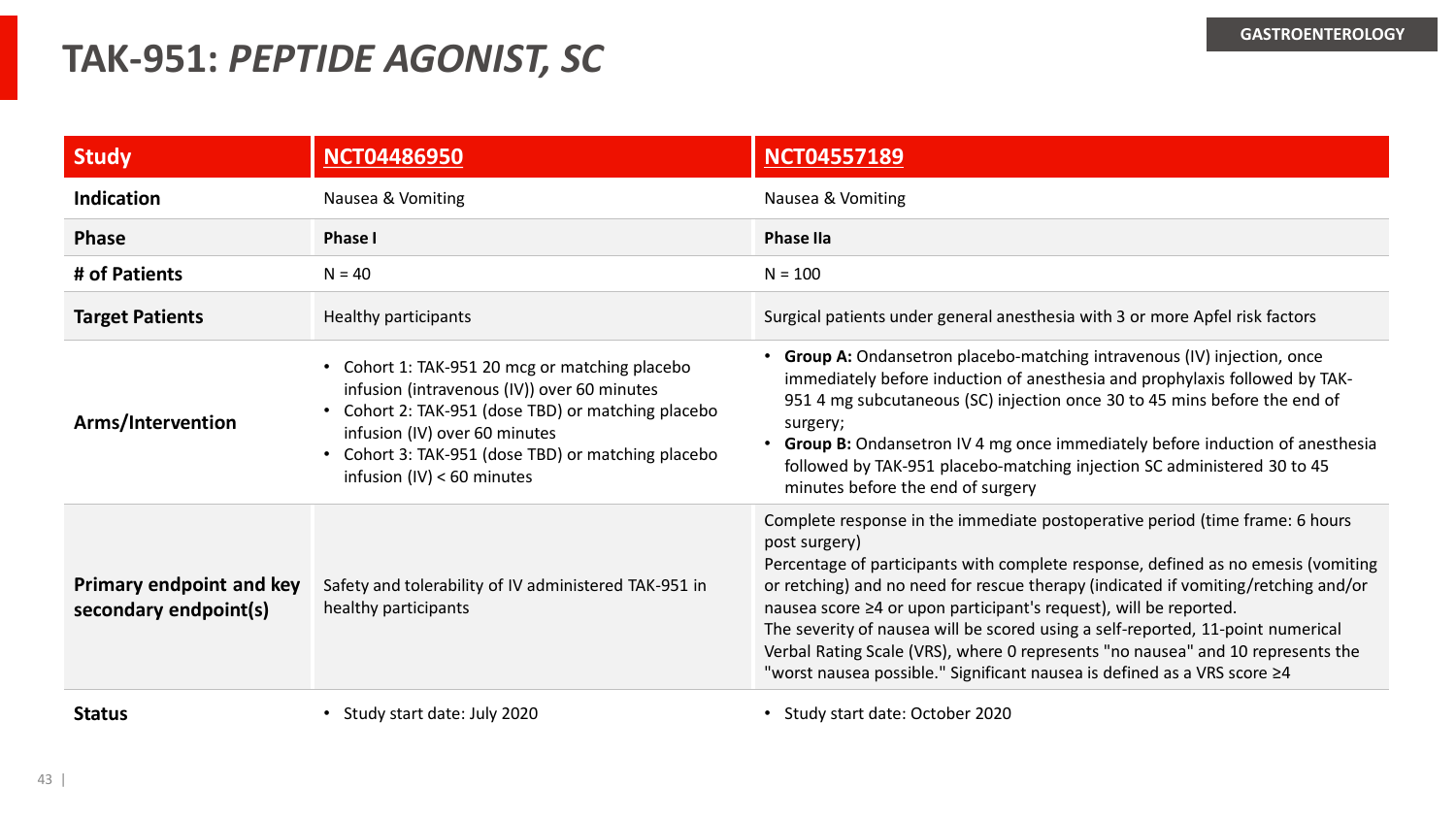#### **TAK-510:** *PEPTIDE AGONIST, SC*

| <b>Study</b>                                      | <b>NCT04731922</b>                                                                                                                                                            |
|---------------------------------------------------|-------------------------------------------------------------------------------------------------------------------------------------------------------------------------------|
| <b>Indication</b>                                 | Nausea & Vomiting                                                                                                                                                             |
| <b>Phase</b>                                      | Phase I                                                                                                                                                                       |
| # of Patients                                     | $N = 160$                                                                                                                                                                     |
| <b>Target Patients</b>                            | Healthy participants                                                                                                                                                          |
| Arms/Intervention                                 | Part 1 (Cohort 1-12): TAK-510 single rising dose<br>Part 2 (Cohort 13-17): TAK-510 multiple rising dose<br>Part 3 (Cohort 18-20): TAK-510 dose titration and redosing cohorts |
| Primary endpoint and key secondary<br>endpoint(s) | Safety and tolerability, pharmacokinetic, and immunogenicity of SC administered TAK-510 in healthy<br>participants                                                            |
| <b>Status</b>                                     | Study start date: Feb 2021                                                                                                                                                    |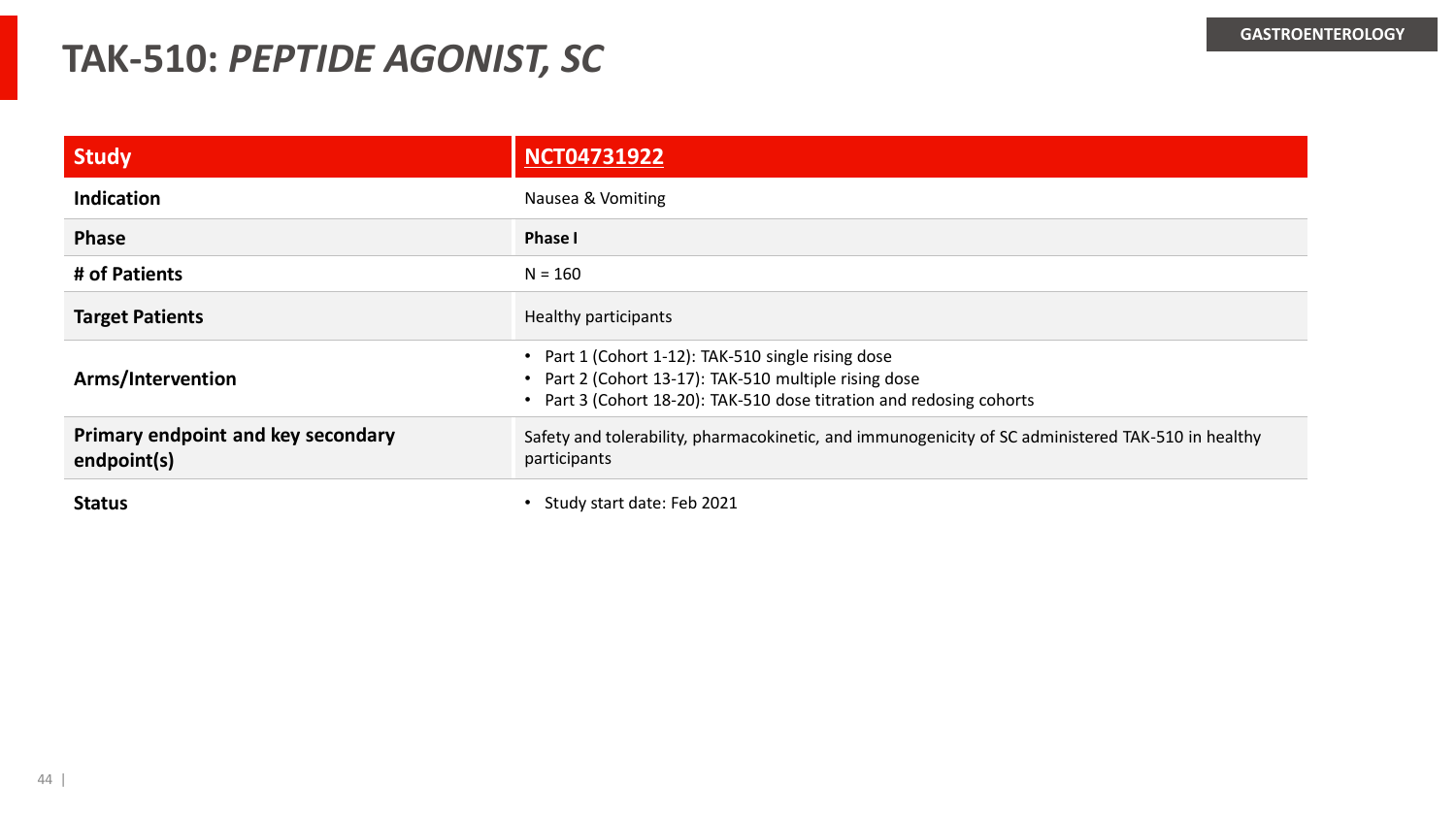### **TAK-906:** *DOPAMINE D2/D3 RECEPTOR ANTAGONIST, ORAL*

| Study                                                    | <b>NCT03544229</b>                                                                                                                                                                                                                      |
|----------------------------------------------------------|-----------------------------------------------------------------------------------------------------------------------------------------------------------------------------------------------------------------------------------------|
| <b>Indication</b>                                        | Gastroparesis                                                                                                                                                                                                                           |
| <b>Phase</b>                                             | <b>Phase II</b>                                                                                                                                                                                                                         |
| # of Patients                                            | $N = 205$                                                                                                                                                                                                                               |
| <b>Target Patients</b>                                   | Patients who have symptomatic idiopathic or diabetic gastroparesis.                                                                                                                                                                     |
| Arms/Intervention                                        | • TAK-906 5 mg capsule BID: approximately 25 subjects prior to discontinuation of randomization into this dose arm<br>• TAK-906 25 mg capsule BID: $n = 60$<br>• TAK-906 50 mg capsule BID: $n = 60$<br>• Placebo capsule BID: $n = 60$ |
| <b>Primary endpoint and key</b><br>secondary endpoint(s) | To assess the efficacy of treatment with 2 dose levels of TAK-906 in adult subjects with gastroparesis compared with placebo during 12 weeks<br>of treatment                                                                            |
| <b>Status</b>                                            | • Study start date: October 2018; recruitment completed: March 2021<br>• Estimated Study Completion Date: July 2021                                                                                                                     |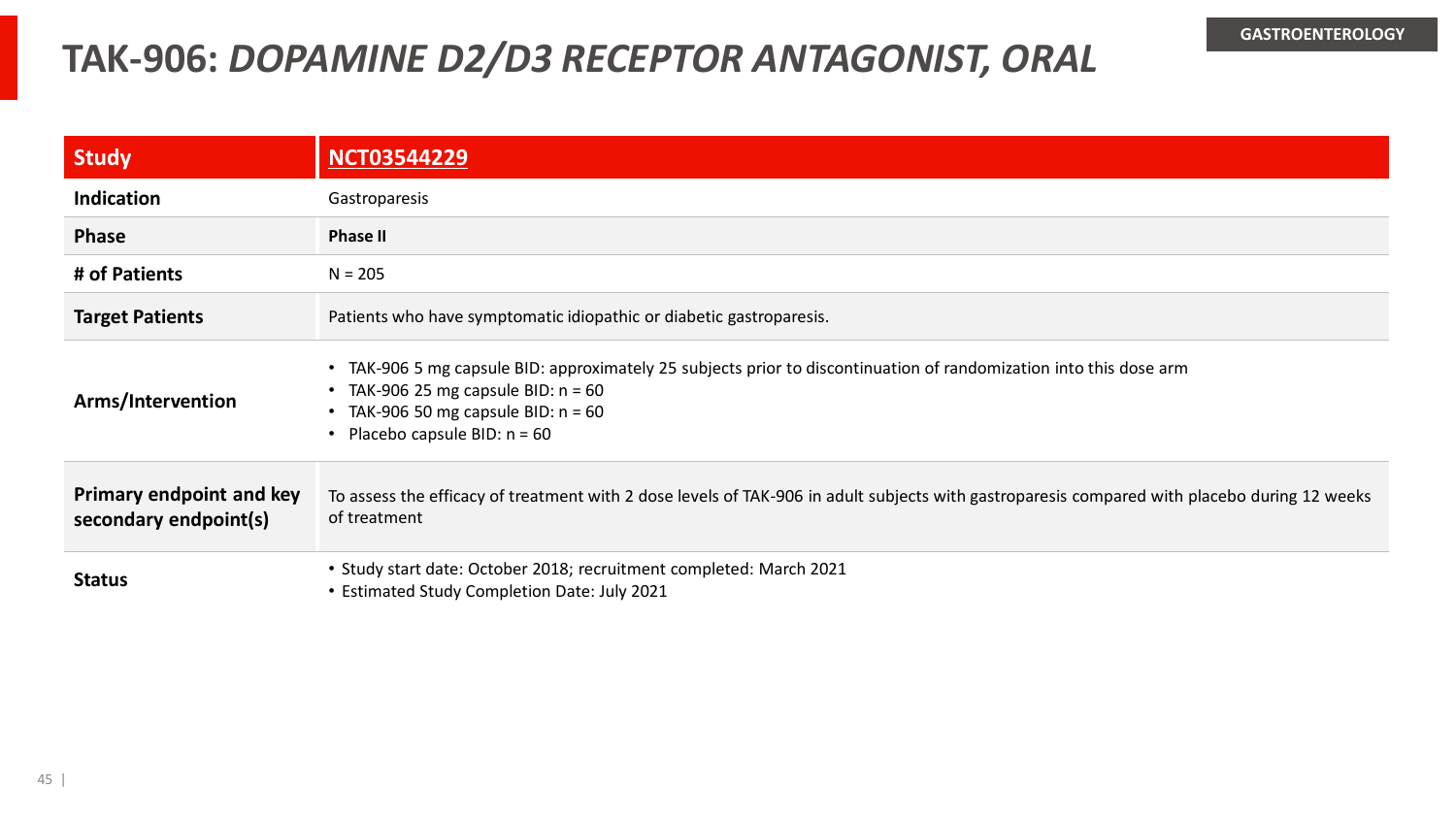#### **TAK-954:** *5-HT4-HYDROXYTRYPTAMINE RECEPTOR AGONIST, IV*

| <b>Study</b>                                      | <b>NCT03827655</b>                                                                                                                                                                                                                                                                                                                                                                                                                                                                                                                                                     |
|---------------------------------------------------|------------------------------------------------------------------------------------------------------------------------------------------------------------------------------------------------------------------------------------------------------------------------------------------------------------------------------------------------------------------------------------------------------------------------------------------------------------------------------------------------------------------------------------------------------------------------|
| <b>Indication</b>                                 | Post-Operative Gastrointestinal Dysfunction (POGD)                                                                                                                                                                                                                                                                                                                                                                                                                                                                                                                     |
| <b>Phase</b>                                      | <b>Phase II</b>                                                                                                                                                                                                                                                                                                                                                                                                                                                                                                                                                        |
| # of Patients                                     | $N = 180$                                                                                                                                                                                                                                                                                                                                                                                                                                                                                                                                                              |
| <b>Target Patients</b>                            | Participant is scheduled to undergo a laparoscopic-assisted or open partial small- or large-bowel resection.                                                                                                                                                                                                                                                                                                                                                                                                                                                           |
| Arms/Intervention                                 | • Regimen 1: Placebo (NS 100 mL infusion over 60 minutes) pre-operation and daily post-operation until return of upper and lower GI<br>function (ie, resolution of POGD) or for up to 10 days.<br>Regimen 3: TAK-954 (0.5 mg/100 mL infusion over 60 minutes) pre-operation and daily post-operation until return of upper and lower GI<br>function or for up to 10 days.<br>Regimen 5: TAK-954 (0.5 mg/100 mL infusion over 60 minutes) pre-operation and daily placebo infusions post-operation until return of<br>upper and lower GI function or for up to 10 days. |
| Primary endpoint and key<br>secondary endpoint(s) | To assess the efficacy and safety of intravenous (IV) TAK-954 for accelerating the recovery of GI function post-surgery in patients undergoing<br>open or laparoscopic-assisted partial small- or large-bowel resection.                                                                                                                                                                                                                                                                                                                                               |
| <b>Status</b>                                     | • Study start date: March 2018<br>• A blinded interim analysis was conducted in January of 2021 leading to the recommendation of an independent monitoring committee to<br>drop two of the 5 arms (regimen 2 & 4). The study will continue with regimens 1, 3 & 5.                                                                                                                                                                                                                                                                                                     |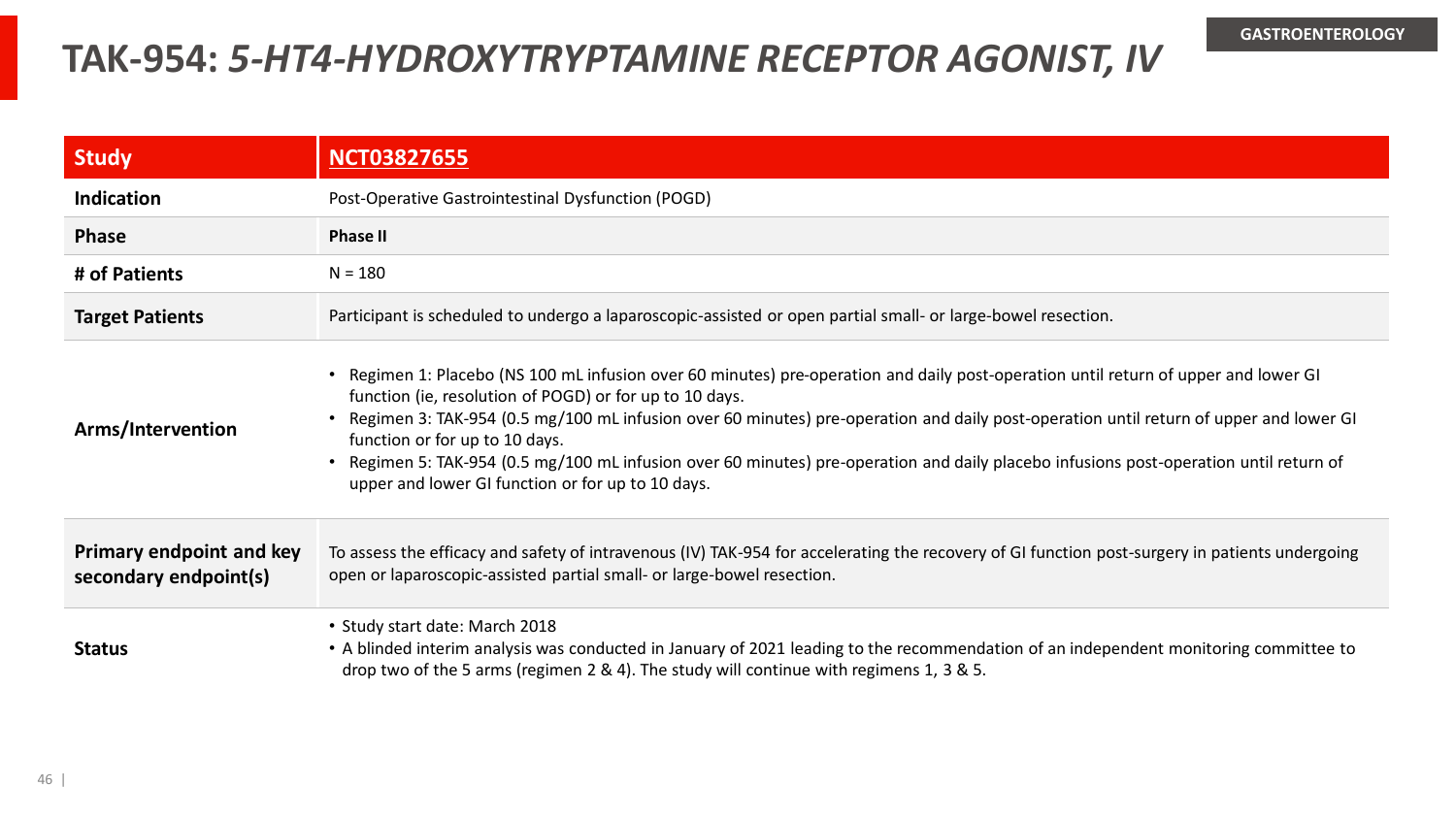#### **SIBOFIMLOC (TAK-018):** *FIMH ANTAGONIST, ORAL*

| <b>Study</b>                                             | <b>NCT03943446</b>                                                                                                                    |
|----------------------------------------------------------|---------------------------------------------------------------------------------------------------------------------------------------|
| <b>Indication</b>                                        | Prevention of the Recurrence of Postoperative Crohn's Disease (CD)                                                                    |
| <b>Phase</b>                                             | <b>Phase II</b>                                                                                                                       |
| # of Patients                                            | $N = 96$                                                                                                                              |
| <b>Target Patients</b>                                   | Documented diagnosis of CD confirmed by endoscopic biopsy before resection or by tissue obtained at resection.                        |
| Arms/Intervention                                        | • Cohort 1: TAK-018 0.30 g Low Dose BID for up to 26 weeks<br>• Cohort 2: TAK-018 1.5 g High Dose BID for up to 26 weeks<br>• Placebo |
| <b>Primary endpoint and key</b><br>secondary endpoint(s) | % of participants with endoscopic recurrence of CD as assessed by Rutgeerts Grading Scale at Week 26                                  |
| <b>Status</b>                                            | • Study start date: August 2020                                                                                                       |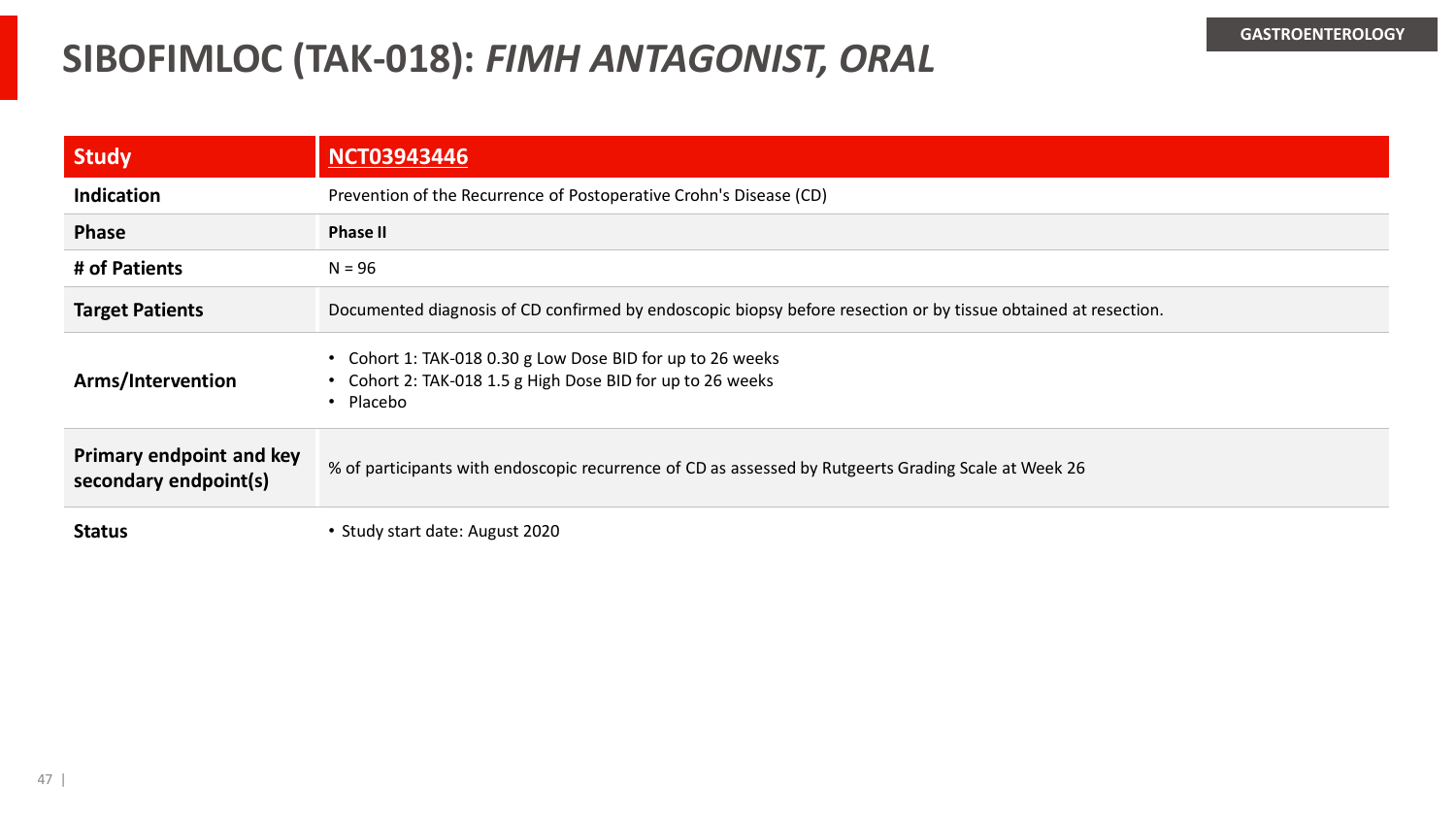### **OVERVIEW OF CLINICAL TRIAL SUMMARY**



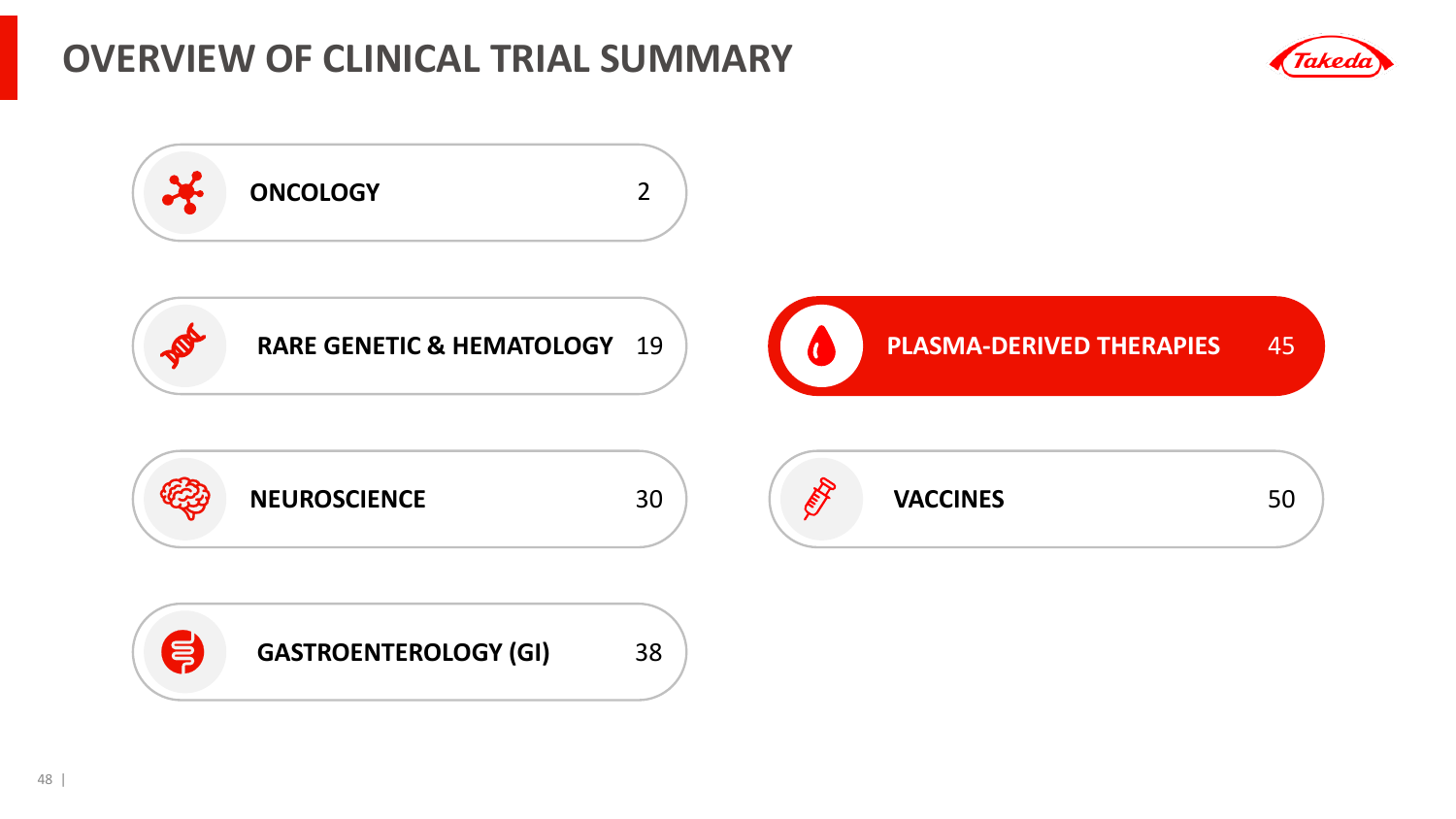# **HYQVIA (TAK-771):** *IMMUNE GLOBULIN INFUSION 10% (HUMAN) WITH RECOMBINANT HUMAN HYALURONIDASE*

| <b>Study</b>                                             | <b>NCT02549170</b>                                                                                                                                                                                                                                                                  | <b>NCT02955355</b>                                                                                                                                                                                                                  |
|----------------------------------------------------------|-------------------------------------------------------------------------------------------------------------------------------------------------------------------------------------------------------------------------------------------------------------------------------------|-------------------------------------------------------------------------------------------------------------------------------------------------------------------------------------------------------------------------------------|
| <b>Indication</b>                                        | Chronic Inflammatory Demyelinating Polyradiculoneuropathy (CIDP)                                                                                                                                                                                                                    | Chronic Inflammatory Demyelinating Polyradiculoneuropathy (CIDP)                                                                                                                                                                    |
| <b>Phase</b>                                             | <b>Phase III</b>                                                                                                                                                                                                                                                                    | <b>Phase III</b>                                                                                                                                                                                                                    |
| # of Patients                                            | $N = 174$                                                                                                                                                                                                                                                                           | $N = 120$                                                                                                                                                                                                                           |
| <b>Target Patients</b>                                   | Adult subjects with a confirmed diagnosis of CIDP and who have<br>remained on a stable dosing regimen of IV immunoglobulin G (IGIV)<br>therapy for at least 12 weeks prior to screening.                                                                                            | Adult subjects who have completed Epoch 1 of Study NCT02549170<br>without CIDP worsening.                                                                                                                                           |
| Arms/Intervention                                        | Epoch 1: SC Treatment Period - Double blind assignment of<br>HYQVIA/HyQvia or 0.25% albumin placebo solution with<br>rHuPH20 6 months or until relapse.<br>Epoch 2: IV Treatment Period - Open-label phase providing IGIV<br>for subjects who meet relapse criteria during Epoch 1. | Subjects remain on same dosing regimen they were administered in<br>Epoch 1 of study 161403 (1 to 2 g/kg body weight every 4 weeks).<br>The first infusion will be at the subject's full dose; there will be no<br>ramp-up of dose. |
| <b>Primary endpoint and key</b><br>secondary endpoint(s) | To evaluate the efficacy of HYQVIA/HyQvia as a maintenance<br>therapy for CIDP to prevent relapse of neuromuscular disability and<br>impairment. Safety and tolerability.                                                                                                           | To evaluate the long-term safety, tolerability, and immunogenicity of<br>HYQVIA/HyQvia.                                                                                                                                             |
| <b>Status</b>                                            | Study start date: April 2016<br>Estimated primary completion date (LPO): December 2021                                                                                                                                                                                              | Study start date: December 2016<br>Estimated primary completion date (LPO): September 2023                                                                                                                                          |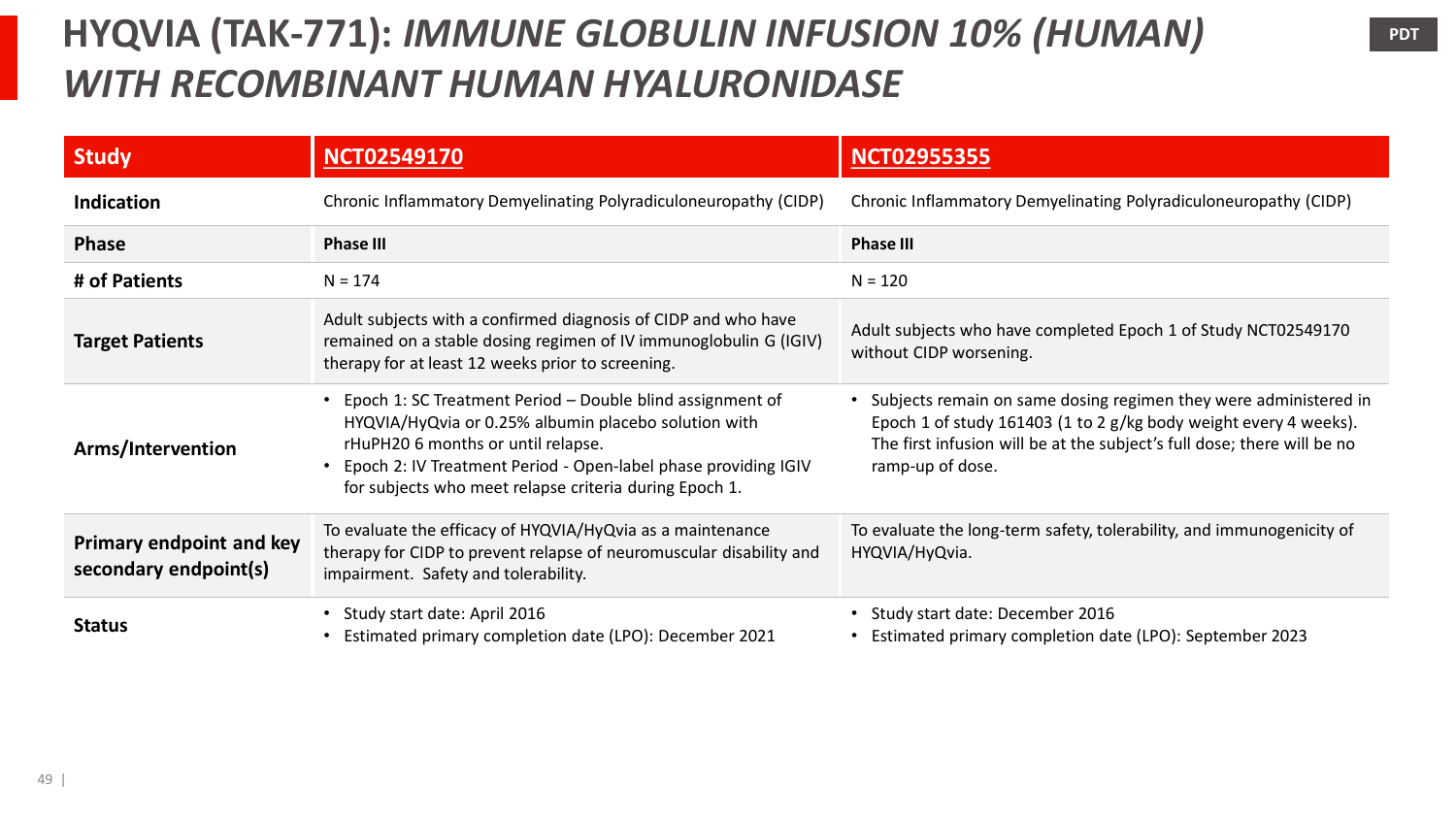# **HYQVIA (TAK-771):** *IMMUNE GLOBULIN INFUSION 10% (HUMAN) Wi RECOMBINANT HUMAN HYALURONIDASE*

| <b>Study</b>                                             | <b>NCT03277313</b>                                                                                                                                                                                                                                                                                                                                                                                                                                                                                                                 | <b>NCT03116347</b>                                                                                                                                                                                                                                                                                                                                                                                                                                                                                                                                      |
|----------------------------------------------------------|------------------------------------------------------------------------------------------------------------------------------------------------------------------------------------------------------------------------------------------------------------------------------------------------------------------------------------------------------------------------------------------------------------------------------------------------------------------------------------------------------------------------------------|---------------------------------------------------------------------------------------------------------------------------------------------------------------------------------------------------------------------------------------------------------------------------------------------------------------------------------------------------------------------------------------------------------------------------------------------------------------------------------------------------------------------------------------------------------|
| Indication                                               | Primary Immunodeficiency Diseases (PIDD)                                                                                                                                                                                                                                                                                                                                                                                                                                                                                           | Primary Immunodeficiency Diseases (PIDD)                                                                                                                                                                                                                                                                                                                                                                                                                                                                                                                |
| <b>Phase</b>                                             | <b>Phase III</b>                                                                                                                                                                                                                                                                                                                                                                                                                                                                                                                   | <b>Phase IV</b>                                                                                                                                                                                                                                                                                                                                                                                                                                                                                                                                         |
| # of Patients                                            | $N = 44$                                                                                                                                                                                                                                                                                                                                                                                                                                                                                                                           | $N = 42$                                                                                                                                                                                                                                                                                                                                                                                                                                                                                                                                                |
| <b>Target Patients</b>                                   | Pediatric subjects with primary immunodeficiency<br>diseases in the US                                                                                                                                                                                                                                                                                                                                                                                                                                                             | Pediatric subjects with primary immunodeficiency diseases in the EU                                                                                                                                                                                                                                                                                                                                                                                                                                                                                     |
| Arms/Intervention                                        | Single-Group:<br>• Epoch 1: HyQvia SC dose and ramp up for all patients; up to 6<br>weeks duration; patients were previously treated with IVIG or<br>other SC immunoglobulin<br>• Epoch 2: HYQVIA treatment (final dosing); 1-3 years<br>• For IV-pre-treated subjects: every three or four weeks,<br>depending on the subject's previous IV dosing schedule.<br>For SC-pre-treated subjects: every three or four weeks,<br>at the discretion of investigator and subject.<br>• Epoch 3: Safety Follow-Up: up to 1 year, if needed | Single-Group:<br>Epoch 1: HyQvia SC dose and ramp up for patients previously not<br>treated with HyQvia<br>Epoch 2: HyQvia dose once every three or four weeks; 1-3 years<br>• For IV-pretreated subjects: every three or four weeks,<br>depending on the subject's previous IV dosing schedule.<br>• For SC-pretreated subjects: every three or four weeks, at the<br>discretion of investigator and subject<br>• For HyQvia pre-treated subjects: No change in frequency of<br>administration<br>• Epoch 3: Safety Follow-Up: up to 1 year, if needed |
| <b>Primary endpoint and key</b><br>secondary endpoint(s) | Primary: Efficacy - rate of acute serious bacterial infections per<br>participant per year.<br>Secondary: Safety, tolerability, immunogenicity, efficacy, PK,<br>health-related Quality of Life.                                                                                                                                                                                                                                                                                                                                   | Primary: Safety<br>Secondary: Tolerability, immunogenicity, efficacy, health-related Quality<br>of Life.                                                                                                                                                                                                                                                                                                                                                                                                                                                |
| <b>Status</b>                                            | • Study start date: Oct 2017<br>Estimated primary completion date (LPO): Original date - May<br>2023 (Team is evaluating acceleration options with potential for<br>Interim Analysis as early as Q1 FY2021)                                                                                                                                                                                                                                                                                                                        | • Study start date: June 2017<br>• Primary completion date (LPO): Jan 2021                                                                                                                                                                                                                                                                                                                                                                                                                                                                              |

50 |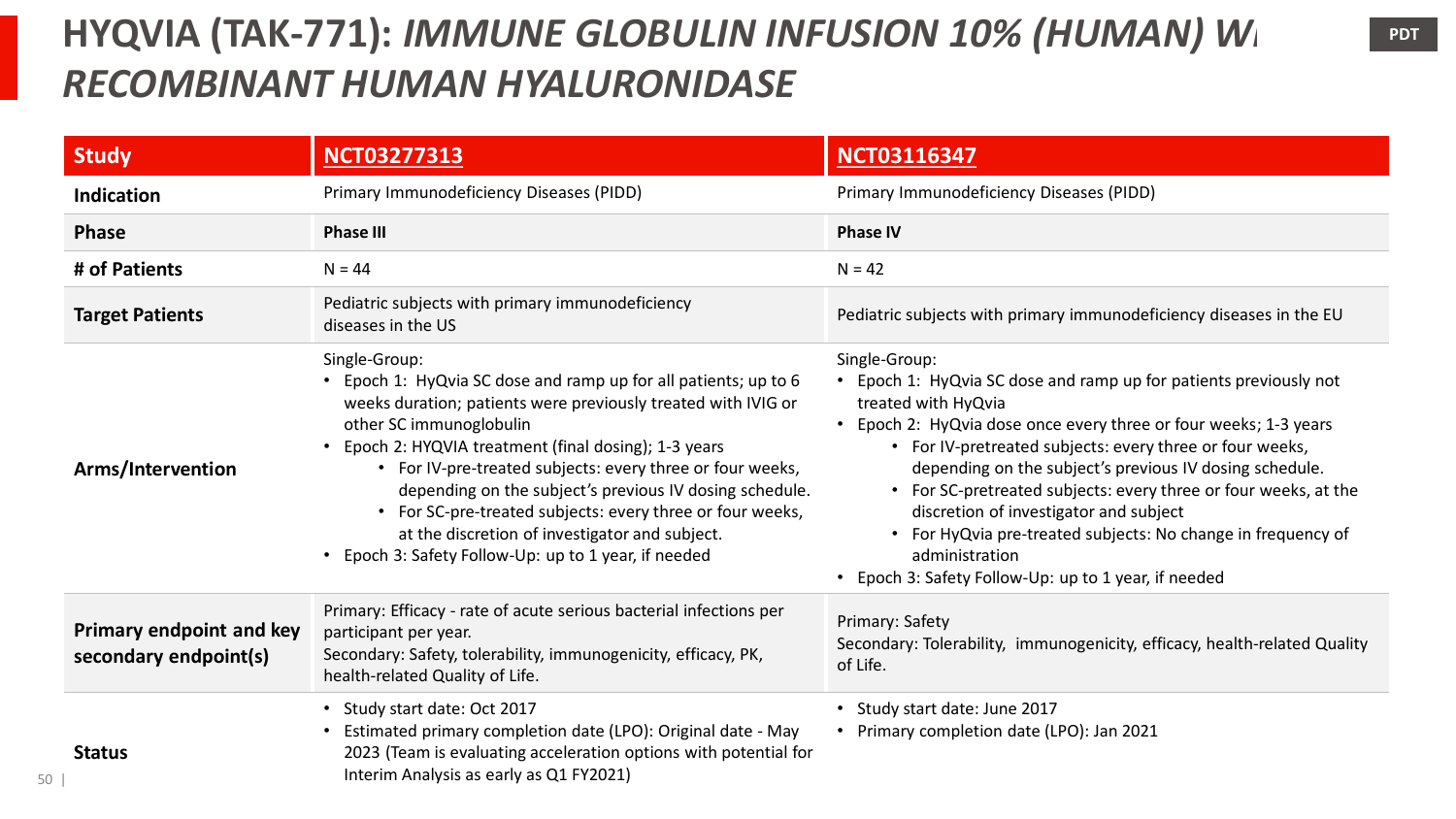# **CUVITRU (TAK-664):** *IMMUNE GLOBULIN SUBCUTANEOUS (HUMAN), 20% SOLUTION (IGSC, 20%) IN JAPANESE SUBJECTS WITH PID*

| <b>Study</b>                                             | <b>NCT04346108, JapicCTI-205162</b>                                                                                                                                                                                                                                                                                                                                                                                                                                                                                                                                                                                                                                                                                                                                                                                                                                                                                                                                                                        |
|----------------------------------------------------------|------------------------------------------------------------------------------------------------------------------------------------------------------------------------------------------------------------------------------------------------------------------------------------------------------------------------------------------------------------------------------------------------------------------------------------------------------------------------------------------------------------------------------------------------------------------------------------------------------------------------------------------------------------------------------------------------------------------------------------------------------------------------------------------------------------------------------------------------------------------------------------------------------------------------------------------------------------------------------------------------------------|
| Indication                                               | Primary Immunodeficiency Diseases (PIDD)                                                                                                                                                                                                                                                                                                                                                                                                                                                                                                                                                                                                                                                                                                                                                                                                                                                                                                                                                                   |
| <b>Phase</b>                                             | <b>Phase III</b>                                                                                                                                                                                                                                                                                                                                                                                                                                                                                                                                                                                                                                                                                                                                                                                                                                                                                                                                                                                           |
| # of Patients                                            | $N = 16$                                                                                                                                                                                                                                                                                                                                                                                                                                                                                                                                                                                                                                                                                                                                                                                                                                                                                                                                                                                                   |
| <b>Target Patients</b>                                   | Japanese Subjects with PIDD                                                                                                                                                                                                                                                                                                                                                                                                                                                                                                                                                                                                                                                                                                                                                                                                                                                                                                                                                                                |
| Arms/Intervention                                        | • Epoch 1 (13 weeks): IGIV: IGIV will be administered via IV infusions every 3 or 4 weeks, as per local product label, at the same dose as<br>during pre-study period (equivalent to approximately 200 - 600 mg/kg BW at 3- or 4- week intervals).<br>Epoch 2 (24 weeks): approximately 50 - 200 mg/kg of Immune Globulin Subcutaneous (Human), 20% Solution (IGSC, 20%), will be<br>administered subcutaneously once a week. The dose in Epoch 2 will be adjusted so that it is an equivalent weekly dose of the dose<br>administered in Epoch 1.<br>Epoch 3 (12 weeks): approximately 100 - 400 mg/kg of Immune Globulin Subcutaneous (Human), 20% Solution (IGSC, 20%), will be<br>administered subcutaneously once every 2 weeks in a subset of 7 subjects. The dose in Epoch 3 will be twice the dose in Epoch 2.                                                                                                                                                                                     |
| <b>Primary endpoint and key</b><br>secondary endpoint(s) | 1. To assess serum trough IgG concentrations following weekly administration of IGSC, 20% (Epoch 2) and serum trough IgG concentration<br>after biweekly administration of IGSC, 20% (Epoch 3), in Japanese subjects with PID.<br>2. To assess serum trough IgG concentrations following every 3-week or every 4-week administration of IGIV (Epoch 1) in Japanese subjects<br>with PID.<br>3. To characterize the pharmacokinetic (PK) profiles of IGSC, 20% in Japanese subjects with PID following weekly subcutaneous (SC)<br>administration (Epoch 2).<br>4. To evaluate the safety and tolerability of IGSC, 20% (Epoch 2, Epoch 3) and of intravenous immunoglobulin (IGIV) (Epoch 1) in Japanese<br>subjects with PID.<br>5. To evaluate the efficacy of IGSC, 20% (Epoch 2, Epoch 3) and of IGIV (Epoch 1) in Japanese subjects with PID.<br>6. To assess quality of life aspects, treatment satisfaction, and treatment preference of Japanese subjects with PID (Epoch 1, Epoch 2, Epoch<br>3). |
| <b>Status</b><br>51                                      | Study start date: Aug 2020<br>Estimated primary completion date (LPO): Jan 2022                                                                                                                                                                                                                                                                                                                                                                                                                                                                                                                                                                                                                                                                                                                                                                                                                                                                                                                            |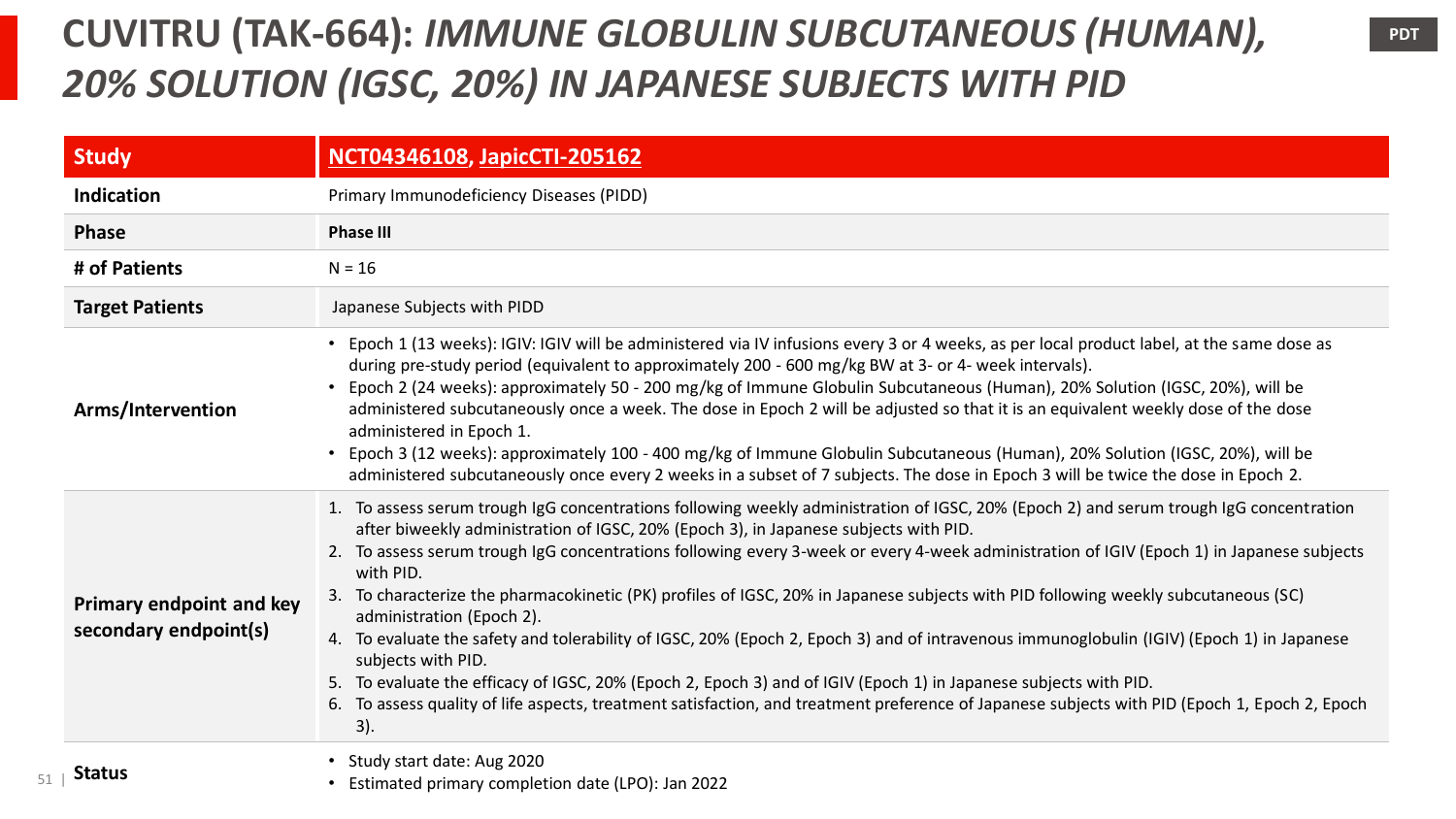### **GLASSIA (TAK-670):** *HUMAN ALPHA1-PROTEINASE INHIBITOR, IV*

| Study                                                    | <b>NCT02525861</b>                                                                                                                                                                                                                                                                                                                                                                                                          |
|----------------------------------------------------------|-----------------------------------------------------------------------------------------------------------------------------------------------------------------------------------------------------------------------------------------------------------------------------------------------------------------------------------------------------------------------------------------------------------------------------|
| <b>Indication</b>                                        | Chronic augmentation and maintenance therapy in adults with clinically evident emphysema due to severe congenital deficiency of Alpha1-<br>Proteinase Inhibitor (A1PI)                                                                                                                                                                                                                                                      |
| <b>Phase</b>                                             | Phase III/IV                                                                                                                                                                                                                                                                                                                                                                                                                |
| # of Patients                                            | $N = 36$                                                                                                                                                                                                                                                                                                                                                                                                                    |
| <b>Target Patients</b>                                   | A1PI deficient subjects                                                                                                                                                                                                                                                                                                                                                                                                     |
| Arms/Intervention                                        | • Arm 1: GLASSIA lot with particle loads representing the high end within the normal range observed in GLASSIA lots manufactured<br>• Arm 2: GLASSIA lot with particle loads representing the low end within the normal range observed in GLASSIA lots manufactured                                                                                                                                                         |
| <b>Primary endpoint and key</b><br>secondary endpoint(s) | 1. To evaluate the effectiveness of the use of 5-micron in-line filter on the safety and potential immunogenicity of GLASSIA.<br>2. To determine the effects of weekly IV augmentation therapy with GLASSIA at a dosage of 60 mg/kg BW on antigenic and functional A1PI<br>levels in epithelial lining fluid (ELF) in subjects with congenital A1PI deficiency.<br>3. To collect additional safety information for GLASSIA. |
| <b>Status</b>                                            | Study start date: April 2016<br>Primary completion date (LPO): July 2020                                                                                                                                                                                                                                                                                                                                                    |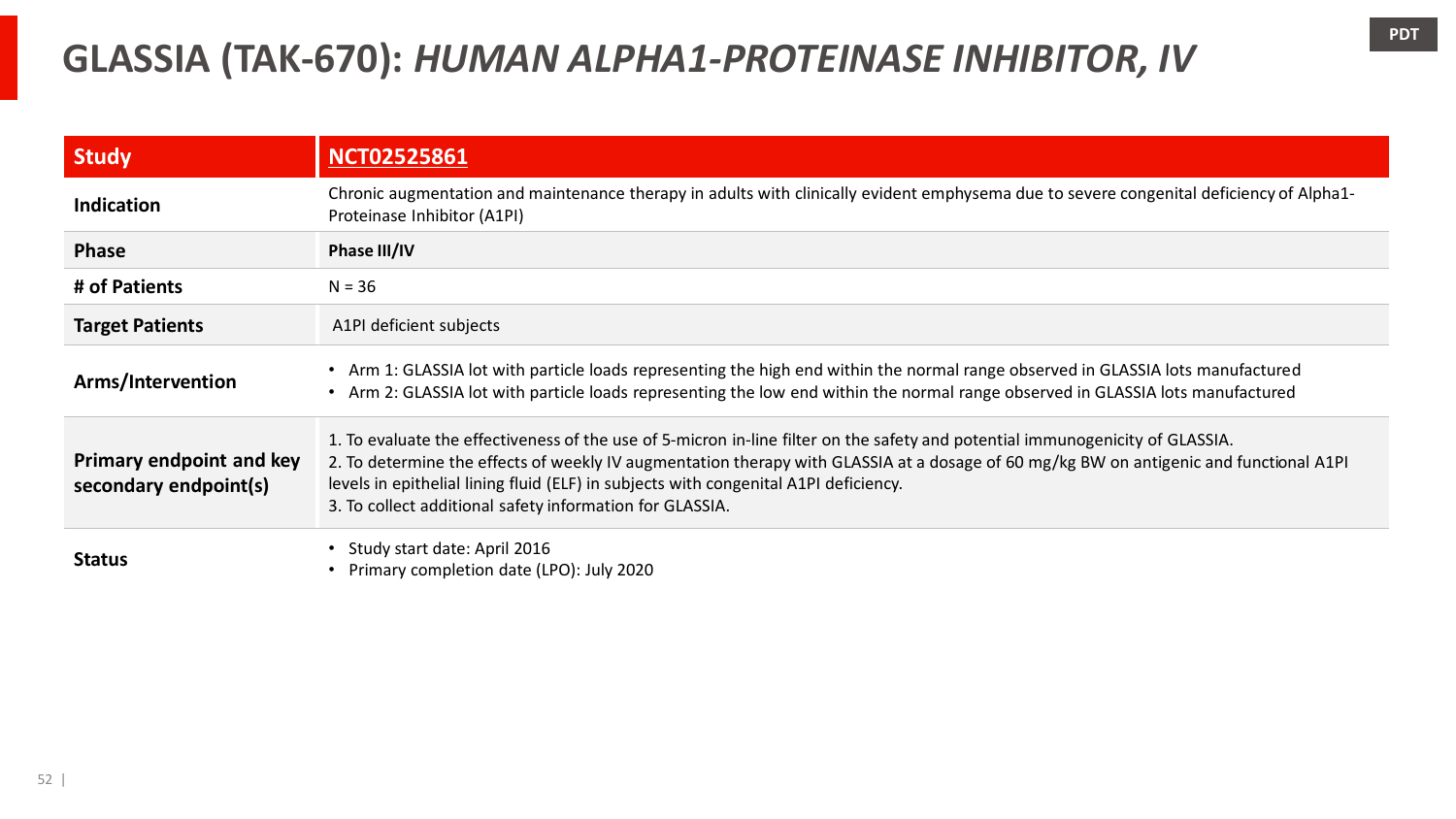### **OVERVIEW OF CLINICAL TRIAL SUMMARY**



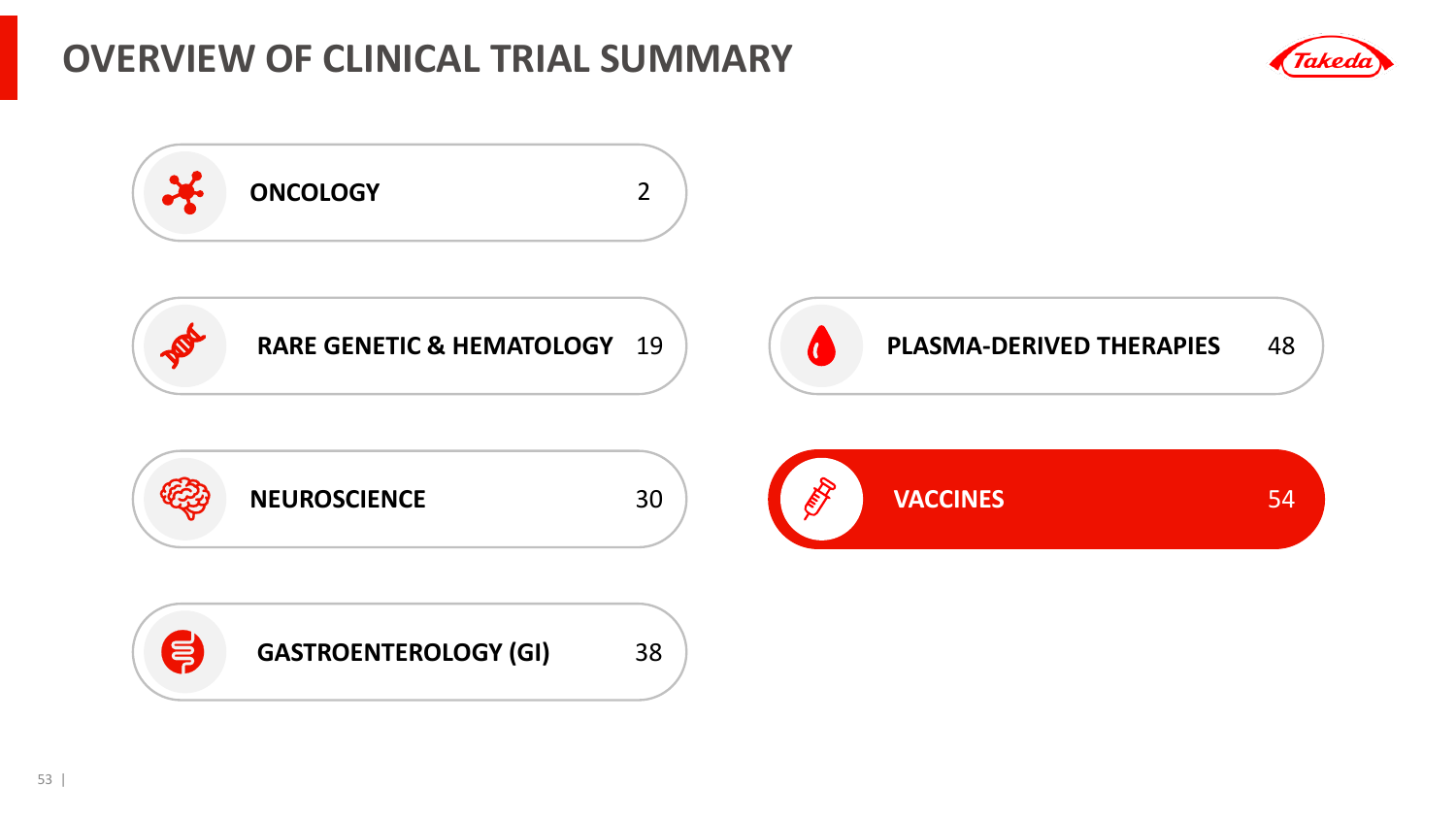#### **TAK-003: LIVE ATTENUATED TETRAVALENT VACCINE** *FOR PREVENTION OF DENGUE DISEASE*

| <b>Study</b>                                             | <b>NCT02747927</b>                                                                                                                                                                                                                                                                                                                                                                                                                                                                                                                       |
|----------------------------------------------------------|------------------------------------------------------------------------------------------------------------------------------------------------------------------------------------------------------------------------------------------------------------------------------------------------------------------------------------------------------------------------------------------------------------------------------------------------------------------------------------------------------------------------------------------|
| <b>Indication</b>                                        | The prevention of dengue fever of any severity caused by any dengue virus serotype in individuals 4 years to 60 years of age                                                                                                                                                                                                                                                                                                                                                                                                             |
| <b>Phase</b>                                             | <b>Phase III</b><br><b>Tetravalent Immunization against Dengue Efficacy Study (TIDES)</b>                                                                                                                                                                                                                                                                                                                                                                                                                                                |
| # of Patients                                            | $N = 20,100$                                                                                                                                                                                                                                                                                                                                                                                                                                                                                                                             |
| <b>Target Patients</b>                                   | Healthy children aged 4 to 16-year-old in dengue-endemic countries in Latin America and Asia                                                                                                                                                                                                                                                                                                                                                                                                                                             |
| Arms/Intervention                                        | • Randomized 2:1 to receive either TAK-003 or placebo on Day 1 and Day 90                                                                                                                                                                                                                                                                                                                                                                                                                                                                |
| <b>Primary endpoint and key</b><br>secondary endpoint(s) | Efficacy: Onset of protection 30 days post 2 <sup>nd</sup> dose in all (seronegative and seropositive)<br>• Primary endpoint: 270% efficacy against all symptomatic dengue fever caused by any strain<br>• Secondary endpoints:<br>$ \geq$ 70% efficacy individual strains<br>$ \geq$ 60% efficacy in seronegatives<br>• Safety:<br>• Comparable to other live attenuated viral vaccines (e.g., MMR, YF, Varicella)<br>• No disease enhancement in partially protected individuals                                                       |
| <b>Status</b>                                            | • Study start date: September 2016<br>• Primary completion date: July 2018<br>Estimated completion date: FY24/25 (following booster evaluation)<br>• 24-month data presented November 2020 at American Society of Tropical Medicine and Hygiene Annual Meeting<br>Publication:<br>Biswal S, et al. N Engl J Med. 2019; 381:2009-2019.<br>Biswal S, et al. Lancet. 2020; 395(10234):1423-1433.<br>López-Medina E, et al. The Journal of Infectious Diseases. 2020. jiaa761, https://doi.org/10.1093/infdis/jiaa761 [epub ahead of print]. |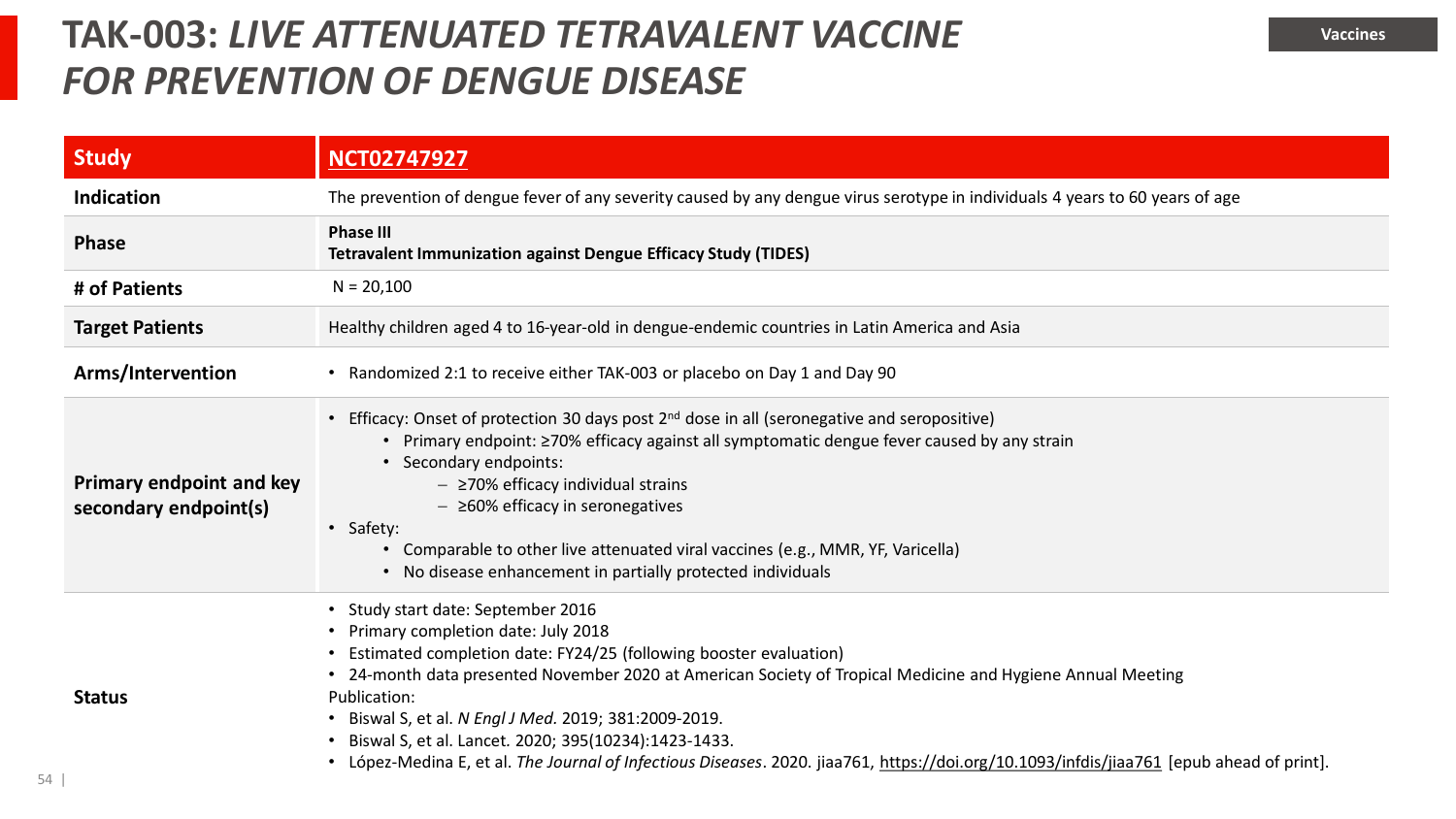### **TAK-214:** *NOROVIRUS GI.1/GII.4 BIVALENT VIRUS-LIKE PARTICLE VACCINE*

| <b>Study</b>                                             | <b>NCT02669121</b>                                                                                                                                                                                                                                                                                                                                                                                                                                                                            | <b>NCT03039790</b>                                                                                                                                                                                                                                                                                                                                                                                |
|----------------------------------------------------------|-----------------------------------------------------------------------------------------------------------------------------------------------------------------------------------------------------------------------------------------------------------------------------------------------------------------------------------------------------------------------------------------------------------------------------------------------------------------------------------------------|---------------------------------------------------------------------------------------------------------------------------------------------------------------------------------------------------------------------------------------------------------------------------------------------------------------------------------------------------------------------------------------------------|
| <b>Indication</b>                                        | For active immunization for the prevention of acute<br>gastroenteritis caused by norovirus (NoV)                                                                                                                                                                                                                                                                                                                                                                                              | For active immunization for the prevention of acute gastroenteritis<br>caused by norovirus (NoV)                                                                                                                                                                                                                                                                                                  |
| <b>Phase</b>                                             | <b>Phase II</b>                                                                                                                                                                                                                                                                                                                                                                                                                                                                               | <b>Phase II</b>                                                                                                                                                                                                                                                                                                                                                                                   |
| # of Patients                                            | $N = 4176$                                                                                                                                                                                                                                                                                                                                                                                                                                                                                    | up to $N = 575$                                                                                                                                                                                                                                                                                                                                                                                   |
| <b>Target Patients</b>                                   | Healthy adults (18 to 49 years of age)                                                                                                                                                                                                                                                                                                                                                                                                                                                        | Healthy adults >18 years who received at least one dose of NoV<br>GI.1/GII.4 Bivalent Virus-Like Particle Vaccine in previous studies NOR-<br>107, NOR-210 and NOR-204                                                                                                                                                                                                                            |
| Arms/Intervention                                        | • Arm 1: NoV 15µg GI.1/50µg GII.4 bivalent virus-like particle<br>(VLP) vaccine, 0.5 mL intramuscularly (IM), once, on Day 1<br>• Arm 2: NoV vaccine placebo-matching solution (0.9% sodium<br>chloride), 0.5 mL intramuscularly (IM), once, on Day 1                                                                                                                                                                                                                                         | • No NoV vaccine injection administered.<br>Long-Term Immunogenicity Follow-up Trial of Adult and Elderly<br>Subjects (followed up to 5y post-primary vaccination).<br>• Vaccine formulation according to parent trials.                                                                                                                                                                          |
| <b>Primary endpoint and key</b><br>secondary endpoint(s) | • Primary endpoint: Percentage of Participants with Moderate or<br>Severe Acute Gastroenteritis (AGE) Occurring >7 Days After<br>Dosing Due to GI.1 or GII.4 NoV Strains (excluding Co-infection<br>due to Salmonella, Shigella, or Campylobacter)<br>• Key secondary: Percentage of Participants with Moderate or<br>Severe AGE Occurring >7 Days After Dosing Due to Any NoV<br>Strains (including/excluding Co-infection) and Due to GI.1 or<br>GII.4 NoV Strains (including Co-infection) | Primary endpoint: Geometric Mean Blocking Titers 50 percent (%)<br>(GMBT50) of Anti-norovirus GI.1 VLP / GII.4 VLP Antibodies as<br>measured by the histo-blood group antigen (HBGA) blocking assay.<br>• Secondary endpoint: Geometric Mean Titers (GMT) of Anti-norovirus<br>GI.1 VLP / GII.4 VLP Antibodies as measured by total immunoglobulin<br>(pan-Ig) enzyme-linked immunoassay (ELISA). |
| <b>Status</b>                                            | Study start date: February 2016<br>Study primary completion date: June 2018<br>Publication:<br>• Sherwood J, et al. Vaccine 2020; 38(41):6442-6449.                                                                                                                                                                                                                                                                                                                                           | Study start date: February 2017<br>Estimated completion date: Q4 CY 2021                                                                                                                                                                                                                                                                                                                          |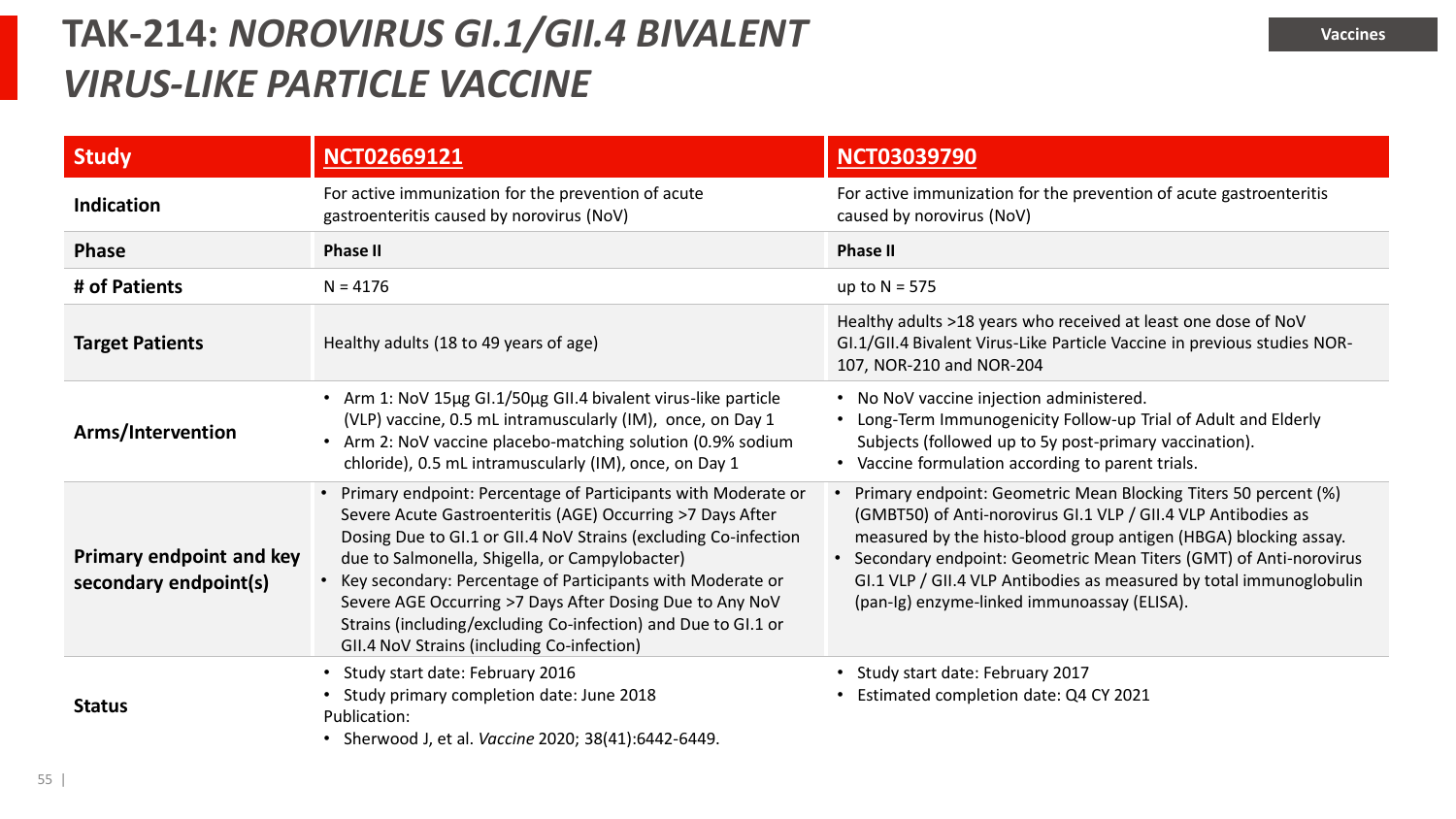#### **TAK-426:** *PURIFIED INACTIVATED ZIKA VIRUS VACCINE PIZV*

| <b>Study</b>                                             | <b>NCT03343626</b>                                                                                                                                                                                                                                                                                                                                                                                                                         |  |
|----------------------------------------------------------|--------------------------------------------------------------------------------------------------------------------------------------------------------------------------------------------------------------------------------------------------------------------------------------------------------------------------------------------------------------------------------------------------------------------------------------------|--|
| <b>Indication</b>                                        | For active immunization for prevention of disease caused by Zika virus (ZIKV)                                                                                                                                                                                                                                                                                                                                                              |  |
| <b>Phase</b>                                             | <b>Phase I</b>                                                                                                                                                                                                                                                                                                                                                                                                                             |  |
| # of Patients                                            | $N = 271$                                                                                                                                                                                                                                                                                                                                                                                                                                  |  |
| <b>Target Patients</b>                                   | Healthy Adult Participants aged 18-49-years of age                                                                                                                                                                                                                                                                                                                                                                                         |  |
| Arms/Intervention                                        | • Placebo: TAK-426 placebo-matching injection, intramuscular, once on Days 1 and 29<br>• Low Dose: PIZV 2 microgram (mcg) (PIZV 0.5 milliliter (mL), 2 mcg antigen, injection, intramuscular, once on Days 1 and 29)<br>• Medium Dose: PIZV 5 mcg (PIZV 0.5 mL, 5 mcg antigen, injection, intramuscular, once on Days 1 and 29)<br>• High Dose: PIZV 10 mcg (PIZV 0.5 mL, 10 mcg antigen, injection, intramuscular, once on Days 1 and 29) |  |
| <b>Primary endpoint and key</b><br>secondary endpoint(s) | Safety, immunogenicity and dose ranging study                                                                                                                                                                                                                                                                                                                                                                                              |  |
| <b>Status</b>                                            | • Study start date: November 2017<br>• Presentation at ASTHM 2019 (Htay Htay Han #215, #1948)<br>• https://www.astmh.org/ASTMH/media/2019-Annual-Meeting/ASTMH-2019-Abstract-Book.pdf<br>• Estimated completion data: August 2021                                                                                                                                                                                                          |  |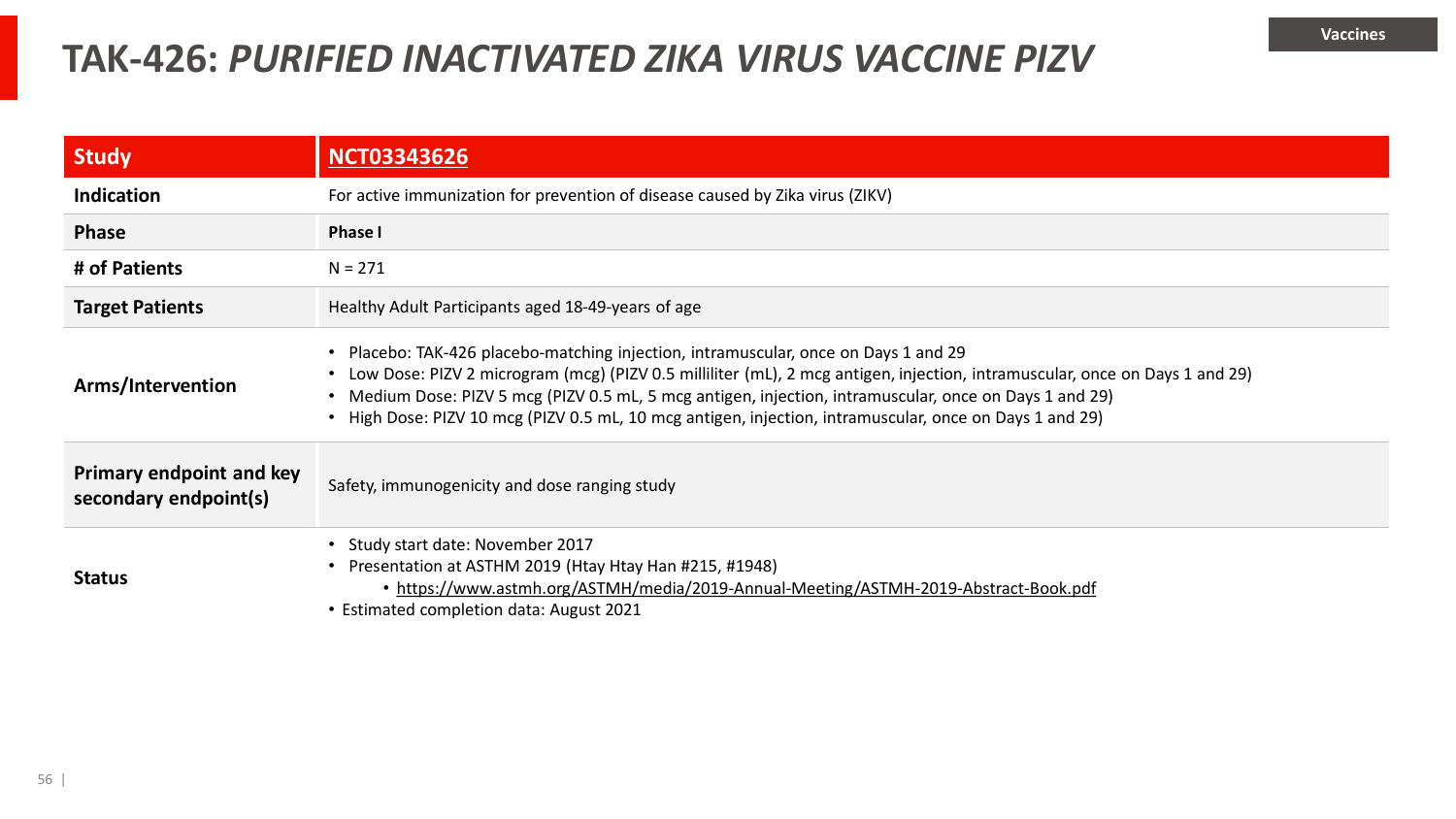#### **TAK-919:** *MESSENGER RIBONUCLEIC ACID (mRNA) VACCINE*

#### Moderna vaccine candidate, mRNA-1273

| <b>Study</b>                                             | <b>NCT04677660</b>                                                                                                                                                                                                                                                                                                              |  |
|----------------------------------------------------------|---------------------------------------------------------------------------------------------------------------------------------------------------------------------------------------------------------------------------------------------------------------------------------------------------------------------------------|--|
| <b>Indication</b>                                        | Prevention of infectious disease caused by Severe Acute Respiratory Syndrome Coronavirus-2 (SARS-CoV-2)                                                                                                                                                                                                                         |  |
| <b>Phase</b>                                             | Phase I/II and filed (Mar 5, 2021)                                                                                                                                                                                                                                                                                              |  |
| # of Patients                                            | $N = 200$                                                                                                                                                                                                                                                                                                                       |  |
| <b>Target Patients</b>                                   | Healthy Japanese male and female adults aged 20 years and older                                                                                                                                                                                                                                                                 |  |
| Arms/Intervention                                        | • Participants will be randomized to either receive two doses of the vaccine candidate (150), or placebo (50), at Day 1<br>and Day 29<br>TAK-919 0.5 mL<br>Matching placebo<br>• Immunogenicity will be measured at Day 1, 29, 43, 57, 209 and 394<br>• The study will include 12-months safety follow-up after the second dose |  |
| <b>Primary endpoint and key</b><br>secondary endpoint(s) | Safety and Immunogenicity of 2 doses of TAK-919 given 28 days apart                                                                                                                                                                                                                                                             |  |
| <b>Status</b>                                            | Start date: Jan 21, 2021<br>Estimated completion date: March 11, 2022                                                                                                                                                                                                                                                           |  |